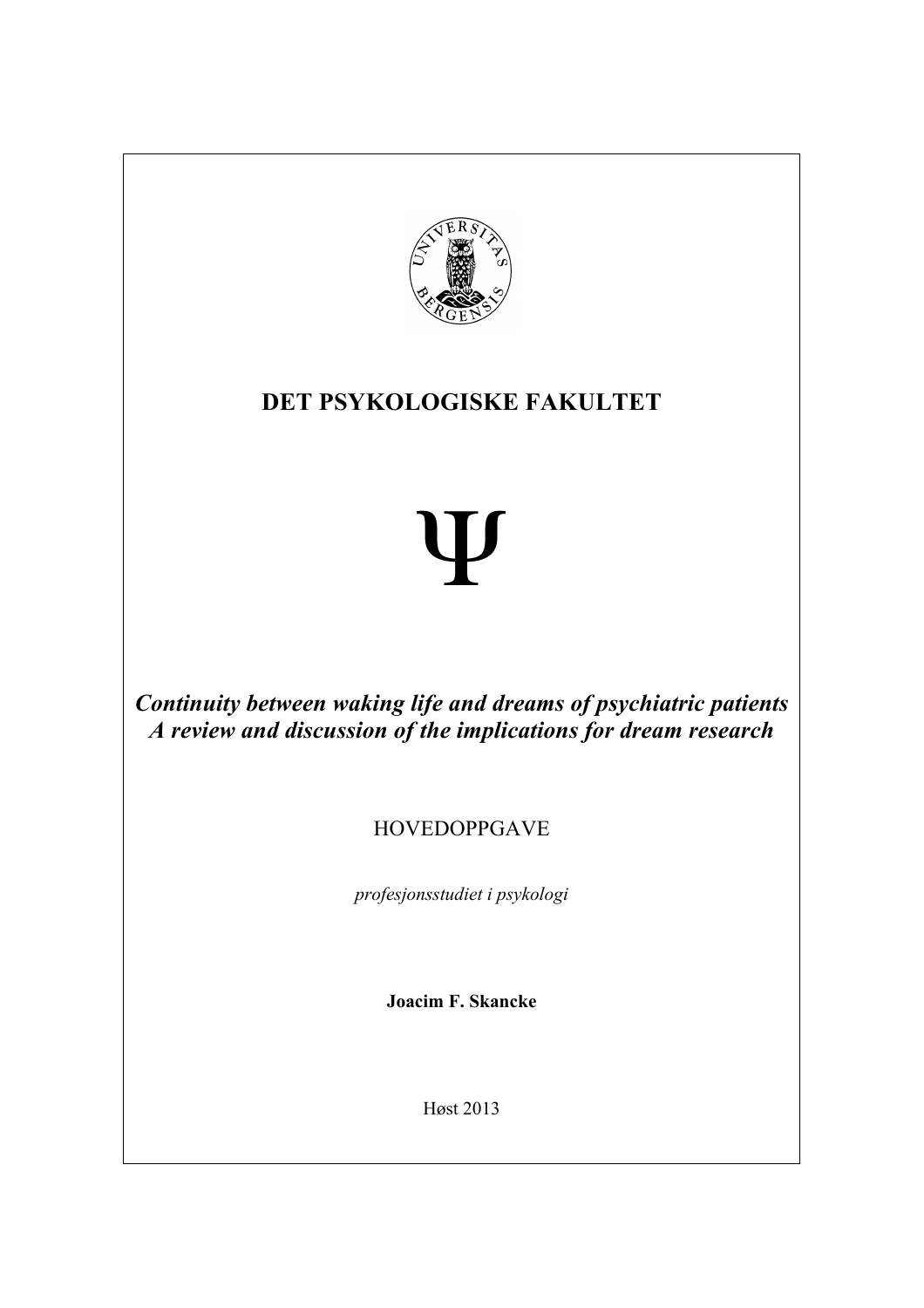# RUNNING HEAD: CONTINUITY IN DREAMS OF PSYCHIATRIC PATIENTS

Veileder: Ingrid Holsen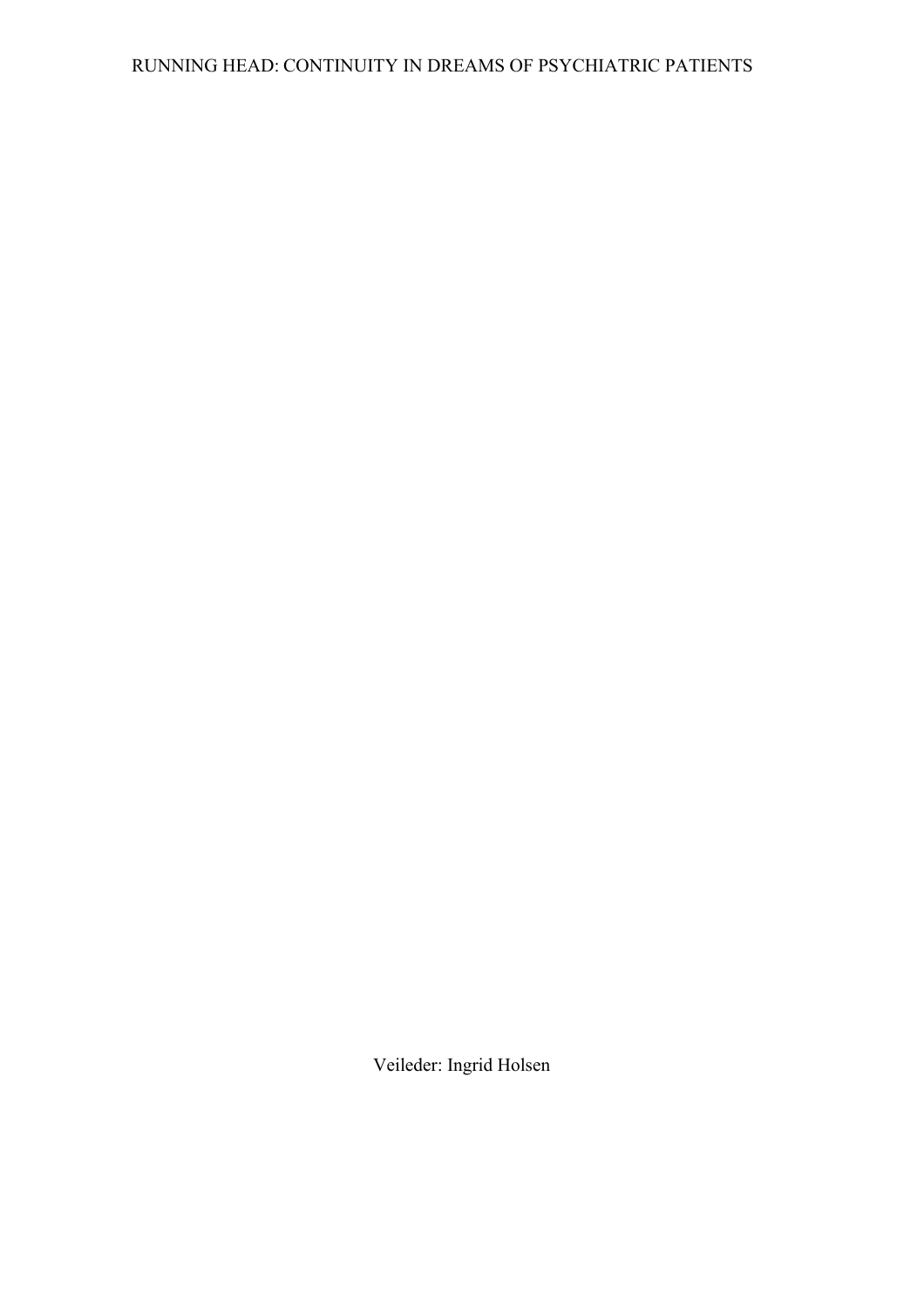#### **Preface**

Writing this thesis has been a real challenge. I have long been interested in dreams personally, but did not think of the possibility of writing about them in my thesis until quite late. As a result, I have had a suboptimal time limit within which I had to dismiss all the work I had done on my original subject, and start up with the subject of dreams. Through the process I have learned a lot about dreams and, of course, about writing a literature review, and I am very glad I chose to change subject.

I was very fortunate to receive positive response from dream researcher Michael Schredl when I asked if he would co-supervise my thesis. His extensive knowledge of the field of dream research has been invaluable in my exploration of the field, and in writing this thesis. He also provided me with the belief that I could to write a thesis which could be published. As a result, this thesis is ready to be peer-reviewed and published in *International Journal of Dream Research*. The online format of this journal allows the thesis to be published in its full length.

I would like to thank my supervisor Ingrid Holsen for providing me with clear directions in terms of what parts of the paper needed improvement. She also provided me with the perfect location to write my thesis in quiet concentration. Without her help the quality of this thesis would not have been half of what it is now.

I would finally like to thank my friends, family and girlfriend. Your love and support is what keeps me going every day.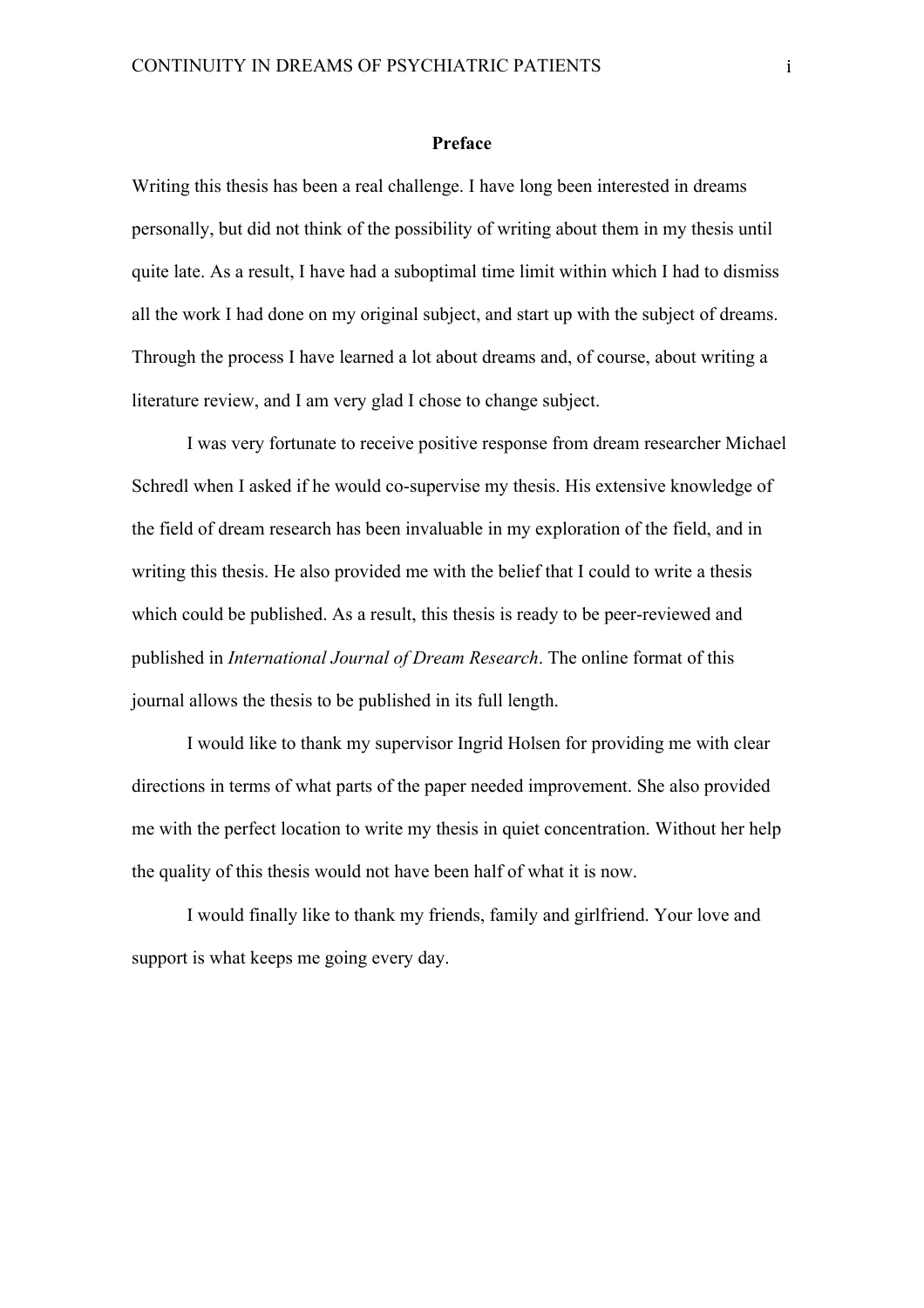#### **Abstract**

Despite positive results from the use of dreams in psychotherapy and for personal growth, little is known of their nature and function. As an approach to expand our knowledge of dreams, their relationship to waking life of the dreamer have been investigated. Several patterns of connection between waking life and dreams has been identified, resulting in the so called continuity hypothesis of dreaming. Yet the formulation of this hypothesis remains too vague to thoroughly account for the relationship between waking life and dreams. To increase our knowledge of this relationship, the existing literature on dreams of psychiatric patients were reviewed in the present thesis, to identify the continuities and discontinuities between the dreams and the waking life psychopathology of these patients. This is an area of dream research not often approached. The findings demonstrate that several aspects of the waking life psychopathology of the patients show both continuity and discontinuity in dreams. The results indicate that a more specific and comprehensive definition of continuity is needed, and that more attention must be granted to the phenomenon of discontinuity. Furthermore, assessments of specific symptoms should compliment the patients' diagnoses for comparisons with dreams to be meaningful.

*Keywords:* Dreaming, continuity, discontinuity, mental disorders, psychiatric patients, dream content, waking life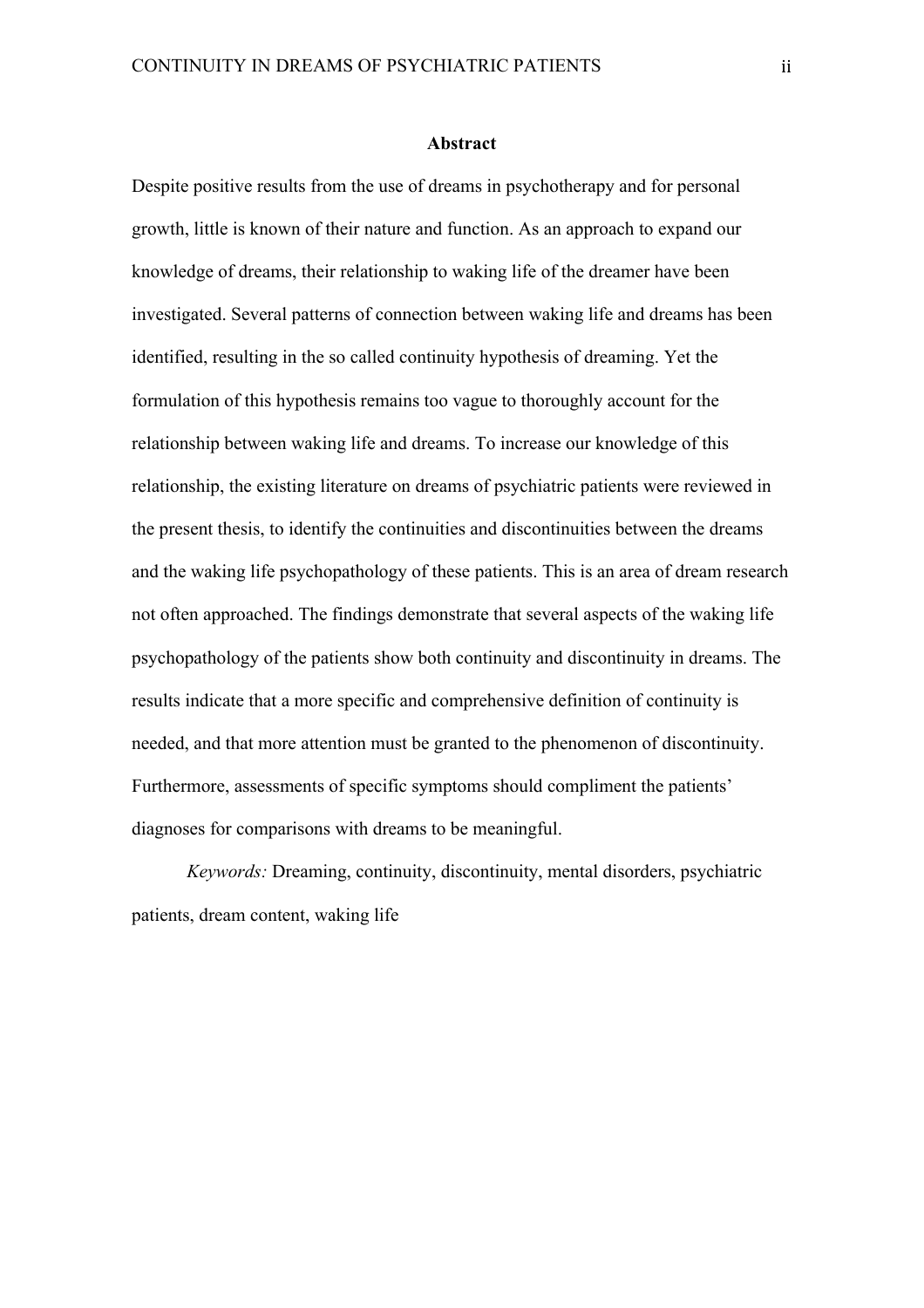#### **Sammendrag**

Selv om det foreligger positive resultater fra bruk av drømmer i psykoterapi og for personlig vekst, finnes det lite sikker kunnskap om deres natur og funksjon. For å forsøke å forstå mer av drømmer har sammenhengen mellom drømmerene og personens våkne liv blitt undersøkt. Våkent liv og drømmer er vist å henge sammen på flere måter, noe som har ført til formuleringen av den såkalte kontinuitetshypotesen om drømmer. Denne hypotesen er imidlertid for vag til å fullt ut forklare forholdet mellom våkent liv og drømmer. For å øke kunnskapen om dette forholdet, gjennomgår jeg i denne hovedoppgaven forskningen på drømmer fra psykiatriske pasienter, med mål om å identifisere kontinuitet (og diskontinuitet) mellom drømmene og pasientenes psykiske sykdom. Dette er et felt innenfor drømmeforskning som er blitt relativt lite undersøkt. Funnene fra denne oppgaven viser at flere aspekter av pasientenes psykiske sykdom viser både kontinuitet og diskontinuitet i drømmene. Resultatene indikerer at en mer spesifikk og omfattende definisjon av kontinuitet behøves, samt at mer oppmerksomhet bør tildeles fenomenet diskontinuitet. Samtidig bør man måle spesifikke symptomer i tillegg til pasientenes diagnoser for at sammenlikning med drømmer skal være meningsfylt.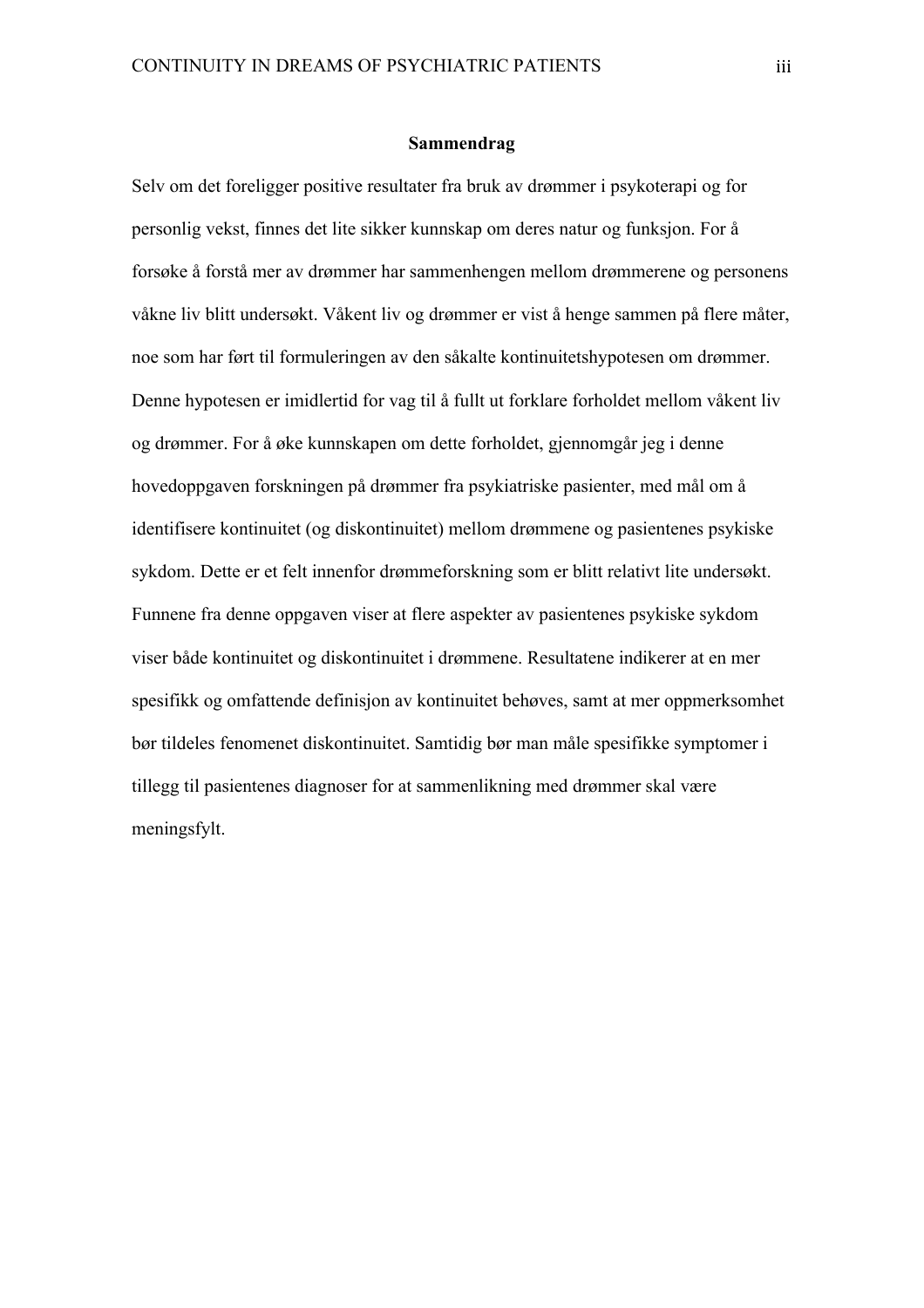# **Table of contents**

| Preface                                                          | 1                                                                     |              |
|------------------------------------------------------------------|-----------------------------------------------------------------------|--------------|
| Abstract                                                         | 11                                                                    |              |
| Sammendrag                                                       | iii                                                                   |              |
| 1. Introduction                                                  |                                                                       | $\mathbf{1}$ |
| 1.1 The Continuity Hypothesis                                    |                                                                       | 3            |
| 1.2 The Aim of This Review                                       |                                                                       | 5            |
| 2. Method                                                        |                                                                       | 6            |
| 3. Results                                                       |                                                                       | 9            |
|                                                                  | 3.1. Schizophrenia                                                    |              |
| 3.2. Depression                                                  |                                                                       | 13           |
| 3.3. Anxiety Disorders                                           |                                                                       | 16           |
| 3.4. Personality Disorders                                       |                                                                       | 18           |
| 3.5. Eating Disorders                                            |                                                                       | 19           |
|                                                                  | 3.6. Obsessive-Compulsive Disorder                                    | 21           |
| 4. Discussion                                                    |                                                                       | 22           |
|                                                                  | 4.1. Findings Supporting the Continuity Between Waking and Dreaming   | 22           |
|                                                                  | 4.2. Findings Reflecting Possible Discontinuities Between Waking and  |              |
| Dreaming                                                         |                                                                       | 28           |
| 4.3. Implications for the Continuity Between Waking and Dreaming |                                                                       | 35           |
|                                                                  | 4.4. Adequacy of Diagnoses as Waking Life References                  |              |
|                                                                  | 4.5. Methodological Issues in Dream Research for Psychiatric Patients | 39           |
|                                                                  | 4.6. Directions for Future Research                                   | 41           |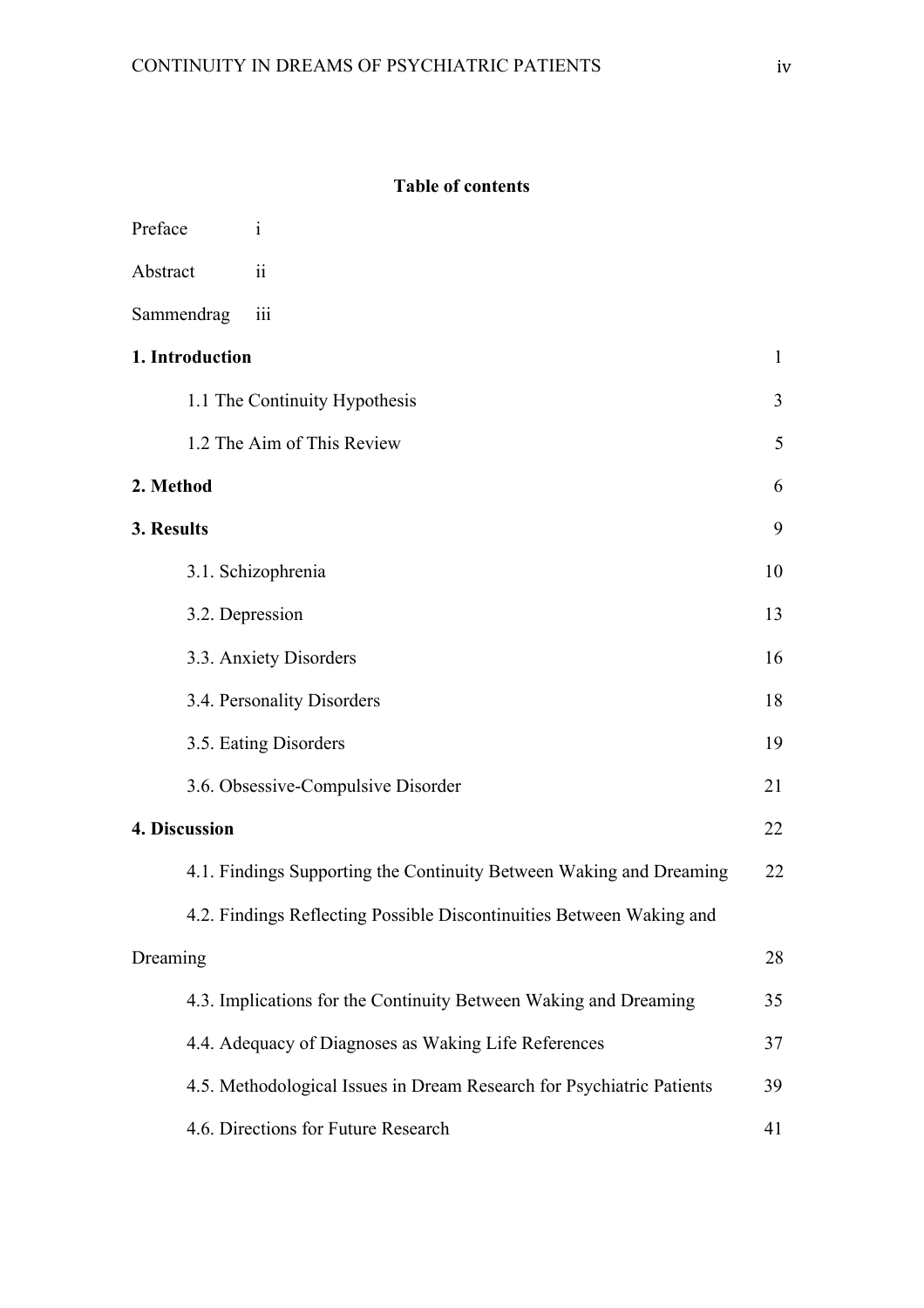| 4.7. Conclusive Remarks |    |
|-------------------------|----|
| <b>5. References</b>    | 43 |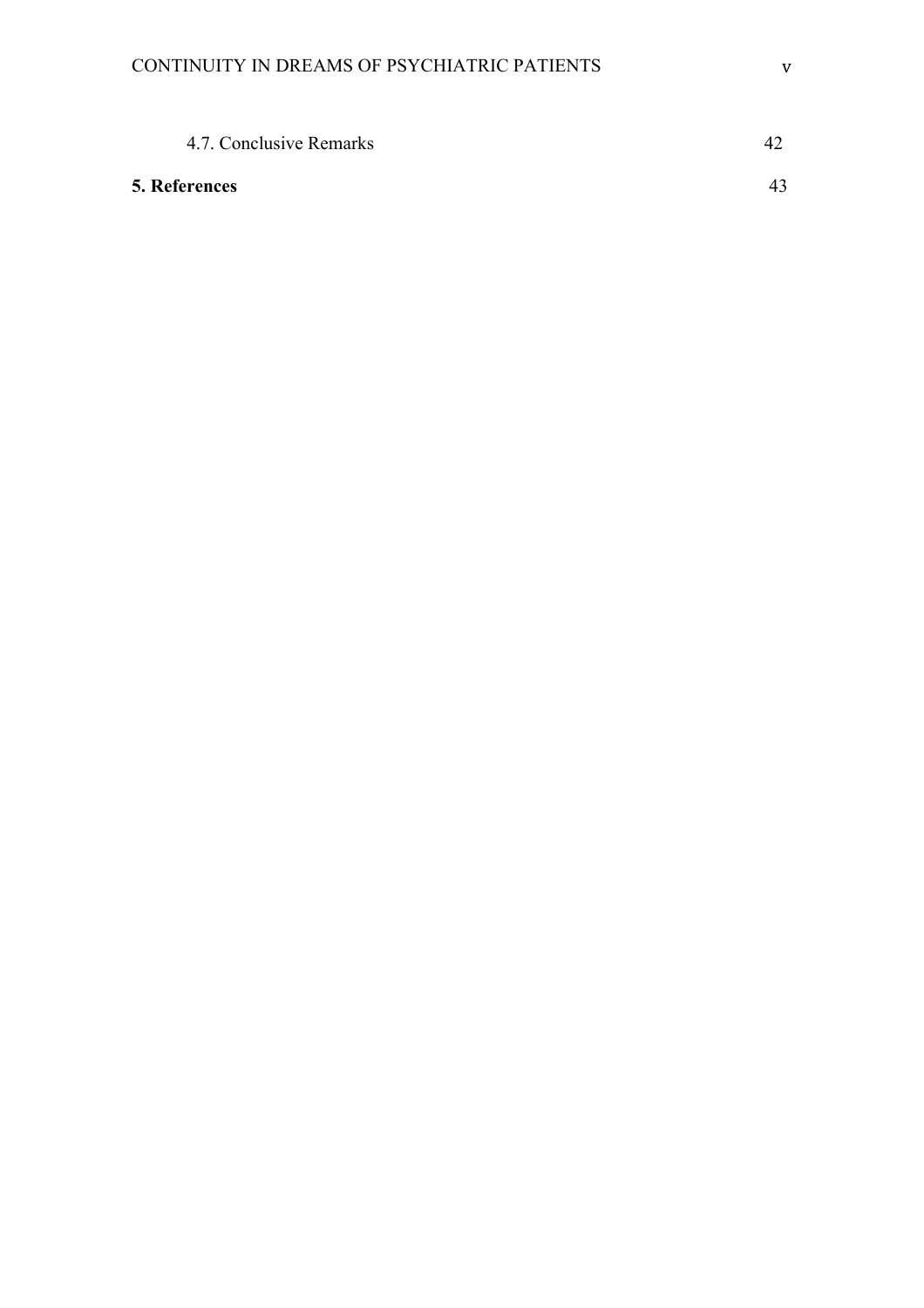The mental activity of dreaming has fascinated people for ages. These mysterious scenes and images of the night can stir up the strongest of emotions, and feel as real as experiences of the waking life. Some of the earliest written records of dream reports that have been found are clay tablets documenting dreams from people in the early Mesopotamian civilizations in the third millennium BC (Bulkeley, 2008). As for modern people's interest in dreams, King and DeCicco (2009) found in a sample of university students that 81% believed their dreams to contain important information. Similarly, Morewedge and Norton (2009) found that the majority of their participants, from both eastern and western cultures, believed that dreams contain hidden truths, and considered information presented in dreams to provide more important information about the world than similar waking thoughts. Clearly, dreams continue to fascinate us today.

Many attempts at an explanation of the cause and purpose of dreams are set forth. The theories ranges from the view of dreams as nothing but a biological epiphenomenon with no purpose (Flanagan, 1995), to the view that dreams are messages from the divine (Bulkeley, 2008). Yet no consensus exists in the scientific community for any explanation of this nightly phenomenon and its relation to personality, emotions and waking life experiences. The usefulness of dreams as tools for waking life is also debated. Nevertheless, since the early 1900s, with the publication of *The Interpretation of Dreams* by Sigmund Freud (Freud, 1953), dreams have been utilized by psychotherapists as a therapeutic tool. An increasing number of studies have demonstrated the different ways in which the application of dreams in therapy have been successful as an aid both for diagnosis (Ishida et al., 2010), treatment (Gilchrist, 2013; Knudson, 2006; Widen, 2000), therapy progression (Kramer & Glucksman, 2006)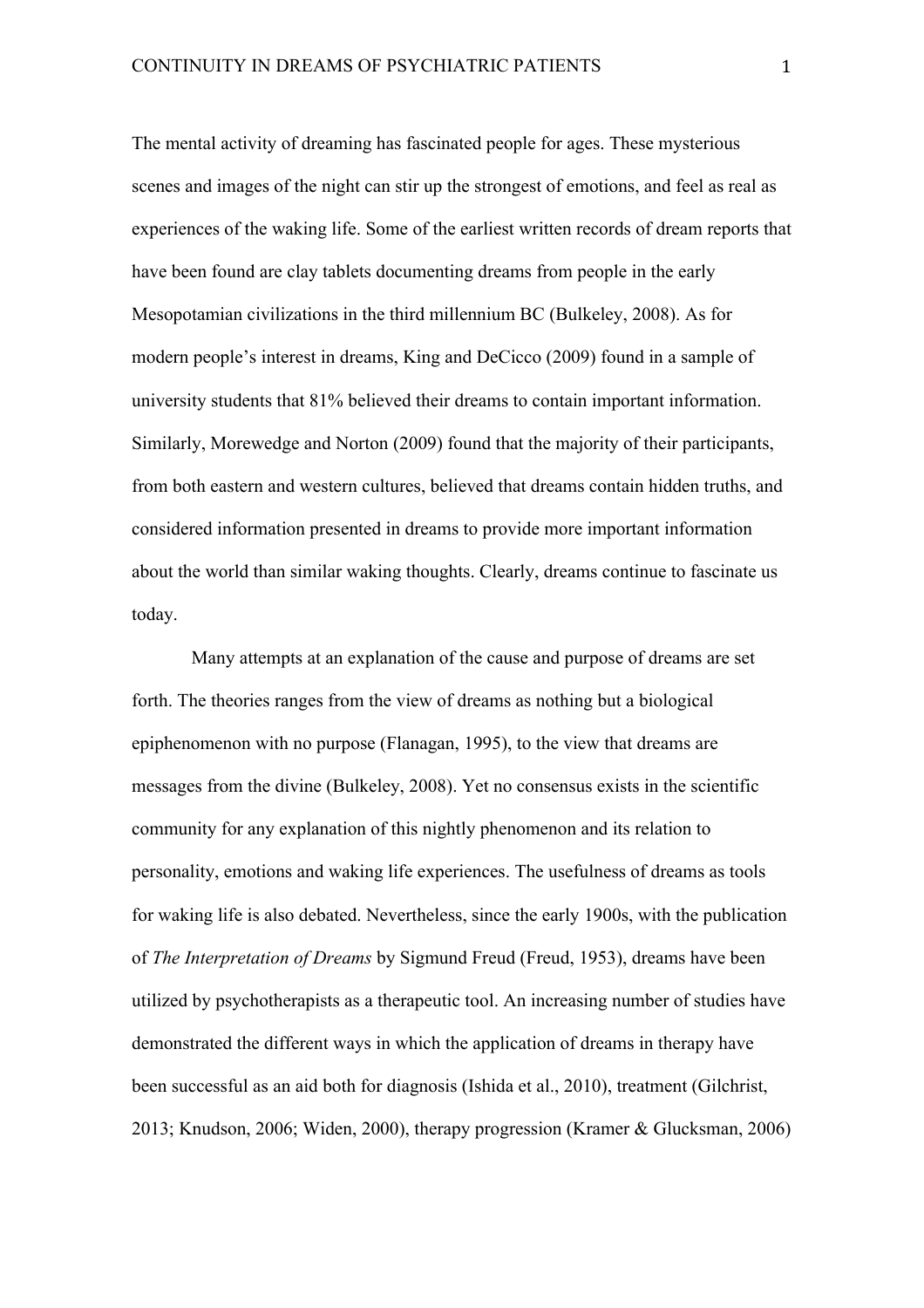and prognosis (Cartwright, Young, Mercer, & Bears, 1998; Kramer, 2000). Dreams can help clients gain insight about themselves, increase their therapy involvement, ease the access to central issues, facilitate a safe environment for exploring oneself, and aid the therapist's understanding of the client and his or her progress in therapy (Pesant  $\&$ Zadra, 2004). For some patient groups more resistant to therapy, exploring issues and emotions through dreams have proven to be a good alternative (Brink & Allan, 1992). Positive results have also come from using dreams in couples therapy (Kolchakian & Hill, 2002) and group therapy (Falk & Hill, 1995). In addition to therapy, the use of dreams by healthy individuals for personal growth has been pointed out to be both valuable and underestimated in terms of its usefulness (Berube, 1999; Ullman, 2006). Furthermore, dreams have also been demonstrated to enhance waking life creativity (M. Schredl & Erlacher, 2007), by yielding inspiration for artwork, solving work-related problems, motivating the dreamer to deal with a difficulty in his or her life, and providing emotional insights.

In spite of the many indications of the benefits of dreams, the use of them remains limited. There are several reasons for this. Even though the use of dreams is demonstrated to be effective, much uncertainty still exists regarding exactly what aspects of dream work is effective (Pesant & Zadra, 2004). Furthermore, as science is unable to determine the nature and function of dreams, the development of a reliable procedure of utilizing them effectively is impeded. This lack of facts and established guidelines, as well as the subjective nature of dreams, probably prevents many from exploring them, personally and scientifically. For instance, feeling a lack of competence in working with dreams causes many clinicians to abstain from utilizing their patients' dreams in therapy (Crook & Hill, 2003).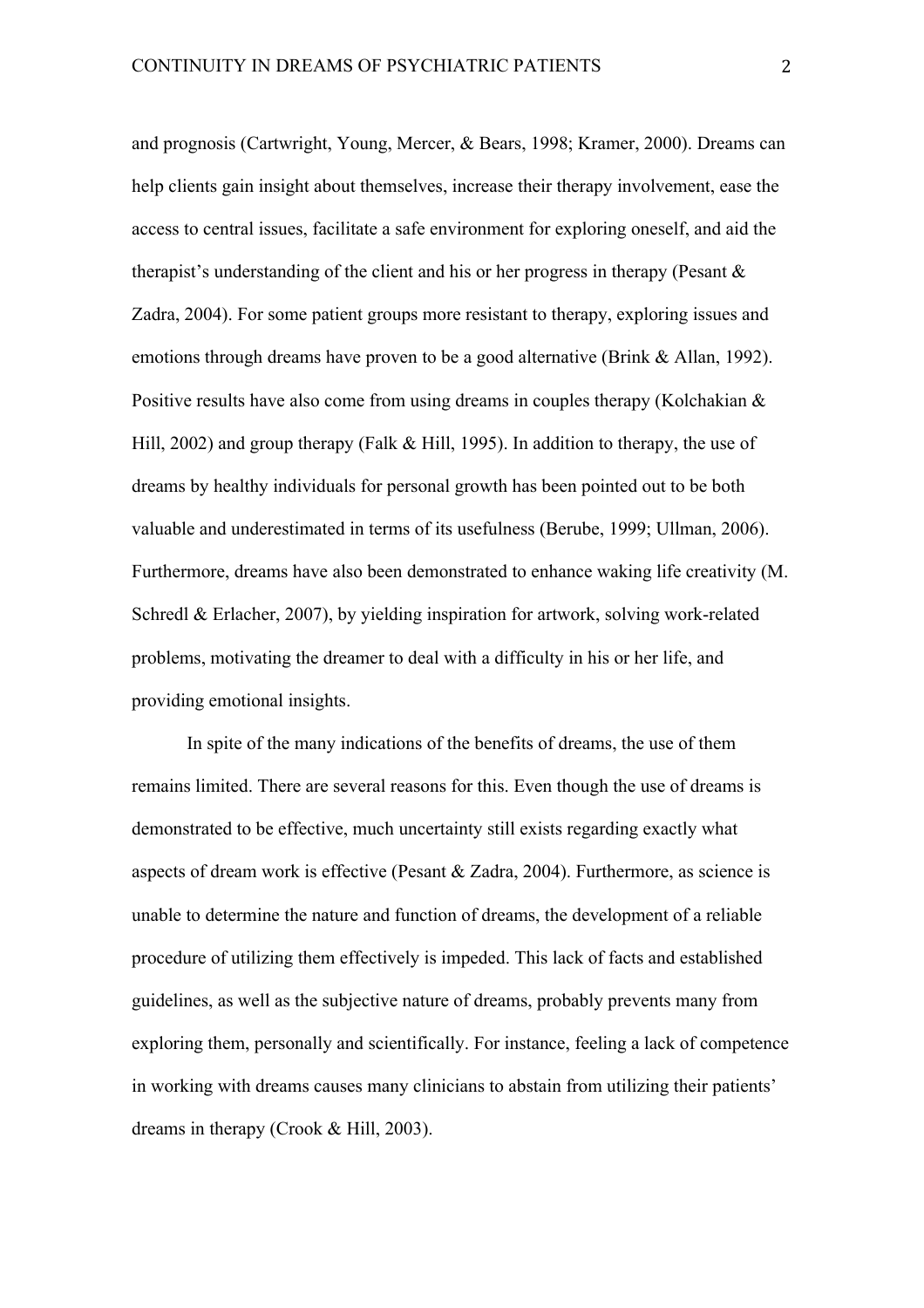#### **1.1 The Continuity Hypothesis**

As a way of studying the nature and function of dreaming, research has aimed at investigating the relationship between dream content and waking life. The findings of this research has accumulated in what has been coined "the continuity hypothesis of dreaming", which states that dreams reflect waking-life (for a review see Domhoff, 1996; M. Schredl, 2003). Many research findings support this hypothesis, and certain patterns of connection between waking-life and dreaming are identified (Gilchrist, 2013; Hartmann, 2000; Hartmann, Rosen, & Rand, 1998; M. Schredl, 2006; M. Schredl & Hofmann, 2003; M. Schredl & Reinhard, 2009; M. Schredl, Schäfer, Hofmann, & Jacob, 1999). For instance, dreams have been found to be affected by waking life aspects such as emotions (Gilchrist, 2013), stress (Breger, Hunter, & Lane, 1971), personality characteristics (Gilchrist, 2013; Hartmann et al., 1998), psychopathology (Brink & Allan, 1992), and level of well-being (Pesant & Zadra, 2006). Pesant and Zadra (2006) demonstrated that the lower the participants' level of daytime psychological well-being, the more their dreams contained negative emotions, aggressive social interactions and failures.

However, despite the many findings in favor of the continuity hypothesis, much uncertainty still surrounds it, as the exact formulation of the hypothesis remains vague. M. Schredl and Hofmann (2003) have demonstrated that a general formulation of the continuity hypothesis is not valid, as some aspects of waking life, such as cognitive activities like reading and writing, are reflected in dreams less often than other aspects. It has been suggested that threatening events are incorporated more often in dreams (Revonsuo, 2000). This is questioned, however, by the finding that emotional tone does not affect the incorporation rate, i.e., negative events are not incorporated more frequent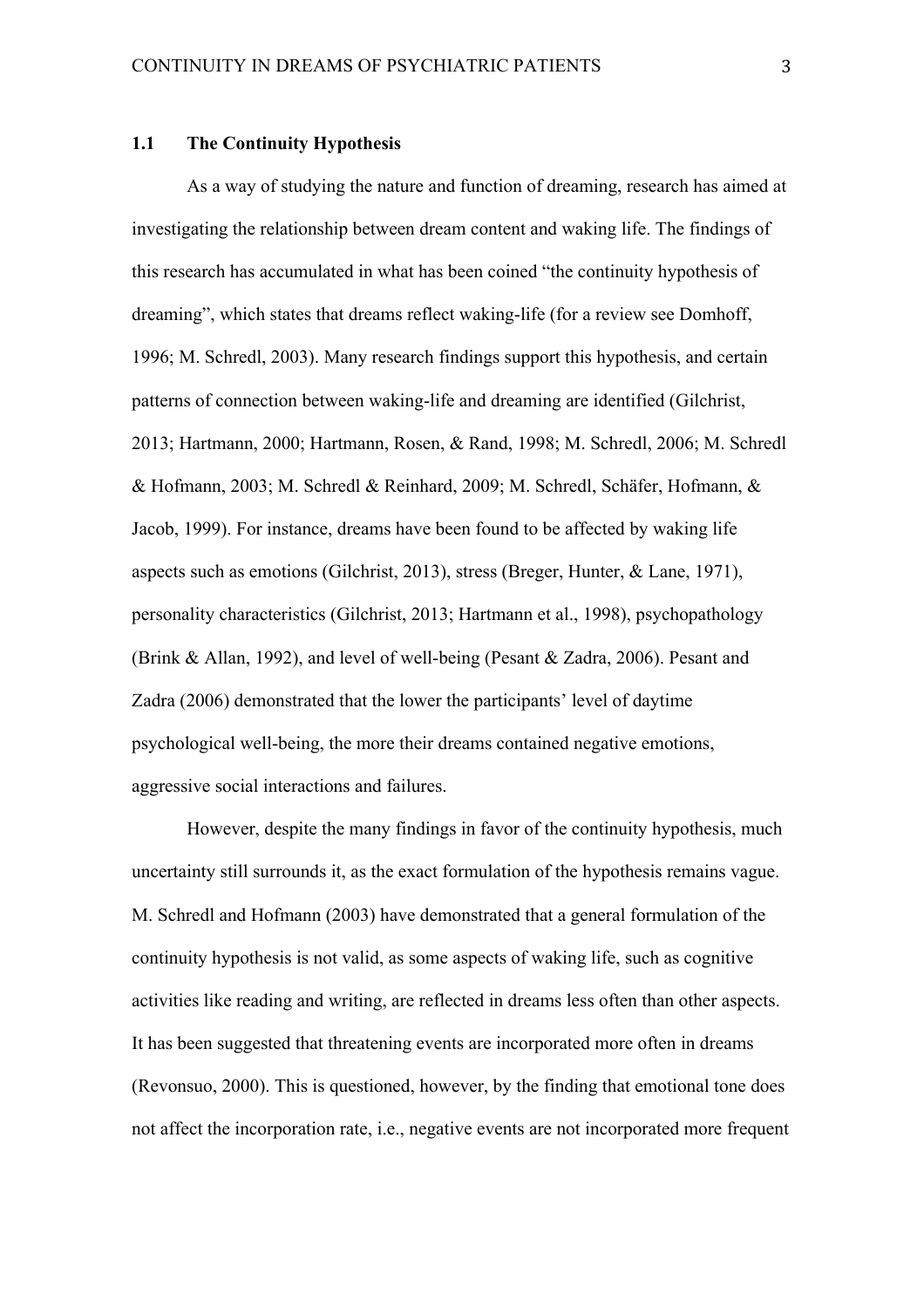than positive events (M. Schredl  $& Reinhard, 2009$ ). Furthermore, the time passed since the event and at which time of the night the dream is collected from seem to affect the rate of incorporation of waking life into dreams (M. Schredl, 2006). Several authors emphasize that dreams deal mostly with personal and emotional concerns (Domhoff, 1996; Hall, 1953; Hartmann, 2011). This is supported by research showing that the emotional intensity of an experience increases its incorporation rate (Michael Schredl, 2006), but more support is still needed. In short, there is a need for a specification of what waking life aspects are incorporated into dreams, to what degree, and what affects the incorporation rate.

Another point of discussion is how waking life is portrayed in dreams. One perspective is that to be continuous with waking life, the dream scene must be a realistic replica of a waking event. Another perspective is that dreams portray our subjective conceptions of events (Hall, 1953), like visual metaphors for experience (Malinowski & Horton, 2011). This latter perspective expands the possibilities for continuity, by allowing even unrealistic dream scenes to be continuous with how the dreamer subjectively experienced an event. Fosse, Fosse, Hobson, and Stickgold (2003) demonstrated that only 1-2% of dreams contain more or less exact replicas of waking life events, indicating that dreams mostly incorporate waking life in more creative ways than by direct copy.

In addition to the uncertainties surrounding the continuity hypothesis, it is apparent that the continuity hypothesis does not by far explain the relationship between waking and dreaming in its totality. On the contrary, studies have also identified discontinuities, like flying unaided in dreams, an experience no one has in waking life. The causes and purpose of this is so far unknown.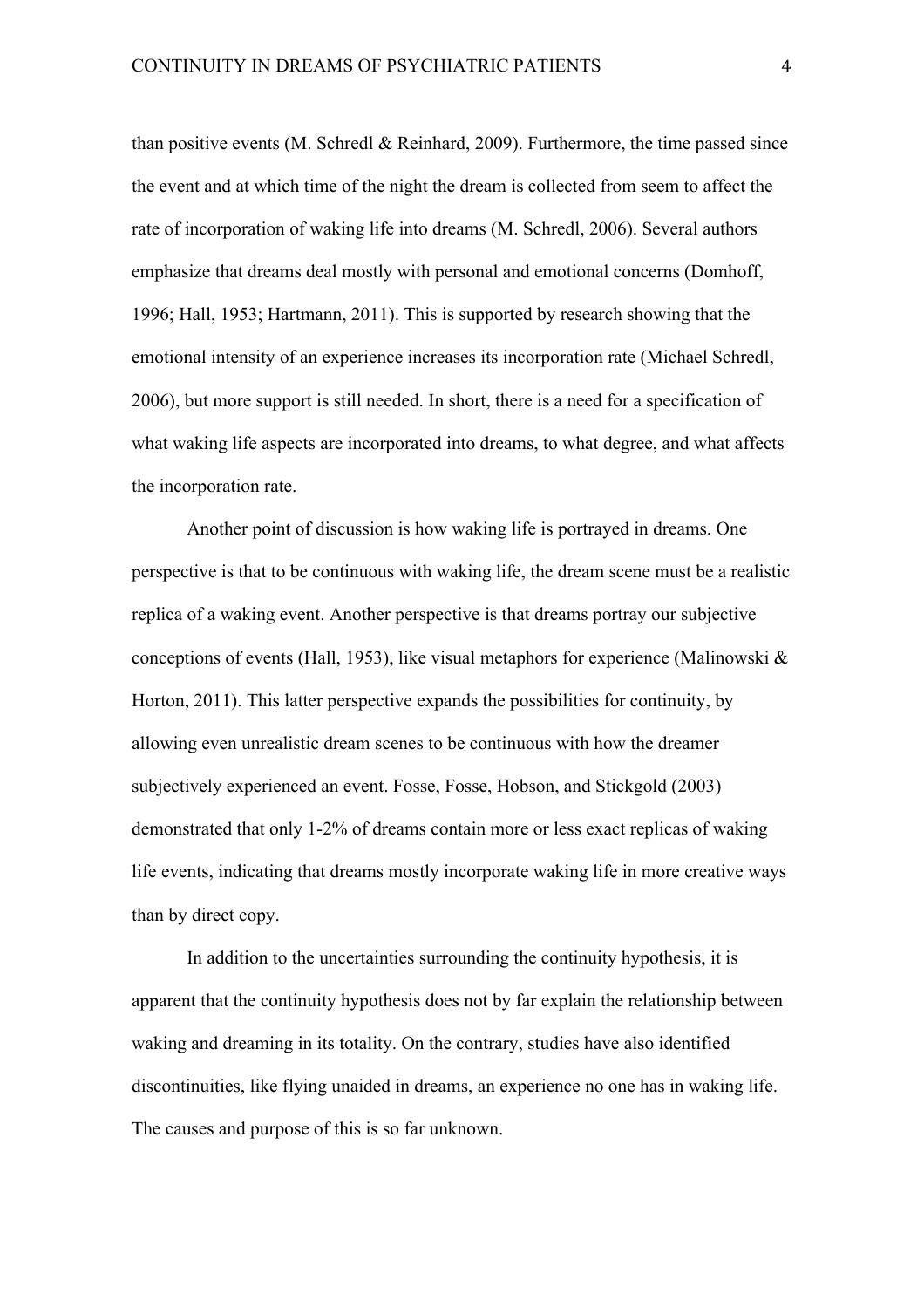In short, the specification and revision of the continuity hypothesis is an ongoing debate (Hobson  $&$  Schredl, 2011), attempting to integrate the fact that dreams also contain discontinuous elements. Such a specification is crucial to increase our understanding of the relationship between waking life and dreams.

# **1.2. The Aim of This Review**

A considerable amount of research exists on the dreams of healthy individuals. The research on dreams of psychiatric patients, on the other hand, is more scarce. Reviews of this research has been done in the past (Kramer, 1970, 2000, 2010; Kramer & Nuhic, 2007; Kramer & Roth, 1978; Mellen, Duffey, & Craig, 1993; Ramsey, 1953). These reviews examined the research on the content of the patients' dreams to understand the development and causes of psychopathology (Kramer, 2010), and to uncover the potential of dream content as a diagnostic tool (Mellen et al., 1993). No review has so far thoroughly investigated the continuity between waking and dreaming for psychiatric patients. However, the effect of mental disorders on waking life are substantial. Consequently, the effect on dreams might also be notable, making investigations of the dreams of psychiatric patients a potential source of valuable information about the relationship between waking life and dreams. The aim of the present paper is, therefore, to identify the continuities and discontinuities between dreams and waking life of psychiatric patients, in order to contribute to our understanding of the relationship between waking life and dreams. This aim will be approached in the following manner: First, by reviewing available studies and previous reviews of dreams of patients diagnosed with one of the main mental disorders (i.e., schizophrenia, depression, anxiety disorders, personality disorder, eating disorders and obsessive compulsive disorder). Characteristics in the dreams of these patients will be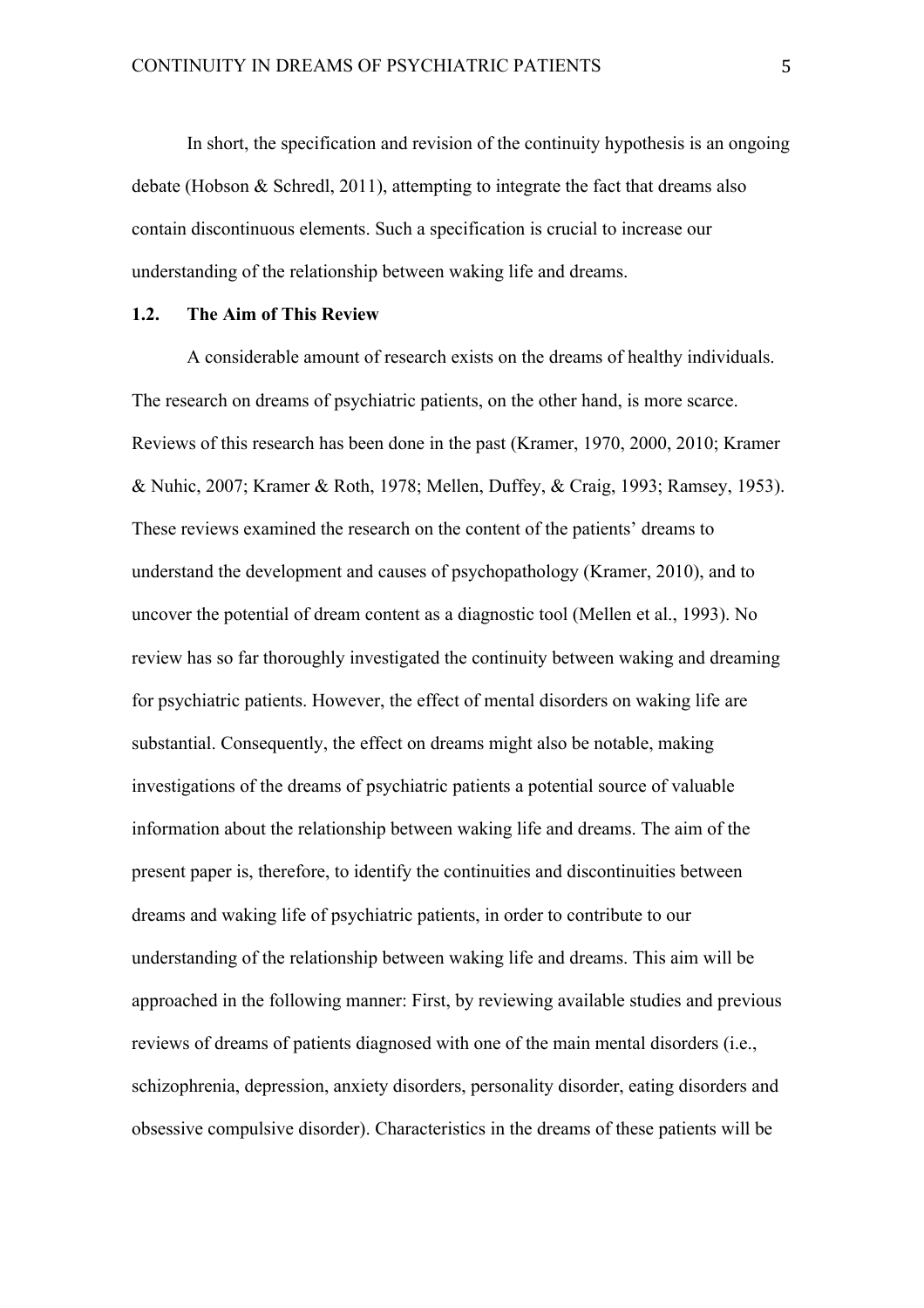identified and presented in the result section. The focus will be on dream content, but nightmare frequency and effect of therapy will also be included. Second, continuities and discontinuities between the dreams and the waking life and symptomatology of the patients will be highlighted in the discussion part of the paper. Lastly, based on the findings, the implications for the understanding of the continuity between waking and dreaming will be discussed. Methodological issues in the field of dream research as well as the directions for future research will also be considered.

#### **2. Method**

The present paper is a review of the aforementioned reviews on dream content for patients with mental disorders, including a systematic literature search to the present date. The earliest review (Ramsey, 1953) is not included as the reliability and relevance of its findings are inadequate. Neither is the review from 1970 (Kramer, 1970), as the studies it reviewed are also found in the later reviews. A different set of diagnoses is included in present review, compared to the previous reviews. More details of this will be given shortly.

The literature search was performed in August and September 2013, screening the data bases PsycINFO, PubMed and MEDLINE for articles in English. PubMed accesses the same database as MEDLINE, but was included to increase the scope of the search, as the searches on MEDLINE were performed by mapping the term to subject headings. This makes the search more focused, but increases the risk of missing relevant articles. PubMed, on the other hand, searches fields beyond just subject headings, such as abstracts and full texts.

In MEDLINE and PsycINFO subject headings searched were "Dreams"/"Dreaming", paired with "Mental Disorders", "Schizophrenia",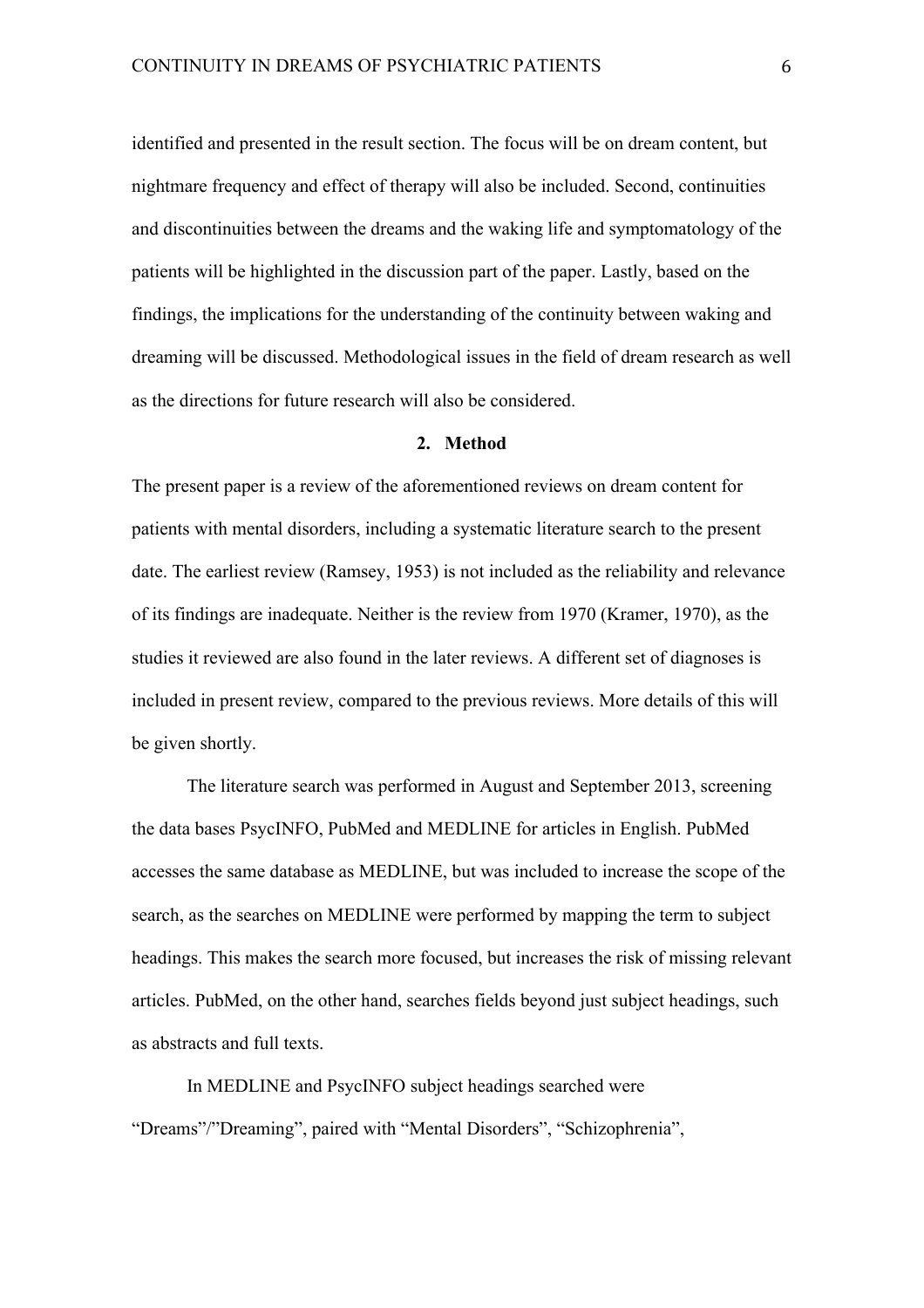"Depression"/"Major Depression"(and "Recurrent Depression", Treatment Resistant Depression, Atypical Depression, and "Long-term Depression (Neuronal)"), "Anxiety Disorders", "Eating Disorders", "Obsessive-compulsive Disorder", "Personality Disorders", and "Psychopathology". The "autoexplode" and "focus" functions were not used.

Search terms used in PubMed were "Dream\*(-s, -ing)" paired with "Mental disorder\*(-s)", "Schizophreni\*(-a, -ic)", "Depressi\*(-on, -ve)", "Anxiety disorder\*(-s, ed)", "Eating disorder\*(-s, -ed)", "OCD OR Obsessive-compulsive", "Personality disorder\*(-s, ed)", and "Psychopathology".

The searches were limited to articles published in 2005 or later, as studies published earlier than 2005 are covered in the previous reviews, with some exceptions: The only review dealing with anxiety disorders and personality disorders included studies published in 1990 or earlier (Mellen et al., 1993), whereas obsessive-compulsive disorder (OCD) has never been included in a review on dream content. For the present paper the search for the two former disorders therefore included studies from 1990 or later, while the search for studies on the latter disorder had no time limit. In addition, relevant studies referred to in the obtained articles were collected, as well as studies citing the obtained articles.

Inclusion criteria were studies with  $n>1$ , i.e., not case studies, as the generalizability of findings from case studies is very limited. In addition, the studies had to investigate either dream content, nightmare frequency or effect of therapy on dreaming for patients with one of the six following mental disorders; schizophrenia, depression (including bipolar disorder), anxiety disorders, personality disorders, eating disorders, and OCD. The findings on OCD are reported separately from the findings on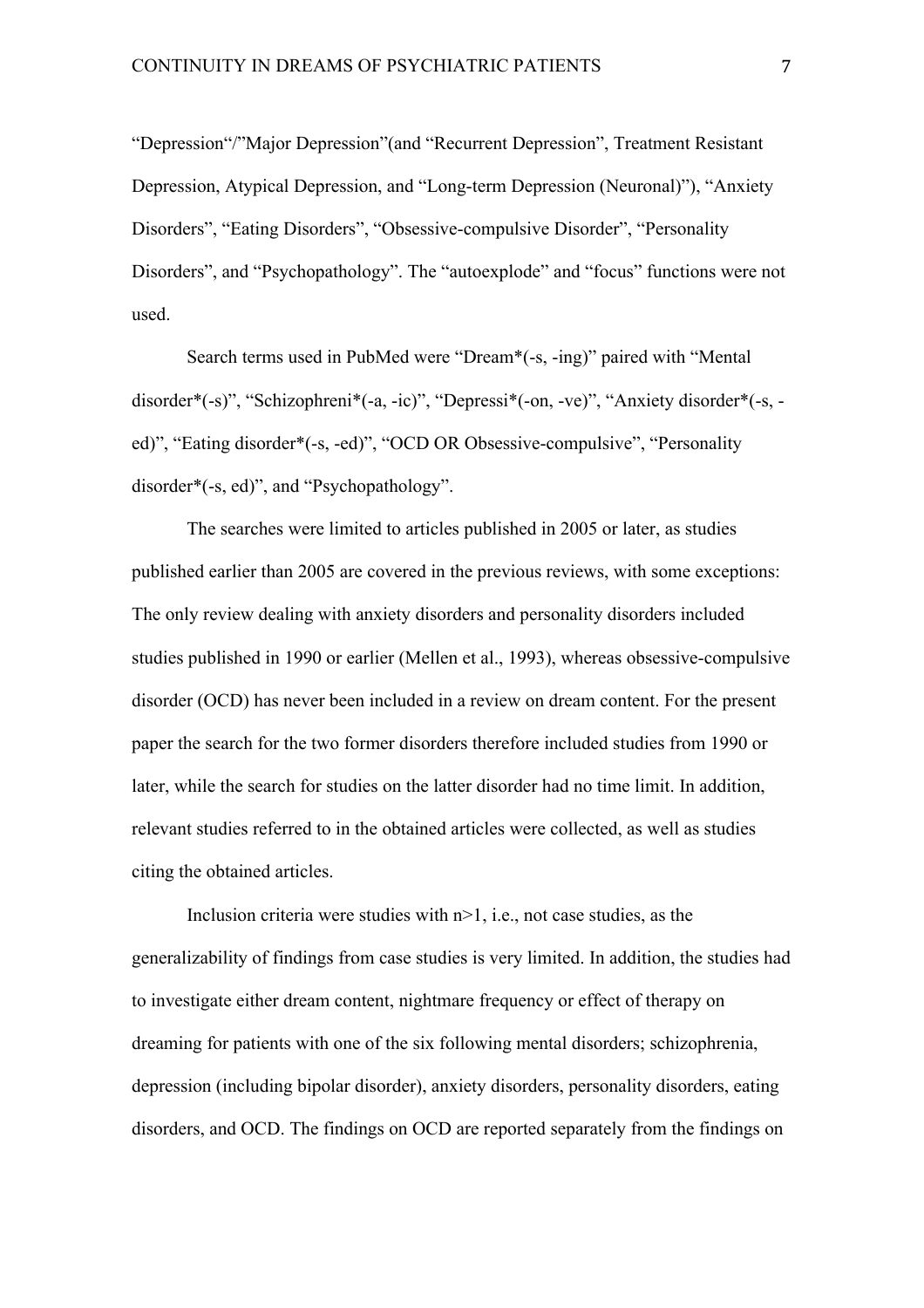anxiety disorders, even though OCD is an anxiety disorder. The reason is that the empirical studies available are on anxiety disorders in general, and on OCD separately. It is therefore considered to be of interest to separate the findings in the present review as well, to emphasize any differences between dreams of anxiety disorders in general and OCD.

Bipolar disorder is separated from depressive disorders in the most recent edition of Diagnostic and Statistical Manual of Mental Disorders, the fifth edition (DSM-V; American Psychiatric Association, 2013). Bipolar disorder is, however, included as a depressive disorder in the present review, as it was classified as a depressive disorder when the studies included in the present review were conducted.

Dreams of patients with post-traumatic stress disorder (PTSD) were not included, as recurrent, distressing dreams are symptoms of PTSD (American Psychiatric Association, 2013), and might be a failure in dream function (Kramer, 1991). It is therefore not considered helpful to study continuity between the dreams and current waking life of these patients.

Nightmare disorder was part of the previous reviews, but is not included in the present review. Nightmare disorder is not one of the main mental disorders, but a parasomnia, i.e., disturbed dreaming is the core symptom and not waking life symptoms, making searches for continuity unsuitable. Instead, studies on nightmare frequency for the different mental disorders were included, as nightmares can be considered dreams with highly negative affect. Thus, nightmare frequency might convey information of the rate of daytime negative affect incorporated into dreams (i.e., the rate of continuity).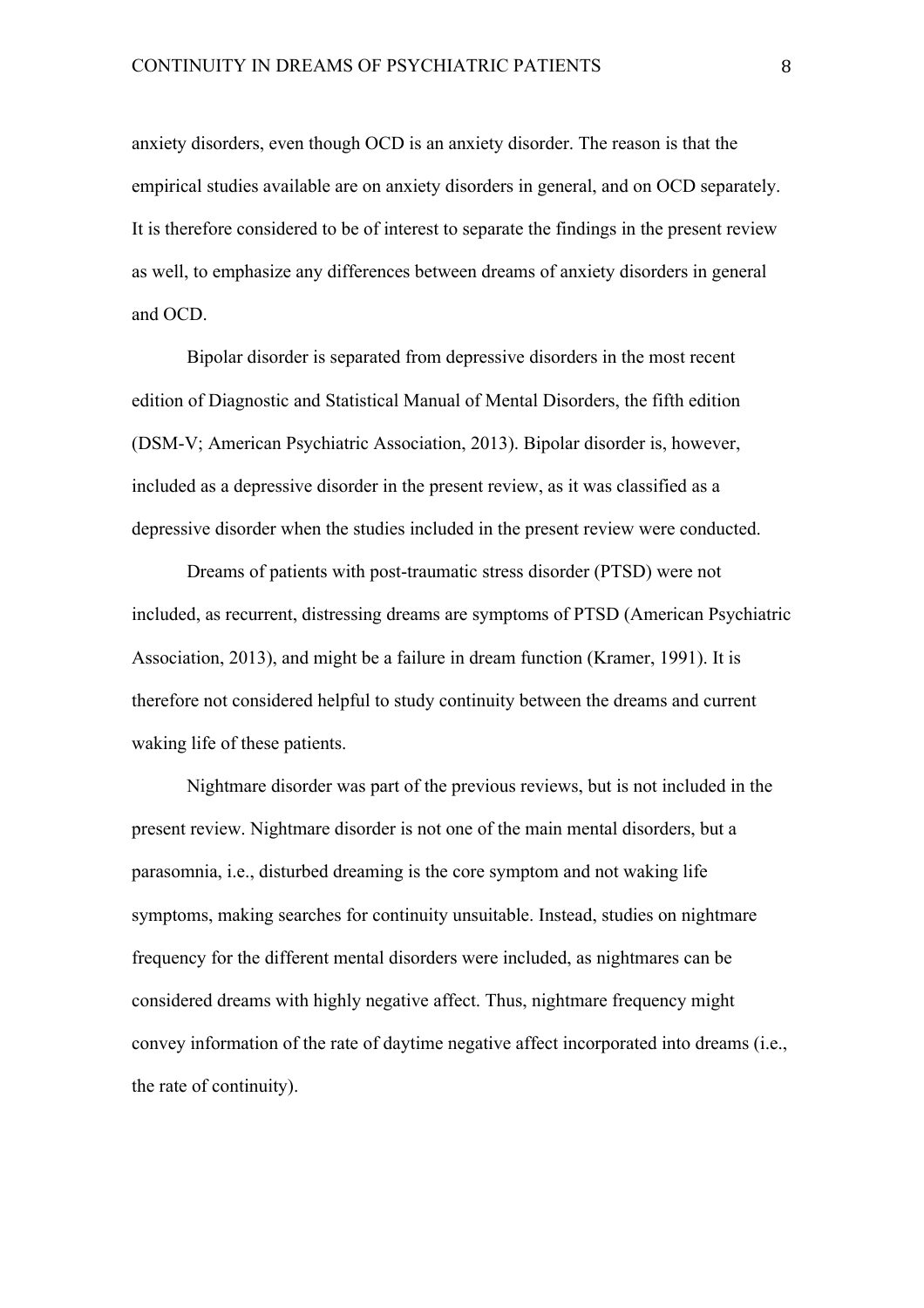The previous reviews included disorders with an organic basis and alcohol and substance abuse related disorders, but the focus in the present paper is on more "pure" forms of mental disorders. Furthermore, studies investigating symptoms of mental disorders in the general population were not included, to limit the findings only to people displaying pathological levels of symptoms, i.e., patients diagnosed with a mental disorder.

In addition to the databases mentioned, other search engines and databases were used, such as Google, Google Scholar, Web of Knowledge and International Journal of Dream Research.

#### **3. Results**

Searching the three databases yielded 379 studies, of which 18 were included for further analysis: six on schizophrenia (Khazaie et al., 2012; Lusignan et al., 2010; Lusignan et al., 2009; Noreika, Valli, Markkula, Seppala, & Revonsuo, 2010; Scarone et al., 2008; Zanasi, Calisti, Di Lorenzo, Valerio, & Siracusano, 2011), one on anxiety (Nadorff et al., 2013), five on depression (Cartwright, Agargun, Kirkby, & Friedman, 2006; M. Schredl, Berger, & Riemann, 2009; Tribl, Wetter, & Schredl, 2013; Zanasi, Pecorella, Chiaramonte, Niolu, & Siracusano, 2008; Zervas & Soldatos, 2005), four on personality disorders (Guralnik, Levin, & Schmeidler, 1999; M. Schredl et al., 2012; Semiz, Basoglu, Ebrinc, & Cetin, 2008; Simor & Horvath, 2013), two on OCD (Kuelz, Stotz, Riemann, Schredl, & Voderholzer, 2010; Sauteraud, Menny, Philip, Peyre, & Bonnin, 2001), and one on schizophrenia and depression (Limosani, D'Agostino, Manzone, & Scarone, 2011). In addition to this, four studies were found via references in articles, books and other internet-based databases: one on depression and schizophrenia (Mume, 2009), one on personality disorders (Simor, Csoka, & Bodizs, 2010), one on eating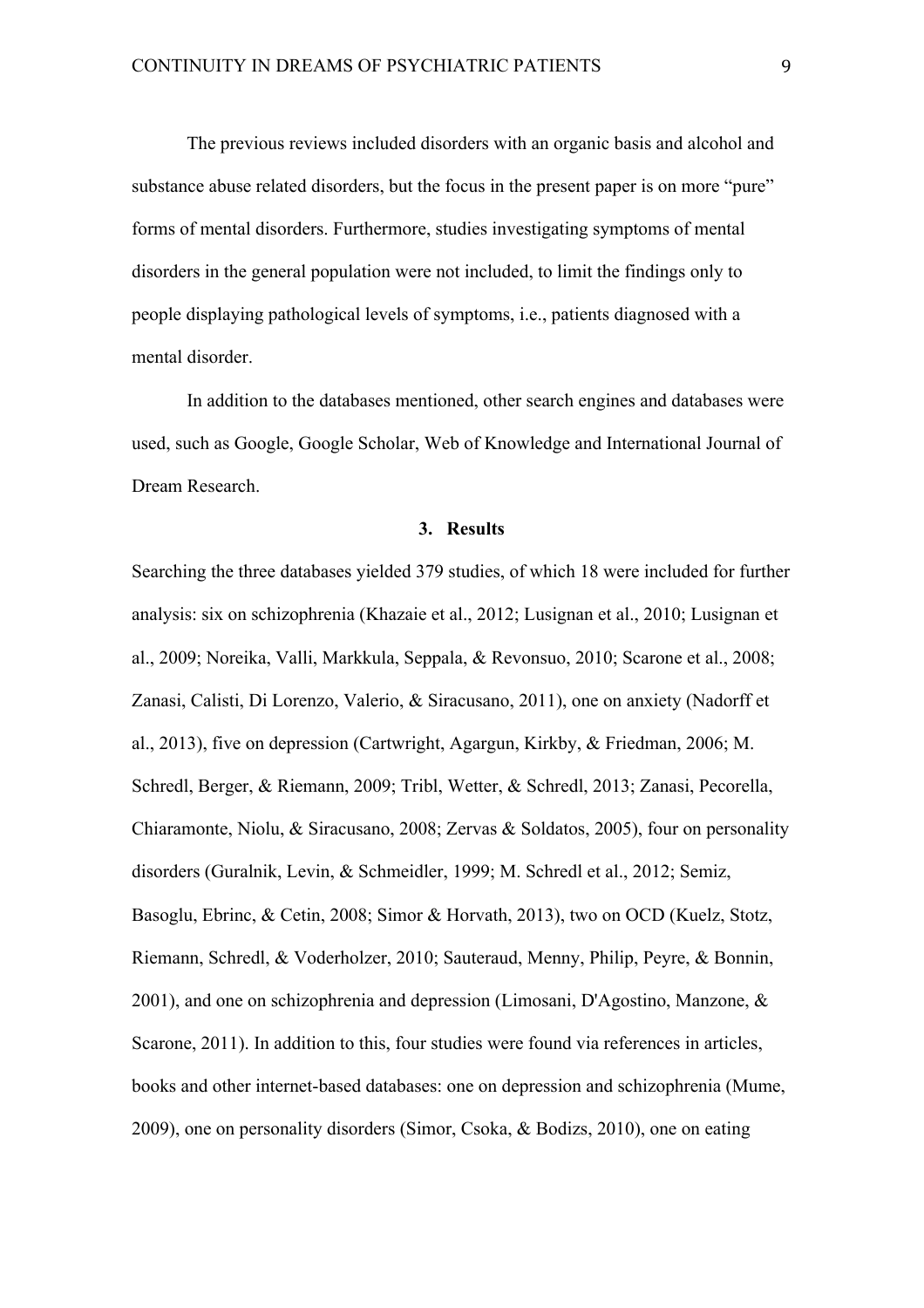disorders (Zanasi, Chiaramonte, Paoletti, Testoni, & Siracusano, 2010), and one on several disorders (Swart, van Schagen, Lancee, & van den Bout, 2013). This amounted to a total of 23 studies analyzed, in addition to the previous reviews. Certain studies published prior to 2005 were obtained, analyzed and cited to provide more specific information of the findings. This applied to findings which the previous reviews yielded unsatisfactory amounts of information on, or to studies which seemed not to be included in the previous reviews.

The number of studies included in the previous reviews ranged between 35 (Mellen et al., 1993) and 173 (Kramer, 2010) studies. The latter number is probably the most representative for the number of studies published up until 2005, as this was from the most recent review, which included studies from two previous reviews (Kramer  $\&$ Nuhic, 2007; Kramer & Roth, 1978).

It must be noted that nightmare frequency and effect of therapy on dreaming was not found for all disorders.

#### **3.1. Schizophrenia**

**3.1.1. Dream content.** More hostility in dreams of schizophrenics than dreams of controls is reported to be one of the most consistent findings (Kramer, 2010). The hostility is mostly directed at the dreamer, yet it is less likely that the patient is the focus of the dream (Kramer, 2010). Zanasi et al. (2011) also found that schizophrenics are never the main character in their dreams.

More anxiety in dreams of schizophrenics is another of the most consistent findings reported by Kramer (2010). Hadjez et al. (2003), however, did not find more anxiety in dreams of their sample of adolescent schizophrenics than healthy controls. They further found that the schizophrenics had less involvement and emotional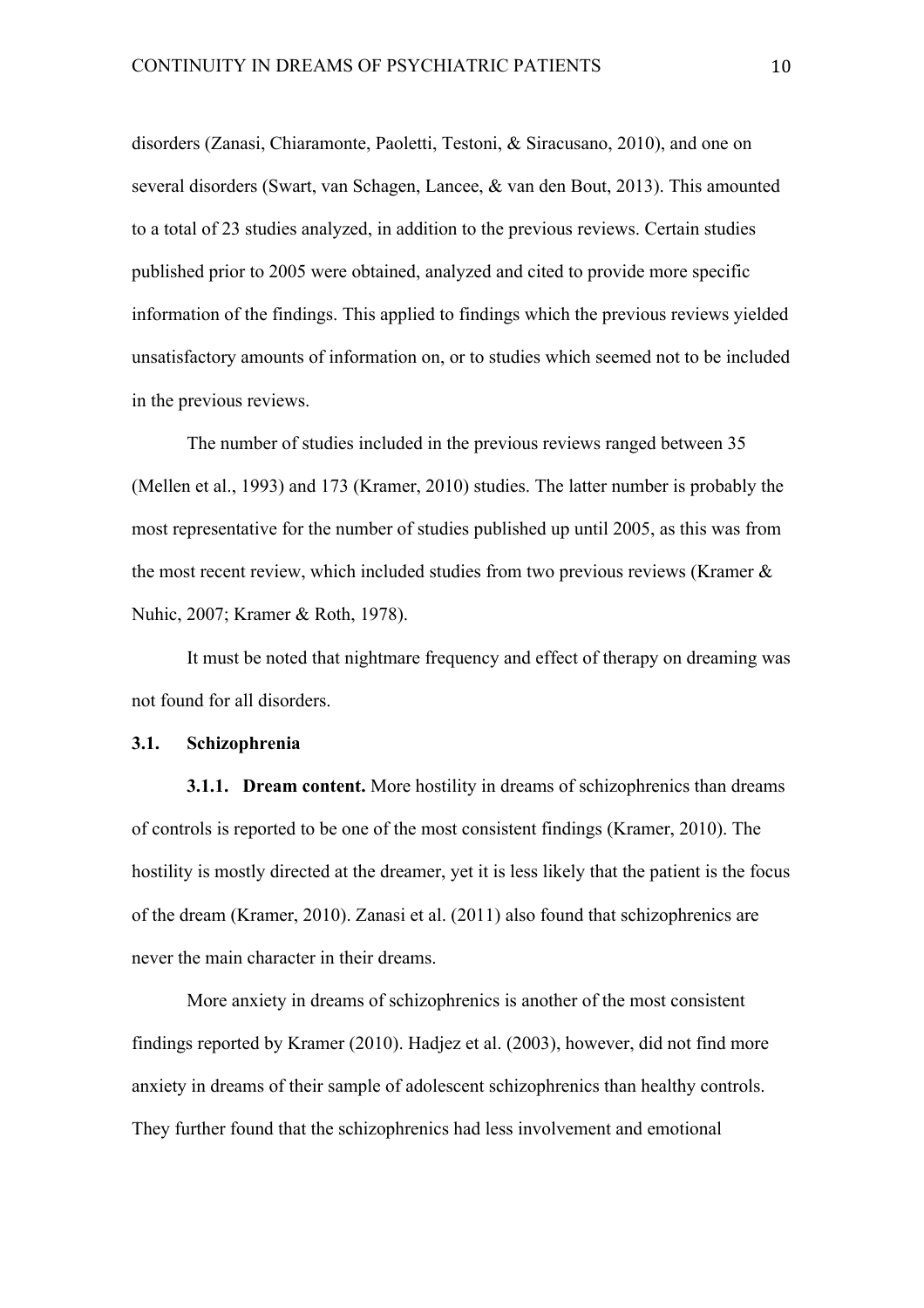expression in their dreams. Controls had more vivid, rich and elaborate dreams. Zanasi et al. (2011) also found the dreams of their sample of adult schizophrenics to display reduced emotional expression. Lusignan et al. (2009) found dreams of schizophrenics to contain less neutral emotions than dreams of controls. The frequency of positive and negative emotions was equal between the two groups. It must be noted, however, that after controlling for dream length, only more strangers in schizophrenics' dreams remained significant in the study by Lusignan et al. (2009). Hadjez et al. (2003) further found that more negative schizophrenic symptoms predicted less involvement and emotion in the dreams. In contrast, Khazaie et al. (2012) found negative and positive symptoms in the schizophrenic patients to be unrelated to dream content.

The type of characters appearing in dreams of schizophrenics seem to differ from the characters in dreams of healthy controls. Kramer (2010) reported that in dreams of schizophrenics the most frequent characters are strangers, and that males and groups of people appear more often. Lusignan et al. (2009) also found dreams of schizophrenics to contain more strangers, as well as fewer familiar characters. Khazaie et al. (2012) found fewer friends in the dreams of schizophrenics compared to healthy controls. Okuma, Sunami, Fukuma, Takeo, and Motoiku (1970) also found fewer friends in schizophrenics' dreams, and more family members. In terms of locations of the dream scenes, Zanasi et al. (2011) found that the scenes in dreams of schizophrenics are mainly located indoors, in contrast with controls.

More bizarreness and implausibility in dreams of schizophrenics compared to non-schizophrenics is also reported by Kramer (2010) as one of the most robust findings. However, the studies Kramer (2010) refers to are quite old and the more recent studies offer a more diverse impression: Noreika et al. (2010) found that the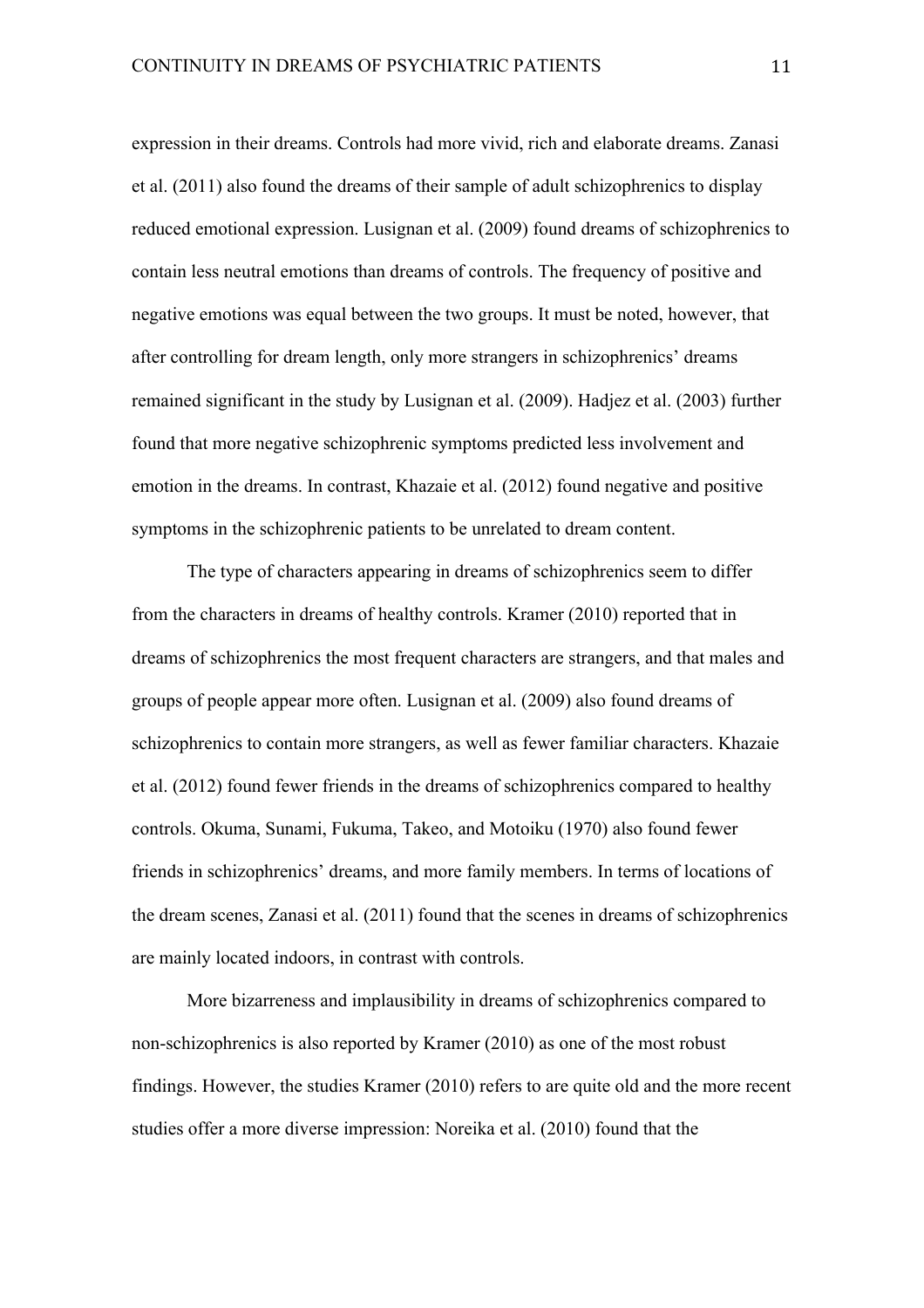schizophrenics' dreams were more bizarre than healthy controls'. Scarone et al. (2008) and Limosani et al. (2011) on the other hand, found no difference in dream bizarreness between schizophrenics and controls, even though the waking mentation of schizophrenics were found to be more bizarre than that of controls. The results of Okuma et al. (1970) also support equally bizarre dreams for schizophrenics and nonschizophrenics. Lusignan et al. (2009) found a methodologically caused difference; whereas external judges rated the dreams of both schizophrenics and controls equally bizarre, schizophrenics rated their own dreams less bizarre than controls did. In a similar manner, Lusignan et al. (2010) found that controls reported a feeling of bizarreness for their REM dreams, whereas the schizophrenics did not. Furthermore, in the study by Hadjez et al. (2003) external judges found dreams of schizophrenics to be less implausible than controls. In a sample of psychiatric inpatients, including schizophrenics, M. Schredl and Engelhardt (2001) found that the dreams of the patients were less bizarre than those of controls. However, the schizophrenics had more bizarre dreams than the rest of the patients, and the "paranoid ideation" and "psychoticism" scales of the symptom checklist correlated positively with bizarreness in the dreams of the patients. Thus, research findings on dream bizarreness for schizophrenics are mixed.

**3.1.2. Nightmare frequency.** Regarding nightmares for schizophrenic patients, both (Mume, 2009) and Lusignan et al. (2009) found that schizophrenic patients report significantly higher frequency of nightmares compared to controls.

**3.1.3. Effect of therapy on dreaming.** Kramer and Nuhic (2007) reported that a decrease in affect in dreams is the first change seen during successful treatment with phenothiazine.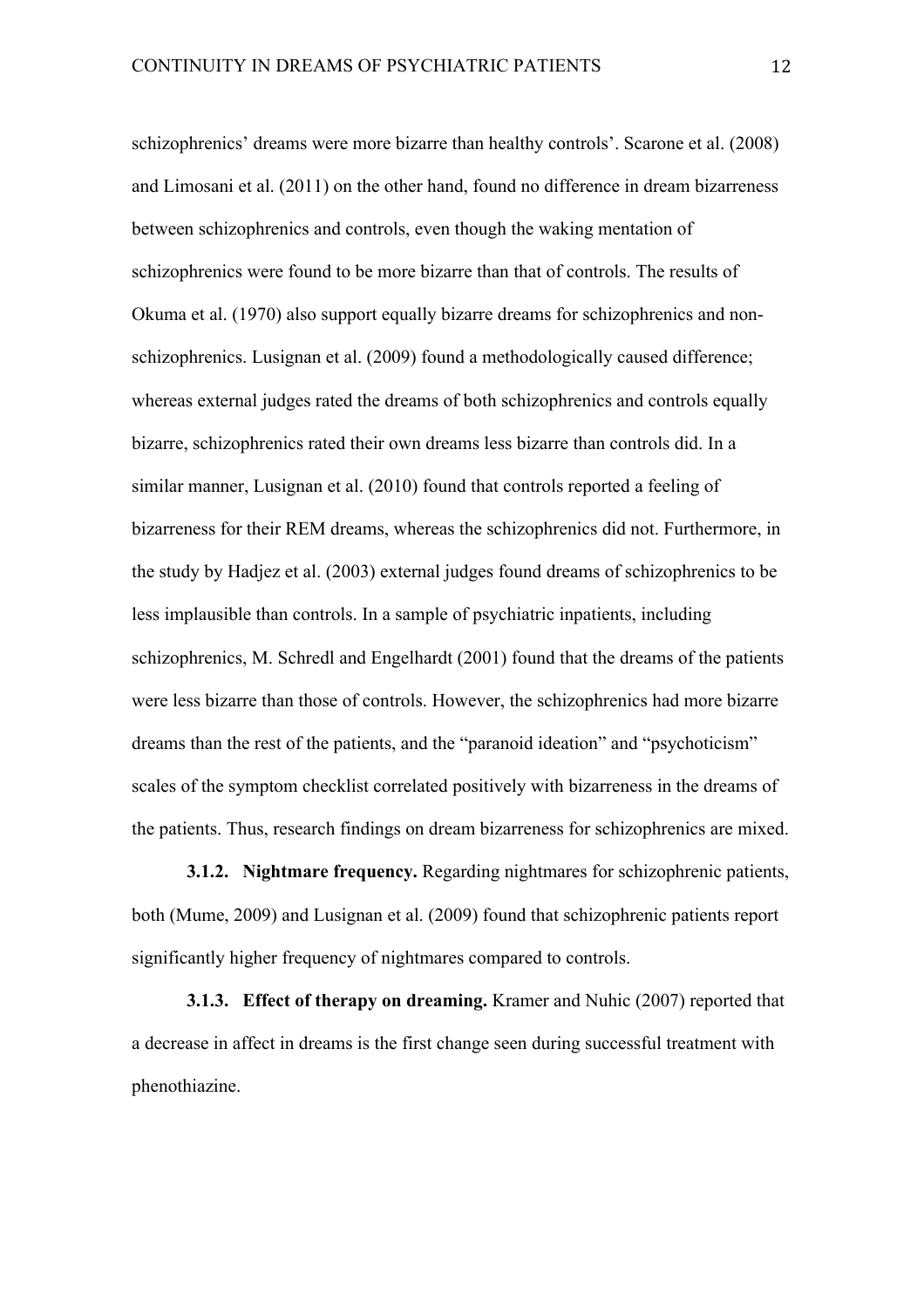In summary, the available research indicates that compared to controls dreams of schizophrenics are shorter, contain more hostility, more strangers, with the dreamer rarely being the main character. Results are inconsistent on the level of bizarreness, whereas nightmares seem more prevalent in schizophrenics than controls.

#### **3.2. Depression**

**3.2.1. Dream content.** Even though most dream characteristics are similar to those of controls, several distinct differences in dream content have been found (Kramer, 2010). One of the most stable findings in dreams of depressed patients concerns the type of characters included, whereby family members are more frequent in dreams of depressed (Kramer, 2010).

Mellen et al. (1993) reported in their review that dreams of depressed contain greater negative mood tone. Similarly, negative dream emotions were related to intensity of depressive symptoms and anxiety in a large sample of depressed outpatients (M. Schredl et al., 2009). Furthermore, in the latest review (Kramer, 2010) it is stated that dreams of depressed contain more failures and misfortunes than schizophrenics' dreams. However, in the same review it is stated that dream reports of depressed contain less traumatic or depressive content than dreams of non-depressed, during a depressive episode and after remitted depression (Kramer, 2010). Also, Cartwright et al. (2006) found that depressed patients reported less negative and more neutral affect in their dreams compared with the control group. Lastly, Schredl & Engelhardt (2001) found no difference in emotional tone or emotional intensity between dreams of depressed and controls.

Mellen et al. (1993) concludes that dreams of depressed patients frequently has a time orientation focused on the past. This was found earlier by Hauri (1976). In his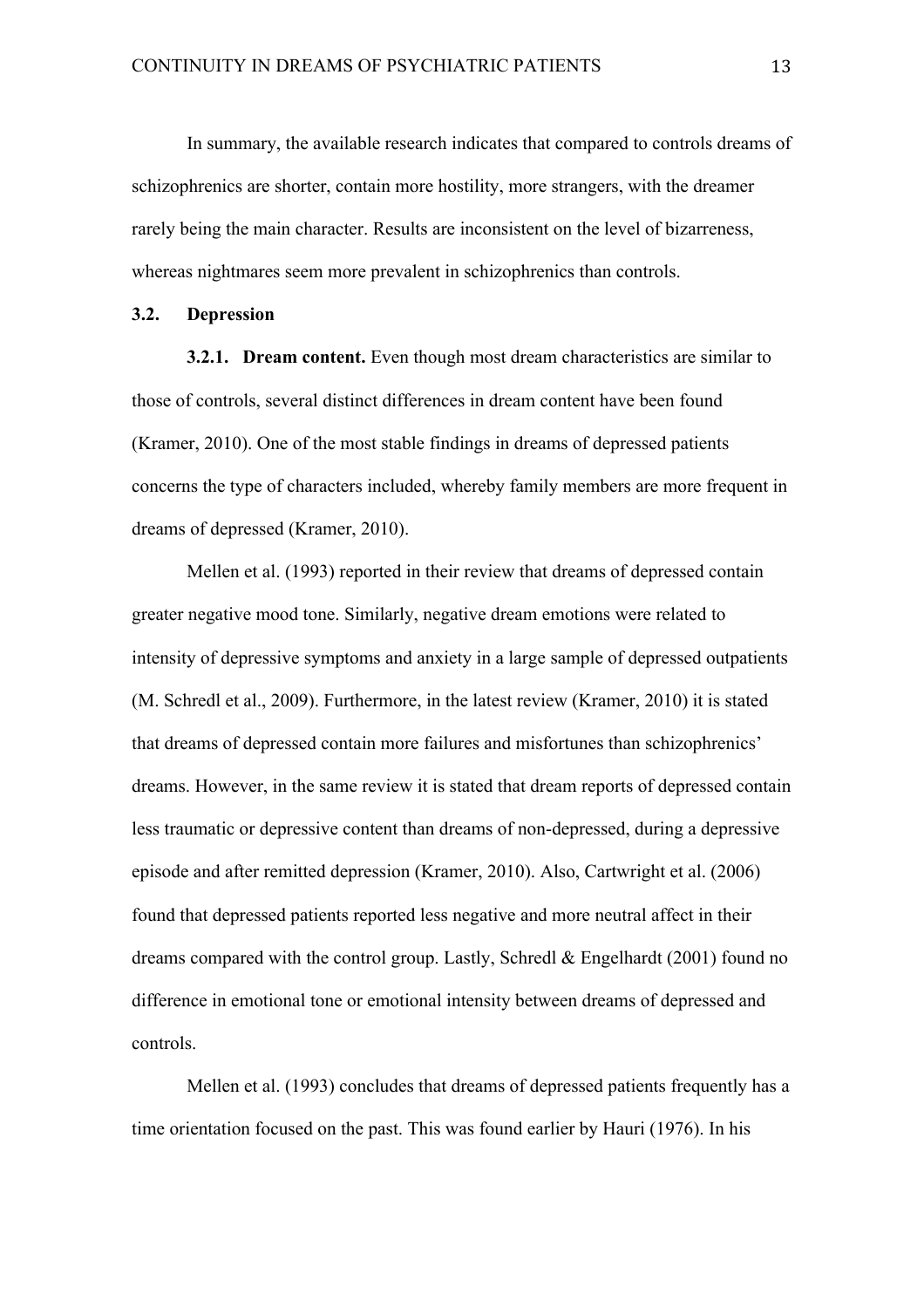review of 2010, however, Kramer draws a different conclusion, stating that past focus is not always found in, nor unique to, dreams of depressed.

Affects like anxiety and hostility are not often found in dreams of depressed, and their dreams contain more friendly and fewer aggressive interactions than schizophrenics' dreams (Kramer, 2010). If hostility is present it is directed toward and away from the dreamer with similar frequency, in contrast with schizophrenics' dreams, where hostility is usually directed at the dreamer (Kramer, 2010). This differs from the review of Mellen et al. (1993) where it is stated that in dreams of depressed, anxiety and threat are mostly directed inwards toward the dreamer. A finding of the depressed patients' behavior in their dreams comes from Zanasi et al. (2008), demonstrating that depressed patients have a more passive role in their dreams.

Bipolar depressed patients (though not a depressive disorder in DSM-V; American Psychiatric Association, 2013) are found to report more dreams with death themes than unipolar patients, and to have dreams with themes of death and injury prior to shift to mania (Beauchemin & Hays, 1996). Limosani et al. (2011) found daytime cognition of bipolar patients to be more bizarre than that of controls, and equally as that of schizophrenics. Dreams on the other hand were similarly bizarre for all groups. On the other hand, M. Schredl and Engelhardt (2001) found that the depressed patients, as well as the other non-depressed patients, reported less bizarre dreams with more physical interaction, compared to healthy controls.

Even though earlier studies (e.g., Beck & Hurvich, 1959) indicated that masochism (e.g., rejection, disappointment and humiliation) is prevalent in dreams of depressed patients, the more recent review of Kramer (2010) conclude that this is not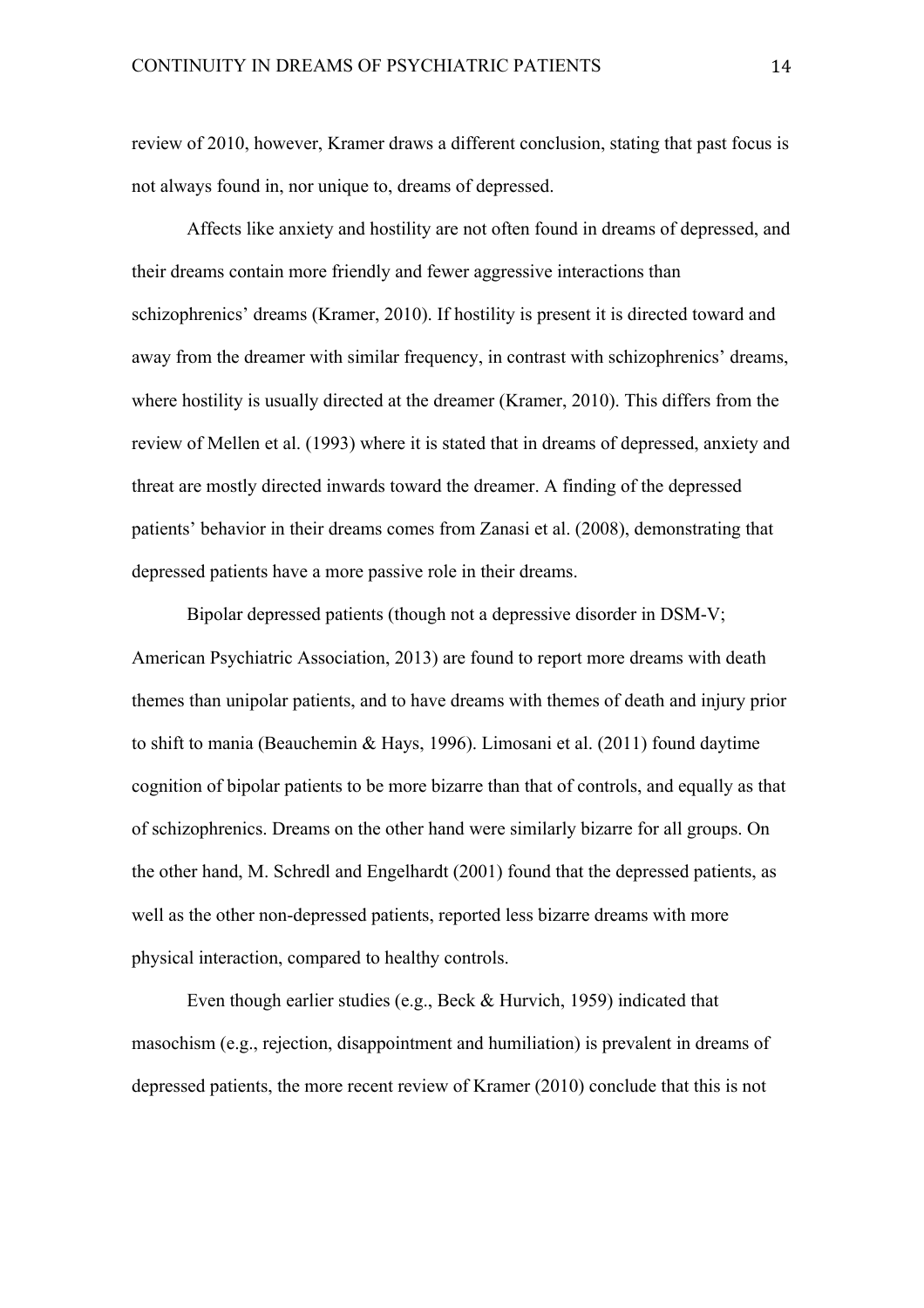so. Masochism seems more common in depressed women, and then more likely a trait characteristic (i.e., not attributable to the depression; Kramer 2010).

Thoughts and attempts of suicide have been found to affect dream content. Kramer (2000) reported findings of increased incidence of death themes in dreams of depressed suicide attempters. In concordance with this, Mellen et al. (1993) reported in their review that dreams of depressed who had attempted suicide had more death content, destructive violence, masochistic ideation and apprehension than dreams of less depressed clients. Dreams of patients with thoughts of suicide but no suicide attempt contained little death content, but masochistic reference and intense anxiety Mellen et al. (1993). Severely depressed patients dreamed more often about death and aggression than mildly depressed patients (Schredl & Engelhardt, 2001). Mellen et al. (1993) further characterizes dreams of mildly depressed persons as noteworthy for containing themes of loss and abandonment.

**3.2.2. Nightmare frequency.** Research on nightmares and depression generally indicates that patients with depression, and symptoms of psychopathology in general, experience significantly higher rates of nightmares (Hublin, Kaprio, Partinen, & Koskenvuo, 1999; Kales et al., 1980; Mume, 2009; Swart et al., 2013; Zervas & Soldatos, 2005).

**3.2.3. Effect of therapy on dreaming.** Kramer, Whitman, Baldridge, and Ornstein (1968) reports that clinical improvement in depression, following use of antidepressant treatment, leads to decreased hostility in their dreams, while intimacy, motility and heterosexuality increases. Also, two other studies have found that dream emotions become more positive during treatment with trimipramine (Riemann, Löw, Schredl, & Wiegand, 1990; M. Schredl et al., 2009). Conversely, Armitage, Rochlen,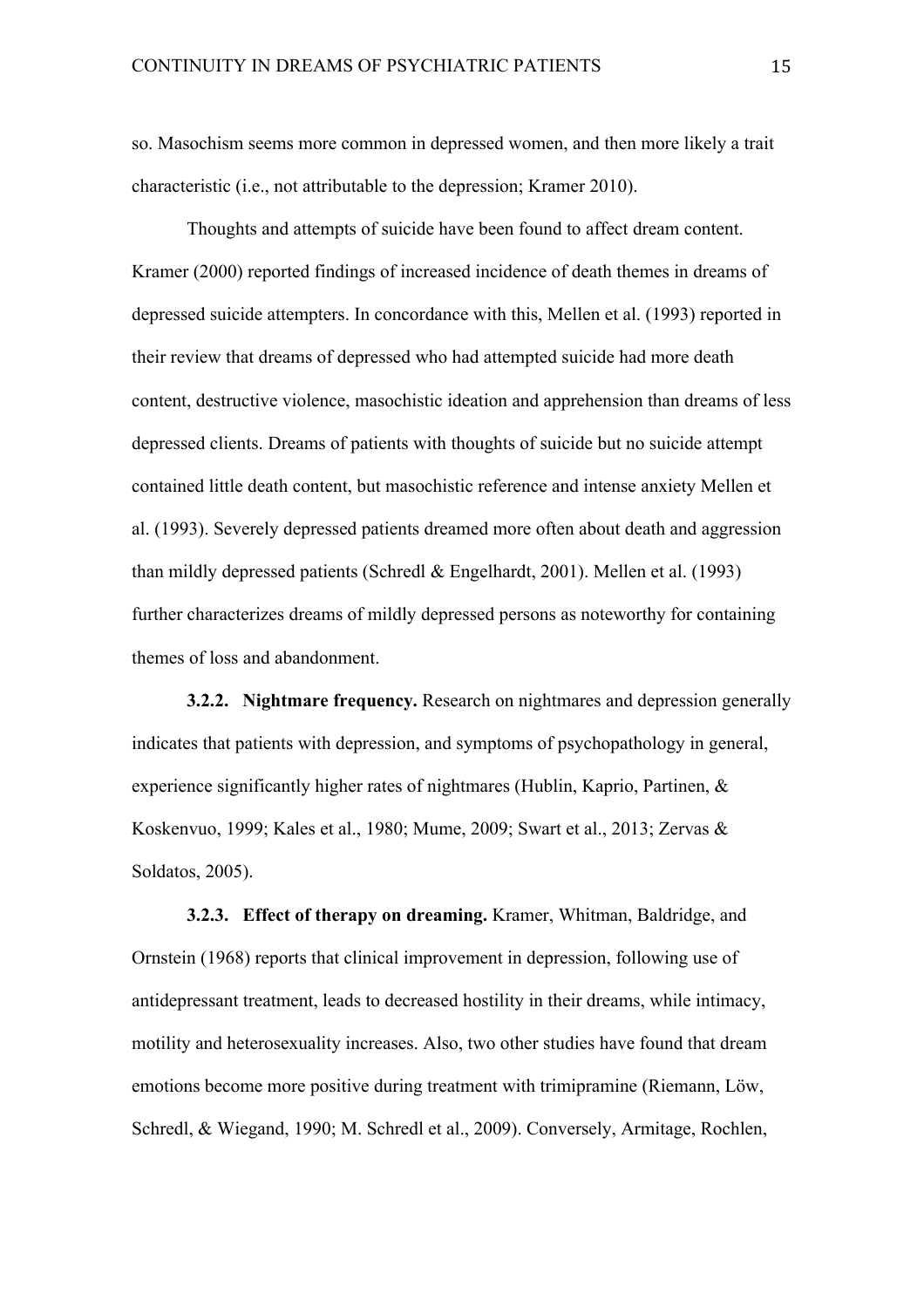Fitch, Trivedi, and Rush (1995) found no effect of medications (SSRI and nefazodone) on dream content despite daytime symptom improvement. A possible explanation to these divergent findings might be that the medications used have some divergent effects (Tribl et al., 2013).

In summary, several unique characteristics are found in dreams of depressed. Among these are shorter dreams, and more family members. However, due to a limited number of studies, as well as methodological issues in the existing studies, only few findings can be reported as being relatively certain.

# **3.3. Anxiety Disorders**

The following findings on dream content for patients with anxiety disorders are taken from a single study by (Gentil & Lader, 1978). Four other studies (Desroches  $\&$ Kaiman, 1964; Nadorff et al., 2013; M. Schredl, Kronenberg, Nonnell, & Heuser, 2001; Swart et al., 2013) were found, but these dealt exclusively with the relation between nightmare frequency and anxiety disorders.

**3.3.1. Dream content.** The anxiety patients had significantly less activity and successfully accomplished goals in their dreams compared to both high-anxiety and low-anxiety controls. The dream content of the patients also expressed significantly more failure and sadness.

The dreams of the anxiety patients contained more social interactions in total, less friendly interactions and more aggressive interactions. The frequency of dream reports in which the aggression was directed at the dreamer increased linearly with increase in daytime anxiety. That is, in the dreams of the low-anxiety normals no aggression was directed toward the dreamer, in the dreams of the high-anxiety group 46% of the aggression was directed at the dreamer, and in the patients' dreams 60%.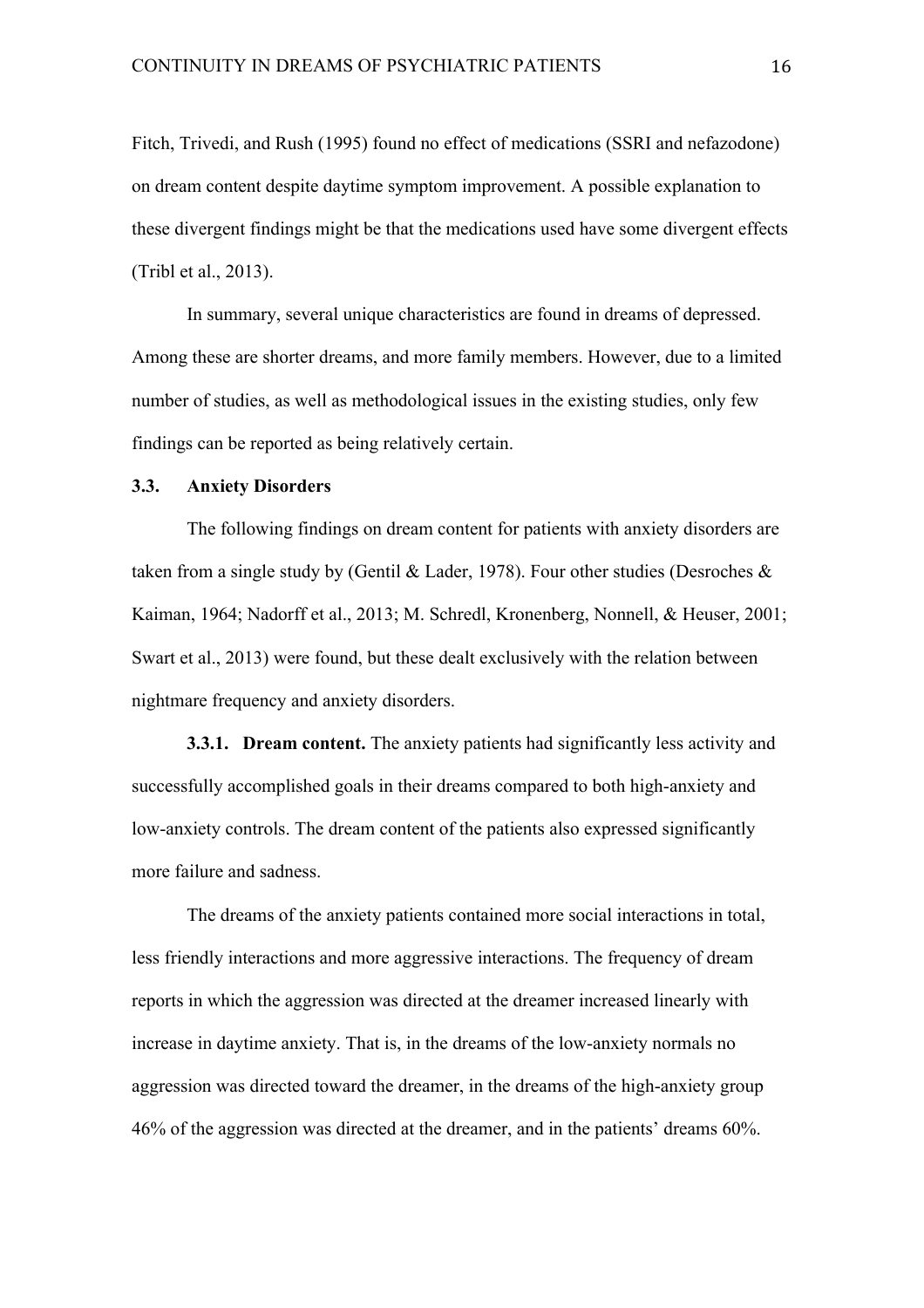The aggression typically fell in one of two categories; either 'creatures' or 'strangers' attempting to physically harm the dreamer, or the dreamer being rejected or abandoned, usually by the husband or another known male person. The latter category was the most common.

Dream content correlated significantly with most of the aspects of daytime aes tested, illustrated by the following examples: Successful goal accomplishment in dreams corresponded to the subjects' ratings of their waking life and themselves as more successful; and increased apprehension in dreams corresponded to tension in waking life. Interestingly, one single measure of daytime attitudes showed an inverse relationship with the frequency of the corresponding dream element: The more the daytime category 'the human body' was labeled as 'tense', the more references to body parts were found in dreams, contrary to the authors' expectations.

**3.3.2. Nightmare frequency.** Desroches and Kaiman (1964) demonstrated that subjects diagnosed with an anxiety disorder had significantly higher frequency of frightening dreams than the control group. Similarly, Swart et al. (2013) found a markedly increased frequency of nightmare disorders in patients with an anxiety disorder (15,6%), compared to the prevalence in the general population (2-5%). And lastly, Nadorff et al. (2013) found that older adults with generalized anxiety disorder (GAD) had more bad dreams than those without GAD. Schredl et al. (2001) on the other hand, found that patients with panic attacks reported similar frequency of nightmares as controls.

Summed up, negative themes like rejection, aggression, failure, passivity and sadness seem to be more common in dreams of anxiety disorder patients compared to controls. The available research on nightmares and anxiety disorders, though limited,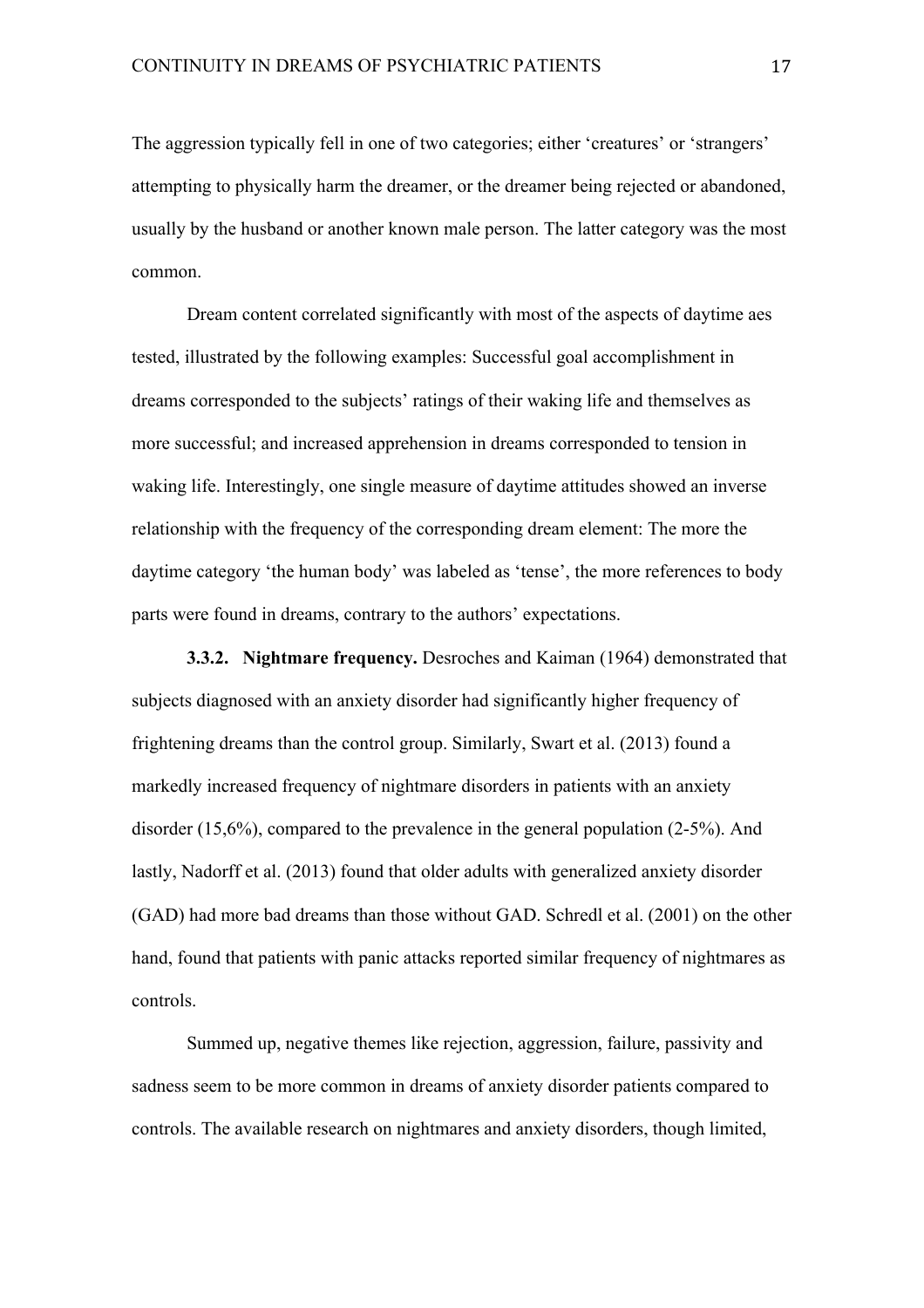seem to indicate that nightmares are more prevalent in most of these patients than in the general population.

# **3.4. Personality Disorders**

Only Mellen et al. (1993) have done a review that included description of dreams for this patient group. They included six studies, dealing mostly with nightmares and night terrors. Five more studies were found published after 1990 (Guralnik et al., 1999; M. Schredl et al., 2012; Semiz et al., 2008; Simor et al., 2010; Simor & Horvath, 2013).

**3.4.1. Dream content.** In the study by Simor et al. (2010), the BPD patients rated their own dreams more distressing than the controls did. There was also a tendency for the dreams of the patients to have longer effect on waking mood, though this did not reach significance. Similarly, M. Schredl et al. (2012) found that BPD patients reported dreams with a more negative emotional tone than the healthy controls did. The patients with comorbid post-traumatic stress disorder (PTSD) tended to report even more negatively toned dreams, but this was not significant. When external judges rated the dreams, no difference in dream emotions was reported. General characteristics of the dream (number of dream persons, bizarreness, and occurrence of verbal and physical interaction) were not different between patients and controls in the study by Schredl et al. (2012). Neither were borderline specific symptoms such as strong emotional shifts or injuries of the dream ego, which occurred very rarely. Health related topics, on the other hand, was reported more by the patients than controls, especially those without comorbid PTSD (M. Schredl et al., 2012).

Guralnik et al. (1999) studied the dreams of patients with various personality disorders (PD). Surprisingly, the dreams of the PD group contained more friendly and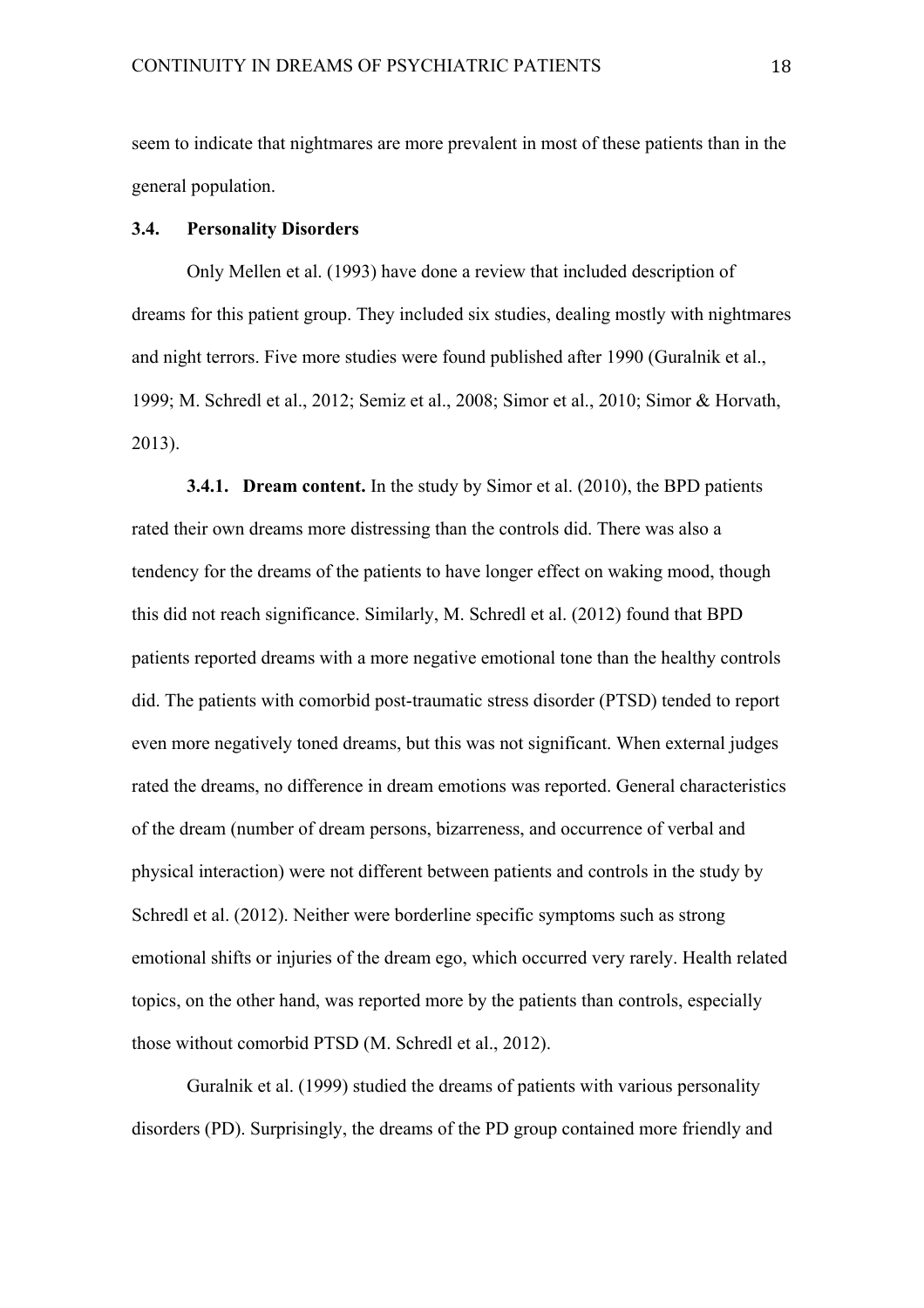less aggressive interactions than the control group (using Hall and Van de Castles (1966) norms). Furthermore, the dreams of the patients contained less apprehension and confusion than the dreams of the controls. The patients had more unfamiliar and ambiguous settings in their dreams, and a trend toward more strangers, though this was not significant. Of other reported dream activities, the patients reported more movement, as well as auditory, verbal and thinking activities. And finally, a far greater proportion of both of the groups' dreams ended with misfortune than with a positive outcome, with no significant difference between the groups.

**3.4.2. Nightmare frequency.** Mellen et al. (1993) reported that the occurrence of a personality disorder have been connected with higher incidence of nightmares. They also reported that patients with BPD and schizotypal personality disorder suffer more often from lifelong nightmares than the general population. Several other studies have found more frequent nightmares in BPD patients (M. Schredl et al., 2012; Semiz et al., 2008; Simor et al., 2010; Simor & Horvath, 2013). Semiz et al. (2008) further found that BPD patients with comorbid nightmare disorder (ND) showed more severe psychopathology than BPD patients without ND.

Conclusively, patients with BPD seem to rate their dreams as more distressing and with a more negative emotional tone than controls. The available research indicates that patients with personality disorders have a higher frequency of nightmares than the general population.

# **3.5. Eating Disorders**

**3.5.1. Dream content.** Eating disorder patients frequently dream of food, bulimics more so than anorexics (Kramer, 2010; Mellen et al., 1993). Similarly, Zanasi et al. (2010) demonstrated that references to food occurred four times as frequent in the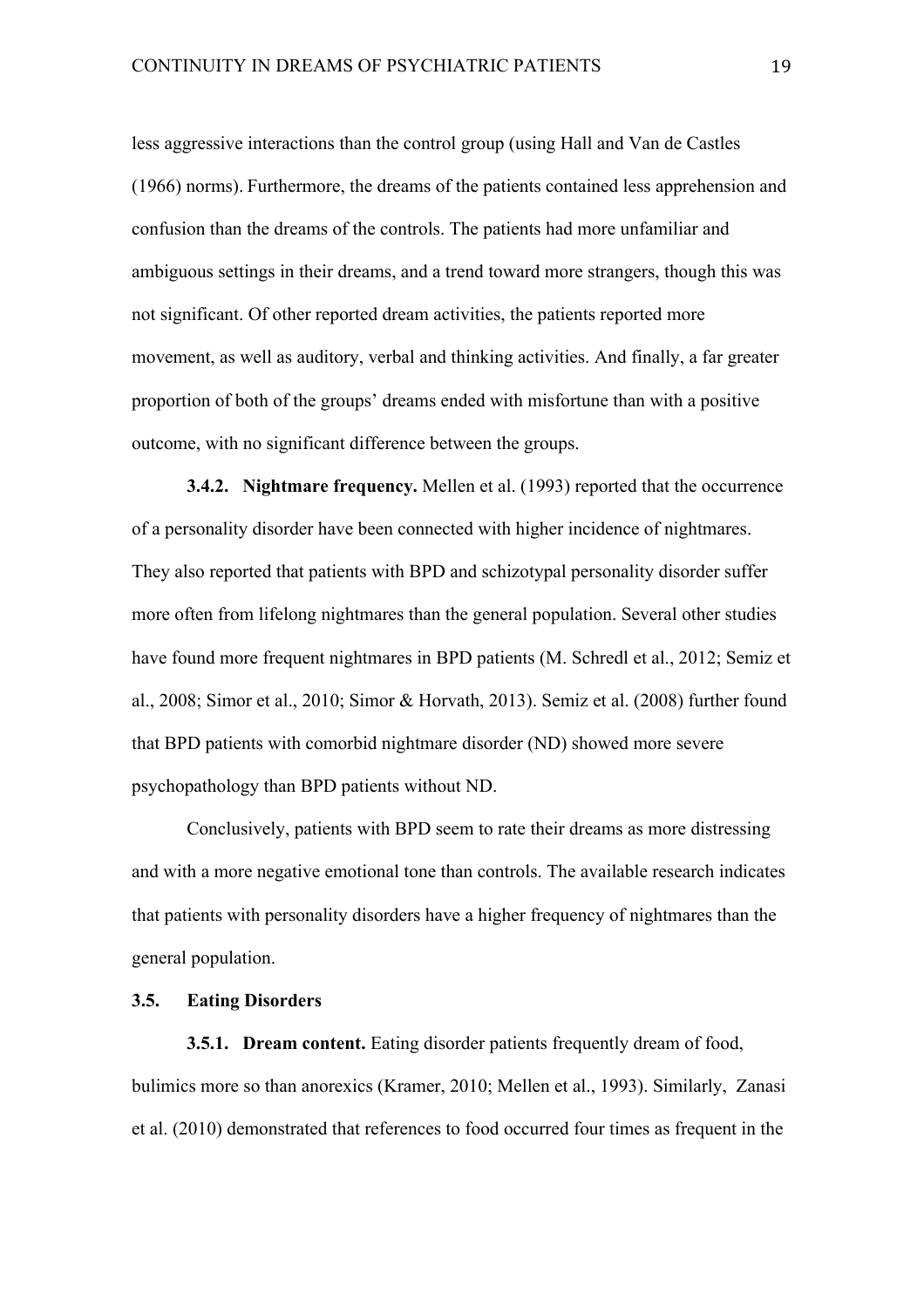dreams of anorexic patients than dreams of controls. M. Schredl and Montasser (1999) reported a difference between anorectic and bulimic patients; whereas the bulimics dreamt more than controls about food, anorexics dreamt more of rejecting food.

Zanasi et al. (2010) found that the dreams of anorexic patients displayed reduced expression of emotions compared to controls. In contrast, Mellen et al. (1993) reported dreams of eating disordered patients to be vivid and emotional. Both M. Schredl and Montasser (1999), Frayn (1991), and Brink and Allan (1992) found more negative emotions and increased emotional intensity in dreams of eating disordered compared to controls. Schredl and Montasser (1999) further showed that dreams of bulimics displayed reduced frequency of positive emotions compared to controls. Kramer (2000) reported that anorexics seem more anxious in their dreams compared to other groups. Frayn (1991) found fewer pleasurable themes and fewer dreams in color in dreams of anorexics compared to controls. In their dreams the anorexics often looked younger than their actual age, and they frequently dreamt of having a distorted body, e.g., enlarged belly (Frayn, 1991). Increased references to body distortions was also found in Brink and Allans (1992) study, but not in Schredl and Montasser's (1999) study.

Kramer (2000) reported that eating disordered patients may have less hostility in their dreams compared to controls, with bulimics having more hostility than anorexics. In contrast, (Mellen et al., 1993) states that eating disordered often dream of being the recipient of violence.

Brink and Allan (1992) found that compared to controls the eating disordered patients had increased frequency in their dreams of the following scenarios or feelings: A sense of impending doom at the end of the dream, ineffectiveness, an attitude of inability to succeed, being attacked by a person, animal or thing, and anger. Brink,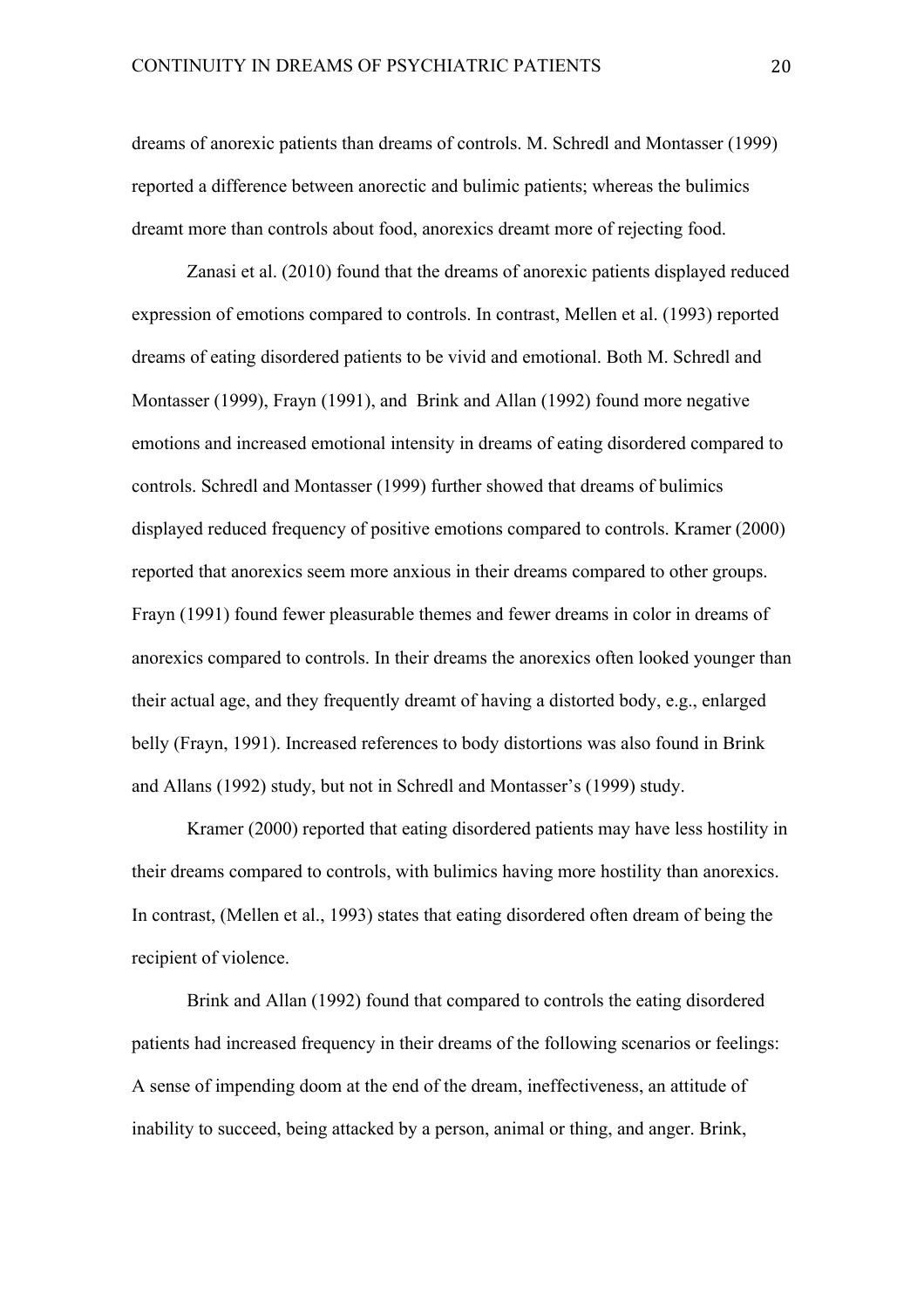Allan, and Boldt (1995) further identified the following themes in dreams of the eating disordered: Self-hate, a sense of being controlled by others, a sense of being watched and judged, and an inability to self-nourish.

Zanasi et al. (2010) demonstrated that the patients reported their dreams more often in present tense, in a non-linear fashion, and that the patients' dreams lacked indicators of context.

In conclusion, research indicate that dreams of eating disordered patients contain more references to food, as well as differing from dreams of controls in terms of emotional tone and expression. Several other characteristics have been found in the dreams of these patients, but replication of these results are lacking.

# **3.6. Obsessive-Compulsive Disorder**

**3.6.1. Dream content.** Kuelz et al. (2010) found that compared to healthy controls dreams of OC in- and outpatients contained less positive emotions, also after controlling for dream length and waking-life depressive symptoms. This pertained to the observer ratings, not the patients' self-ratings. No difference in negative emotions were found between the groups. Similarly, Sauteraud et al. (2001) found no difference in anxiety, sadness or the expression of failure between OC outpatients and healthy controls.

In the study by Kuelz et al. (2010) the OC inpatients, in the second week of their hospitalization, had higher levels of OC content in their dreams compared to healthy controls, whereas the OC outpatients did not. Sauteraud et al. (2001) did not find any difference in OC themes between dreams of controls and OC outpatients in treatment. Kuelz et al. (2010) further found that the patients' dreams had non-significant trends toward being less complex and having slightly less affective intensity. Two thirds of the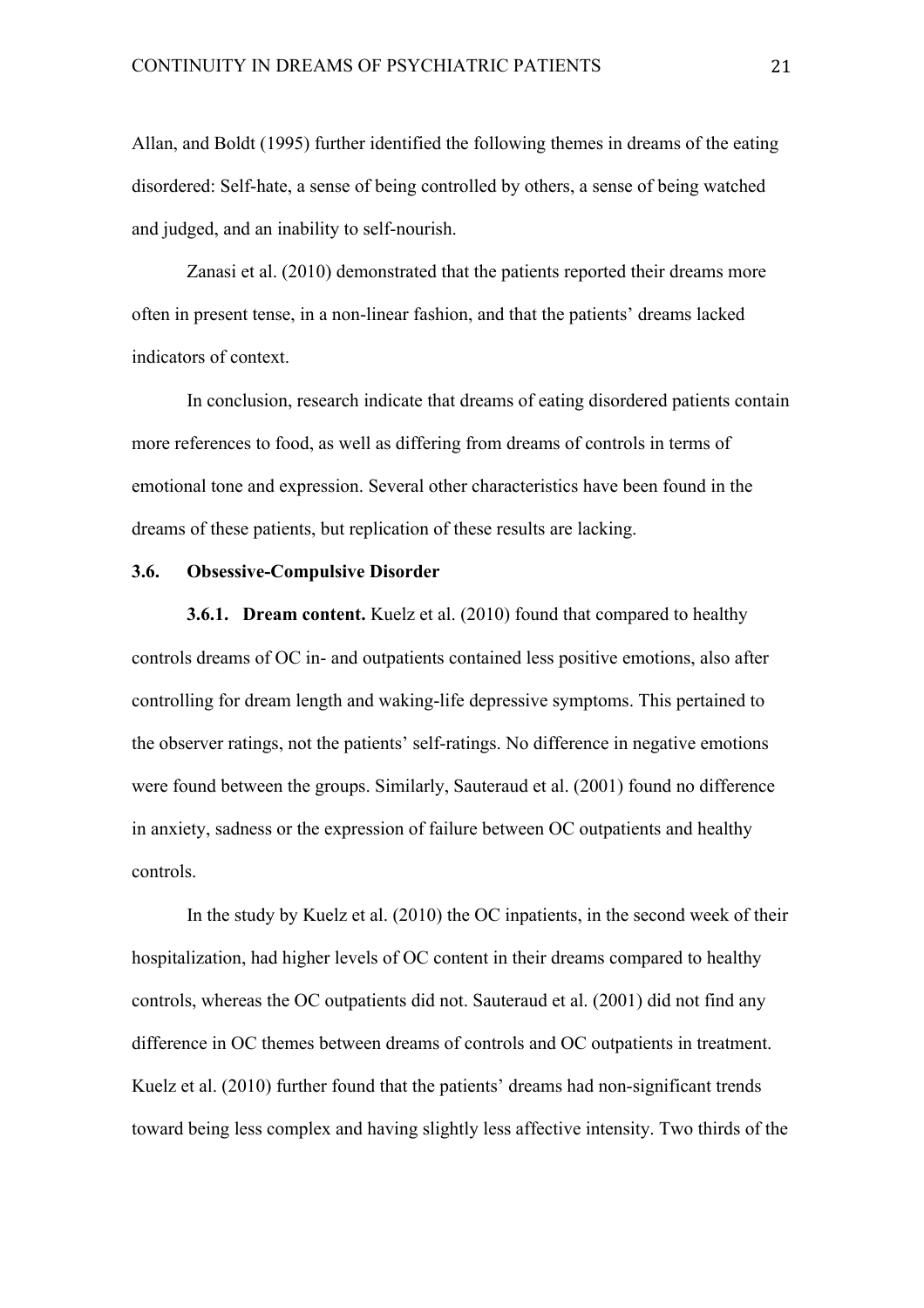patients reported that in the past three months before the study they were not able to remember their dreams, or they dreamed equally often in black and white as in color. None of the healthy controls reported dreaming in black and white.

**3.6.2. Effect of therapy on dreaming.** Kuelz et al. (2010) found that OC themes in the patients' dreams reduced during the first five days of exposure treatment. The level of positive emotions, however, stayed the same during treatment (being lower than healthy controls), while negative emotions showed a small, non-significant reduction.

In short, few differences are found between dreams of OC patients and healthy controls. The patients' dreams might contain less positive emotions, more often be black and white, and at times contain more OC content, but more studies are needed for any conclusions to be drawn.

# **4. Discussion**

The following discussion will be divided in three parts. In the first part, the main findings for each disorder that seem to indicate continuity between waking and dreaming will be highlighted and discussed. In the second part, the same will be done with the findings that seem to indicate discontinuities. In the final part, the possible implications for the continuity between waking and dreaming and the implications for future research will be discussed.

## **4.1. Findings Supporting the Continuity Between Waking and Dreaming**

**4.1.1. Schizophrenia.** The increased hostility in dreams of schizophrenics (Kramer, 2010) might be a reflection of the common schizophrenic symptom of expecting hostility from others ("persecutory delusions"; American Psychiatric Association, 2013), indicating continuity. Similarly, the increased number of strangers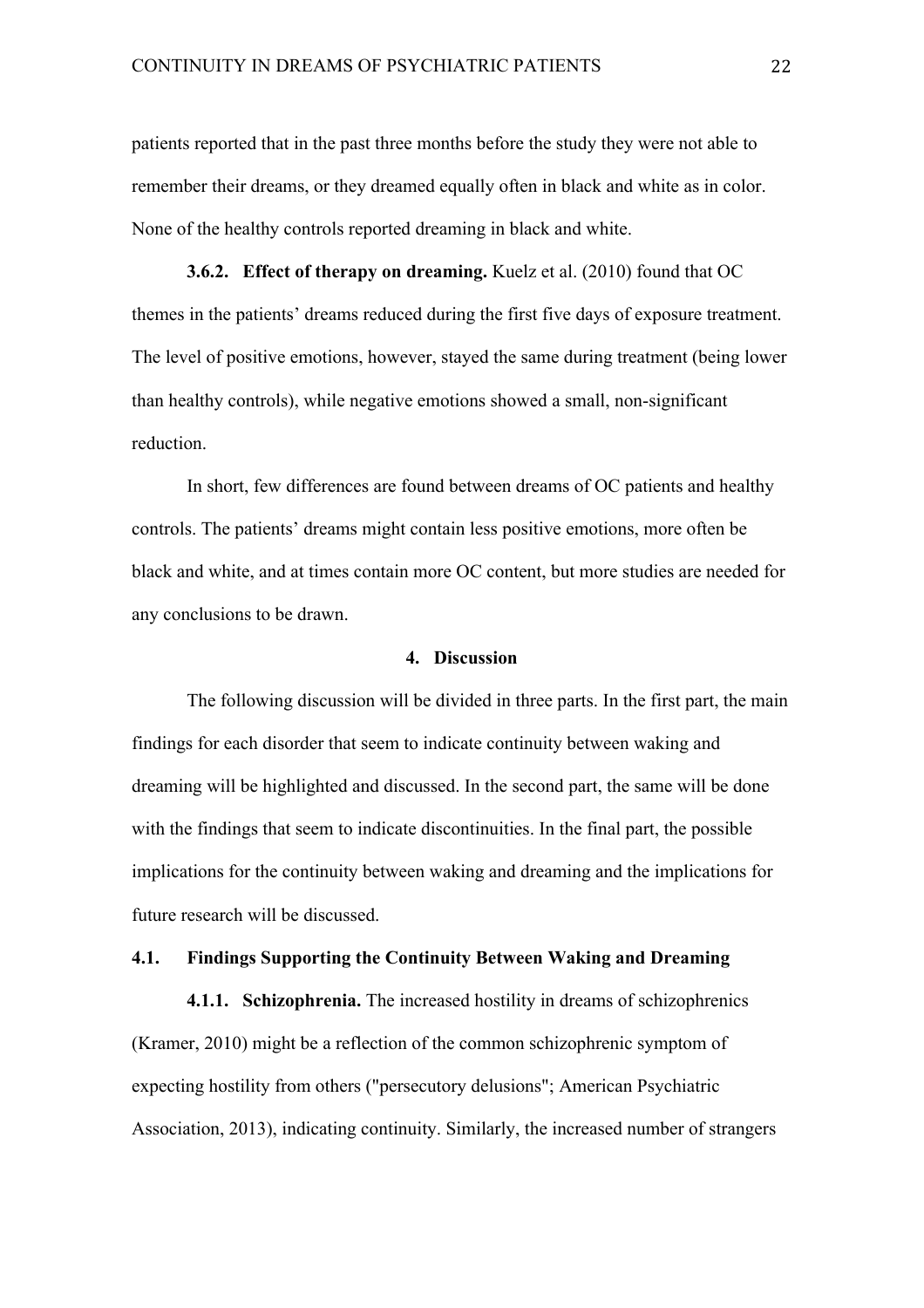(Kramer, 2010; Lusignan et al., 2009) and reduced number of friends (Khazaie et al., 2012; Okuma et al., 1970) in schizophrenics' dreams can be a reflection of the lack of social relations in these patients' lives. These two findings can also reflect the hospital setting many of the schizophrenic subjects resided in at the time of dream collection might also, as hospitalized patients are constantly interacting with unknown people (staff, other patients and their visitors). The fact that many of the schizophrenics are residing in hospitals at the time of the studies may also explain the majority of the schizophrenics' dream scenes being located indoors (Zanasi et al., 2011). This would indicate continuity of actual experiences or circumstances. Another possibility is that these indoor dreams reflect the schizophrenics' negative symptoms of social withdrawal, isolation and difficulties with interpersonal interactions (Zanasi et al., 2011).

Other possible reflections of negative schizophrenic symptoms are reduced involvement and emotional expression in their dreams (Hadjez et al., 2003; Zanasi et al., 2011). These two findings more or less corresponds to the two most prominent symptoms of schizophrenia; avolition (lack of participation in work or social activities) and diminished emotional expression (American Psychiatric Association, 2013), i.e., indications of continuity.

The schizophrenics' reduced role as main character in their dreams (Kramer 2010; Zanasi et al. (2011) might reflect continuity with the daytime delusions of not being in control over one's actions and thoughts common in schizophrenia (American Psychiatric Association, 2013).

Further, Kramer (2010) reported that the level of paranoia seem to be similar in waking and dreaming for schizophrenics, and that content of hallucinations and dreams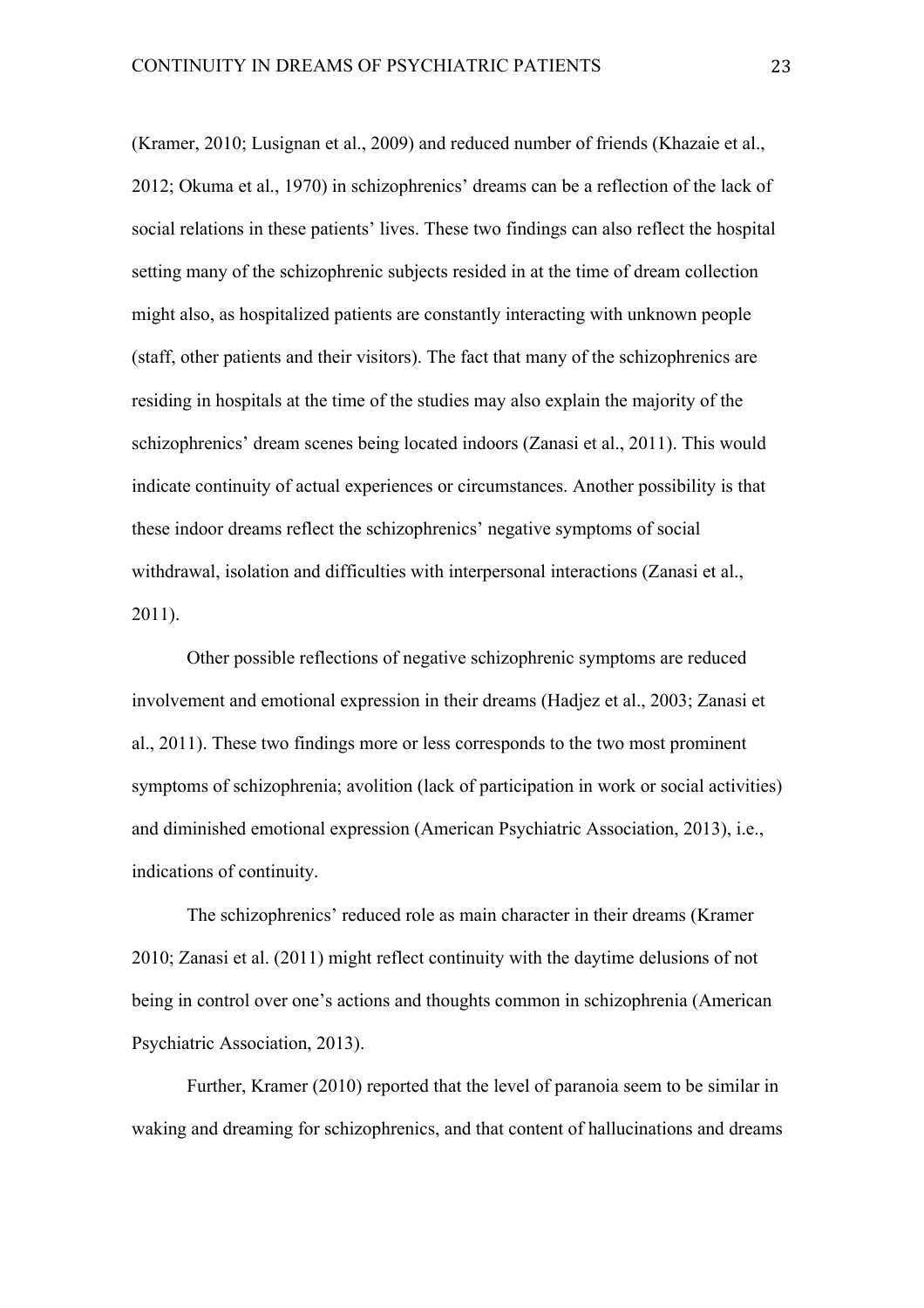have been found to be similar, i.e., clear indications of continuity. Indicative of continuity is also more anxiety in dreams of schizophrenics (Kramer, 2010), which may simply reflect daytime symptoms of anxiety and phobias common in these patients (American Psychiatric Association, 2013).

**4.1.2. Depression.** The findings of more negative mood tone in dreams of depressed (Mellen et al., 1993), and negative dream emotions correlating with intensity of depressive symptoms in depressed outpatients (M. Schredl et al., 2009) are clear indications of continuity. However, as will be discussed in the next section, other studies have obtained results contradicting these findings.

Depressed patients having a more passive role in their dreams (Zanasi et al., 2008) seems to be a continuation of their typical lack of planning and initiative. More death content in dreams of depressed patients with a history of suicide attempt (Mellen et al., 1993) also seems indicative of continuity. The same applies to the finding of themes of loss and abandonment in dreams of mildly depressed persons (Mellen et al., 1993), as one can imagine feelings of loneliness (abandonment) as part of a depression.

More physical interaction in depressed patients' dreams (M. Schredl & Engelhardt, 2001) might, according to the authors, be a manifestation of a more conflict-laden interaction with others in waking life, which would reflect continuity of social interactions. The finding of less bizarre dreams for depressed patients than for controls (M. Schredl & Engelhardt, 2001) may indicate increasingly realistic portrayals of waking life issues as the emotional distress increases. This assumption is supported by M. Schredl, Pallmer, and Montasser (1996) demonstrating an association between high levels of general anxiety and more realistic bad dreams. Such portrayals of daytime issues would be examples of continuation of concerns and difficulties.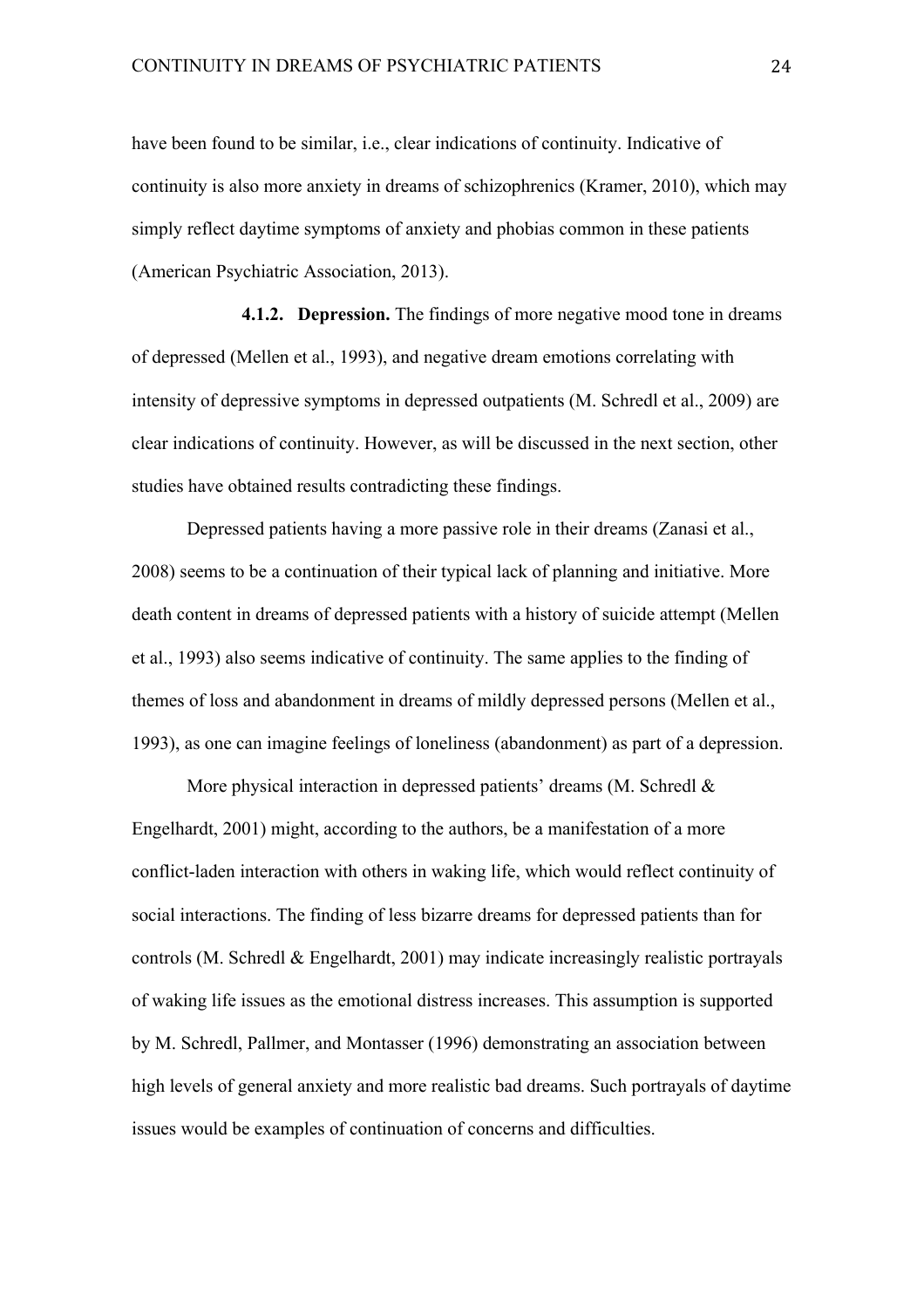Dream emotions becoming more positive as daytime symptoms improve from successful pharmacological therapy (Riemann et al., 1990; M. Schredl et al., 2009) shows a clear relationship of continuity between waking and dreaming. The same goes for Kramer et al. (1968)s study, demonstrating decreased hostility in dreams with medication supported symptom improvement.

**4.1.3. Anxiety Disorders.** The results of Gentil and Lader (1978) "were consistent with the 'continuity' hypothesis of dream function" (p.297), showing a distinct link between daytime attitudes and dream content. The authors hypothesized that the finding of more failure and sadness in dreams of the anxious patients may reflect symptoms of depression often co-occurring with pathological anxiety, which would be a continuation of daytime symptoms. The authors also suggested that there was continuity between more aggression directed toward the dreamer in the patients' dreams and the findings of Beck, Laude, and Bohnert (1974) demonstrating that anxious patients frequently anticipated physical harm and psychosocial trauma. Similarly, less friendly and more aggressive interactions in the patients' dreams may reflect their negative interpersonal expectations in daytime. The finding of less success and activity in the anxious patients' dreams might be viewed as a continuation of their feeling of not coping with their fears, and strategies of avoidance frequent in anxiety disorders (American Psychiatric Association, 2013; Behar, DiMarco, Hekler, Mohlman, & Staples, 2009).

All the correlations between dream content and daytime attitudes (Gentil & Lader, 1978) further demonstrates the continuity between waking and dreaming in this sample of anxiety patients.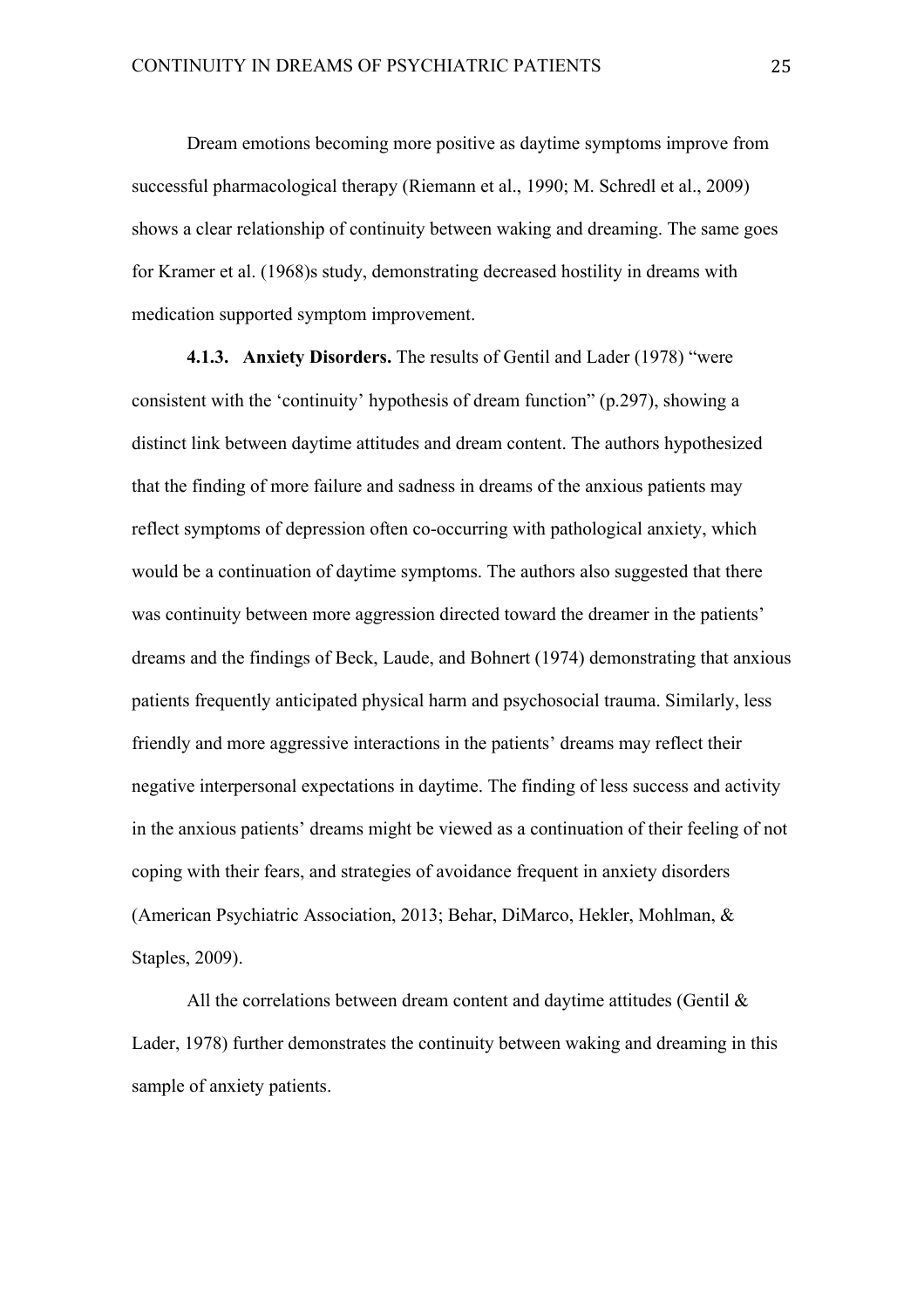**4.1.4. Personality Disorders.** More negative dream emotions (M. Schredl et al., 2012) and more distressing dreams (Simor et al., 2010) in BPD patients might simply express more negative and distressing daytime emotions as a result of their illness, which would be continuity of emotions. More health related topics in dreams of BPD patients might reflect the distress from being mentally ill (M. Schredl et al., 2012), reflecting continuity of concerns.

Simor and Horvath (2013) hypothesized that the cause of the heightened prevalence of nightmares in BPD patients (Mellen et al., 1993; M. Schredl et al., 2012; Semiz et al., 2008; Simor et al., 2010; Simor & Horvath, 2013) may be that the dreams depict traumatic childhood experiences typical of BPD patients (Ball & Links, 2009), as dreams have been shown to portray the main emotional and interpersonal concerns of the dreamer (Cartwright et al., 2006).

**4.1.5. Eating disorders.** More food in eating disordered patients' dreams (Kramer, 2010; Mellen et al., 1993; Zanasi et al., 2010) is a clear indication of continuity between waking and dreaming. The dream difference, in which bulimics dream more about food and anorexics more of rejecting food, seems also concordant with the diagnoses, in which anorexics are more restrictive of food intake (American Psychiatric Association, 2013). The frequent dreams of body distortions (Brink & Allan, 1992; Frayn, 1991) also seem quite obvious in terms of its continuity, as a distorted body image is a symptom of eating disorders. Moreover, increased anxiety in dreams of anorexics (Kramer, 2000) seems continuous with the comorbid anxiety disorders frequent in these patients (American Psychiatric Association, 2013).

According to the textual analysis of Zanasi et al. (2010), their finding of the anorexic patients reporting their dreams more often in present tense is an indication of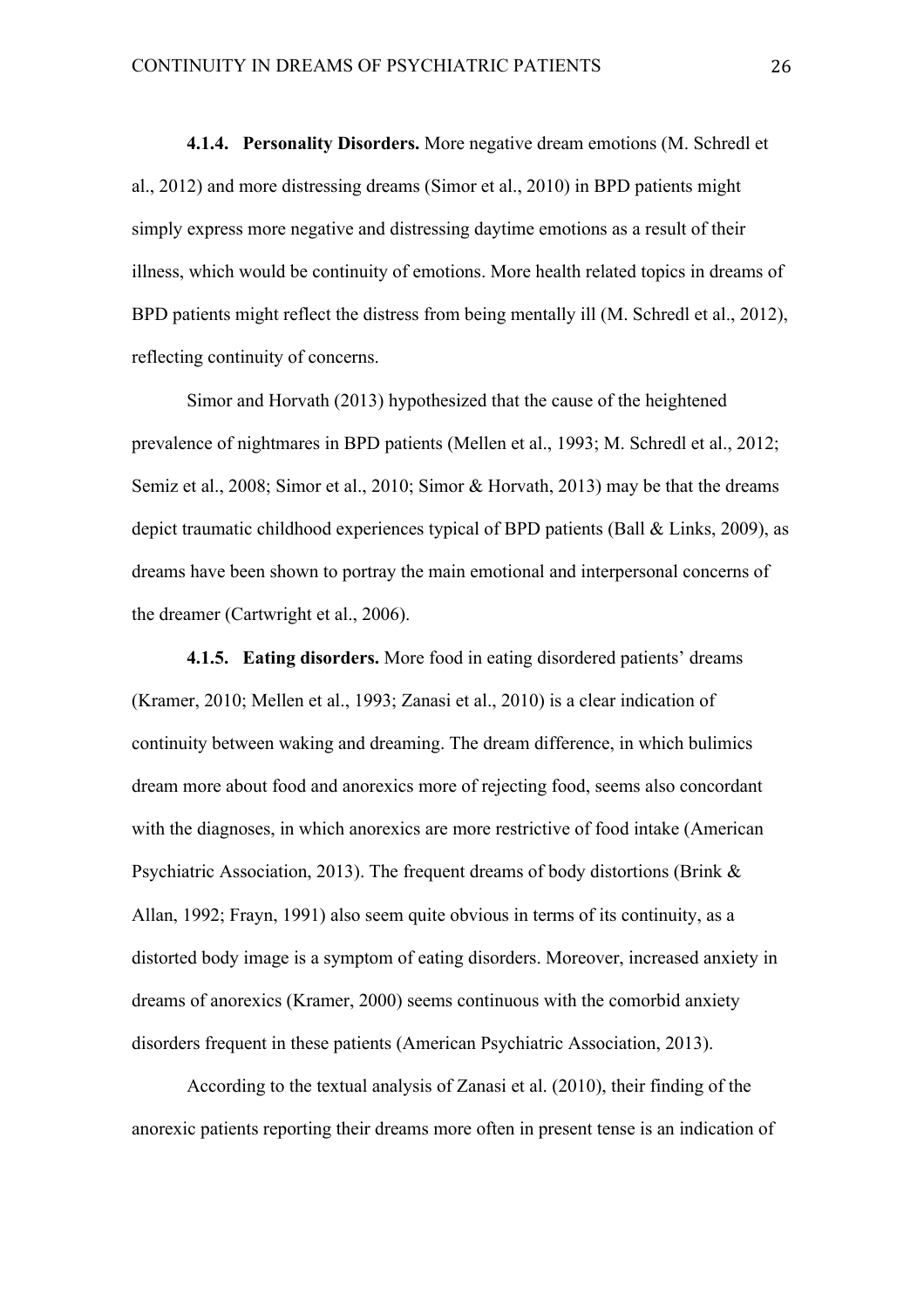less empathic abilities. This is continuous with the finding of less empathy in anorexics than healthy controls (Morris, Bramham, Smith, & Tchanturia, 2013). The patients' dreams further lacked context indicators in their dreams, making the dreamer poorly placed in the narrative of the dream (Zanasi et al., 2010). The authors suggested that this, in conjunction with the anorexics' nonlinear dream narratives, reflects the anorexic patients constantly doubting themselves and feeling inadequate, creating "the unsteady representation of the outer and inner world distinctive of anorexic subjects" (Zanasi et al., 2010, p.9). This would express continuation of subjective experience and selfconception. Zanasi et al. (2010) further connect the reduced expression of emotions characteristic of the patients' dreams with the symptom of alexithymia (difficulty with understanding and expressing emotions) often associated with anorexia (Cochrane, Brewerton, Wilson, & Hodges, 1993). The opposite findings, of more emotionality and increased emotional intensity in eating disordered patients' dreams (Brink & Allan, 1992; Frayn, 1991; Mellen et al. 1993; Schredl & Montasser, 1999) might be a continuation of the unstable emotions and difficulties with emotion regulation in bulimics (Johnson & Larson, 1982; Whiteside et al., 2007).

The scenarios and themes in dreams of the eating disordered women in the studies of Brink and Allan (1992) and Brink et al. (1995), mentioned in the result section, are in line with studies of eating disordered women's personality characteristics (Lehman & Rodin, 1989; McLaughlin, Karp, & Herzog, 1985; Sheppy, 1985; Strauss & Ryan, 1987; Williams et al., 1993), suggesting continuity of self-conceptions, conceptions of other people and of the world (Hall, 1953). In addition, the frequent theme of ineffectiveness in their dreams (Brink & Allan, 1992) seems to be a continuation of the feelings of ineffectiveness associated with anorexia (American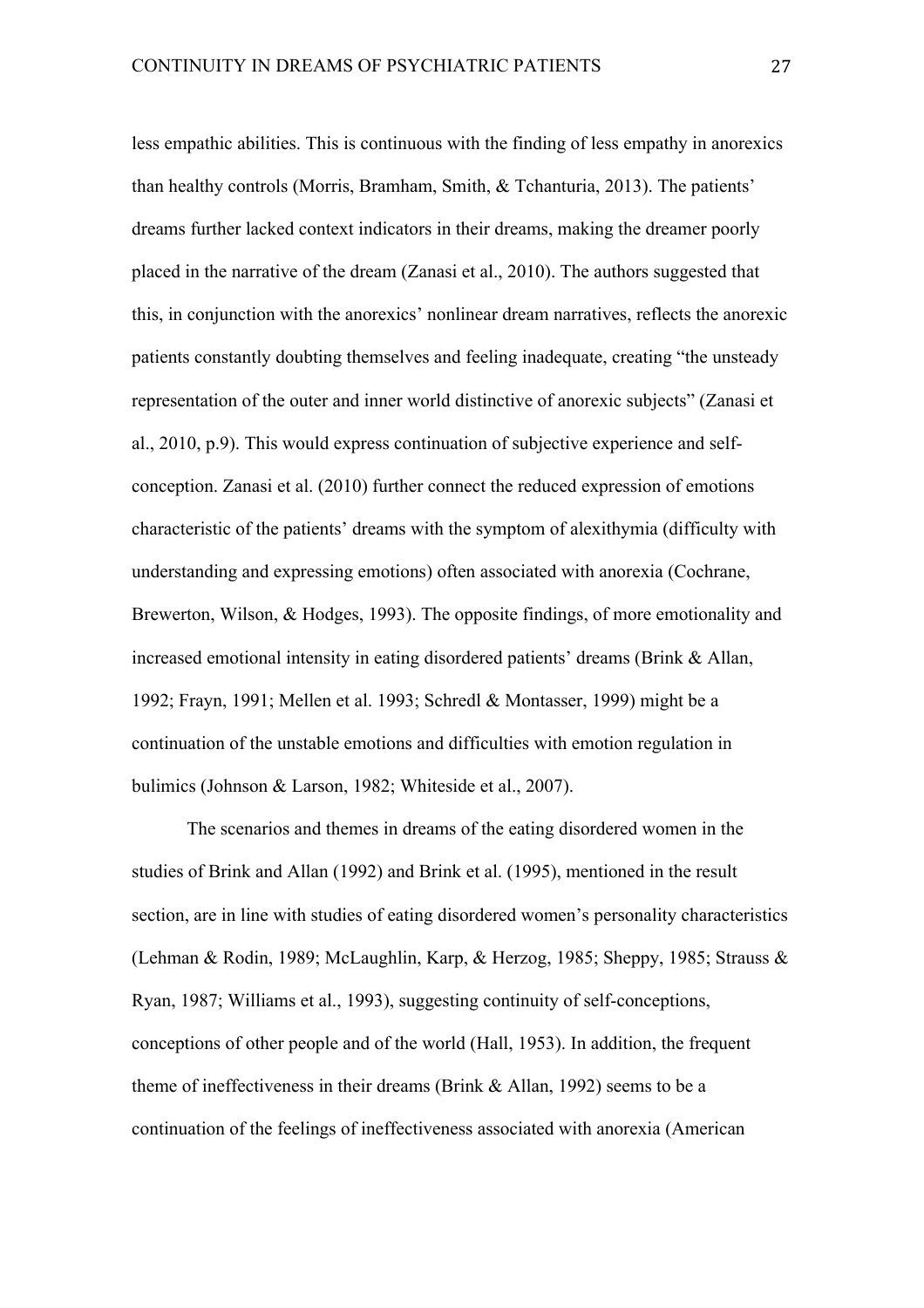Psychiatric Association, 2013). The eating disordered patients being more alone (Enke, Ohlmeier, & Nast, 1968, cited in: Schredl & Montasser, 1999) corresponds to the general feeling of alienation and loneliness found in anorexic patients (Sheppy, 1985).

Furthermore, the increased frequency of negative emotions in dreams of eating disordered patients (Brink & Allan, 1992; Frayn, 1991; M. Schredl & Montasser, 1999) can be seen as a reflection of the comorbid depression prevalent in these patients (Casper, 1998), as well as eating disordered patients' intense fear of gaining weight. Schredl and Montasser (1999) proposes that fewer males and less verbal interaction in dreams of anorexics may express a tendency for social withdrawal, possibly reflecting continuity of actual daytime behavior.

**4.1.6. Obsessive-compulsive disorder.** Kuelz et al. (2010) suggested that the high frequency of OC content in the dreams of the OC patients at the beginning of hospitalization can be interpreted as a reflection of the patients' preoccupation with their illness, which would be continuation of concerns. Lastly, the reduced level of positive emotions in dreams of OC patients compared to controls is not surprising, considering the fact that emotional well-being in these patients have been found to be reduced (Eisen et al., 2006). Thus, this finding seems to indicate continuity of emotions.

Briefly summarized, there are several instances of continuity in dreams of all the patient groups included. The number of continuity examples vary between the disorders, but this variation more or less corresponds to the number of studies available on the different disorders.

## **4.2. Findings Reflecting Possible Discontinuities Between Waking and Dreaming**

 **4.2.1. Schizophrenia.** More bizarreness in schizophrenics' dreams can be seen as a continuation of their frequent bizarre delusions (American Psychiatric Association,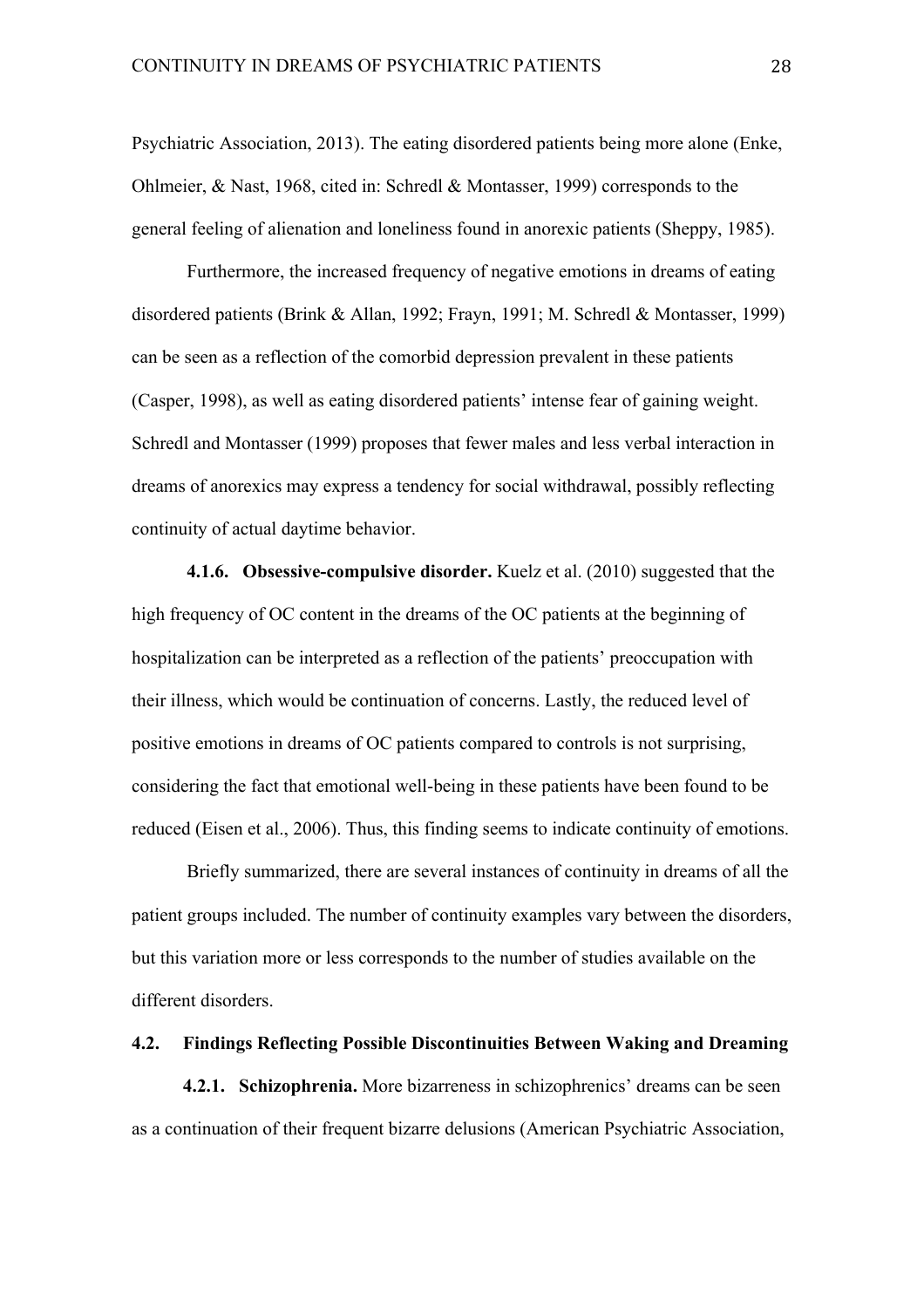2013). However, some studies found equally much (Limosani et al., 2011; Okuma et al., 1970; Scarone et al., 2008) and even less (Hadjez et al., 2003; M. Schredl & Engelhardt, 2001) bizarreness in dreams of schizophrenics than dreams of controls. This is interesting, and might indicate a ceiling effect; a limit of bizarreness in dreams, beyond which increasing waking thought bizarreness has no influence. The cause and function of such a limit is open for speculation. M. Schredl and Engelhardt (2001) found less bizarreness in dreams of several psychiatric patient groups, and suggested that waking life stressors in patients' dreams may be reflected in a more realistic manner. As noted previously for less bizarreness in dreams of depressed, perhaps dreams depict daytime issues increasingly realistic as the emotional distress increases, i.e., as the seriousness of the problem increases. However, these mixed findings might reflect methodological issues, or the inadequacy of using diagnostic categories as waking life references (c.f. Noreika, 2011), an issue that will be dealt with more thoroughly in the discussion. Also intriguing is the finding by Lusignan et al. (2009) of less self-rated bizarreness in dreams of schizophrenics compared to controls and less than ratings by external judges. This is opposite of the study by M. Schredl and Erlacher (2003) demonstrating that external judges underestimate the level of bizarreness in dreams of healthy individuals compared to the participants' self-ratings. Possibly the schizophrenics are more used to having strange thoughts, making them underestimate the bizarreness of their dreams.

The schizophrenics rarely being the main character in their dreams (Kramer, 2010; Zanasi et al., 2011) might, rather than being an indication of continuity, be a compensatory reaction to the self-oriented delusions of being exceptional, being the center of attention and so fort, frequent in schizophrenia (American Psychiatric Association, 2013). Moreover, the finding of more family members in dreams of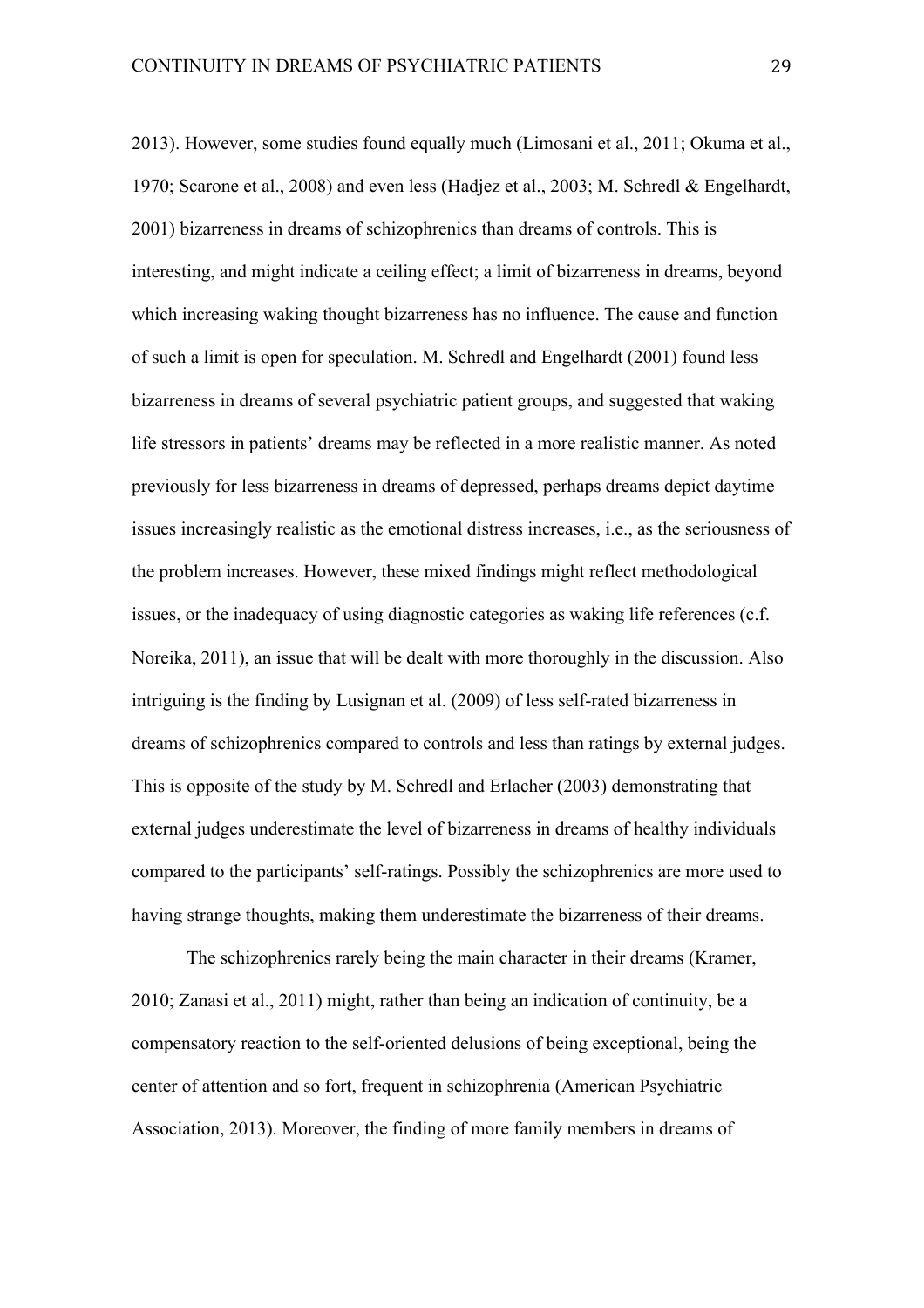schizophrenics (Okuma et al., 1970) could also be an expression of discontinuity, as one can imagine schizophrenics not interacting more with their family than healthy people. Alternatively, this could be an expression of the schizophrenics' need for support from their family, which makes them think more about their family. This would imply continuity of thoughts (Hall, 1953) and concerns (Domhoff, 1996) rather than actual experiences. Support comes from King's (2006) finding that reduced emotional wellbeing predicts more familiar characters in dreams.

Hadjez et al. (2003) found no relation between positive psychotic symptoms in schizophrenic adolescents and their measures of dream content. This can indicate that positive schizophrenic symptoms, e.g., hallucinations, have no effect on certain dream content variables, i.e., a discontinuity.

**4.2.2. Depression.** According to Kramer (2010), less traumatic or depressive content in dream reports of depressed than non-depressed suggests a compensatory relationship between waking and dreaming in depressed. The same applies to the findings of less negative affect in dreams of depressed (Cartwright et al., 2006), and no difference in emotional tone or intensity between dreams of depressed and controls (M. Schredl & Engelhardt, 2001). Considering the negative waking mood and emotions in depressed, these two findings seem discontinuous on the level of emotions, and might be a dream compensation. Furthermore, these results are in opposition to Gilchrist's (2013) finding of strong correlations between emotions in waking and dreaming for non-diagnosed individuals, as well as the claim by Hartmann (2011) of there being no discontinuity for emotions. As mentioned, this also contradict findings reported in the previous section (Kramer, 2010; Mellen et al., 1993; M. Schredl et al., 2009). The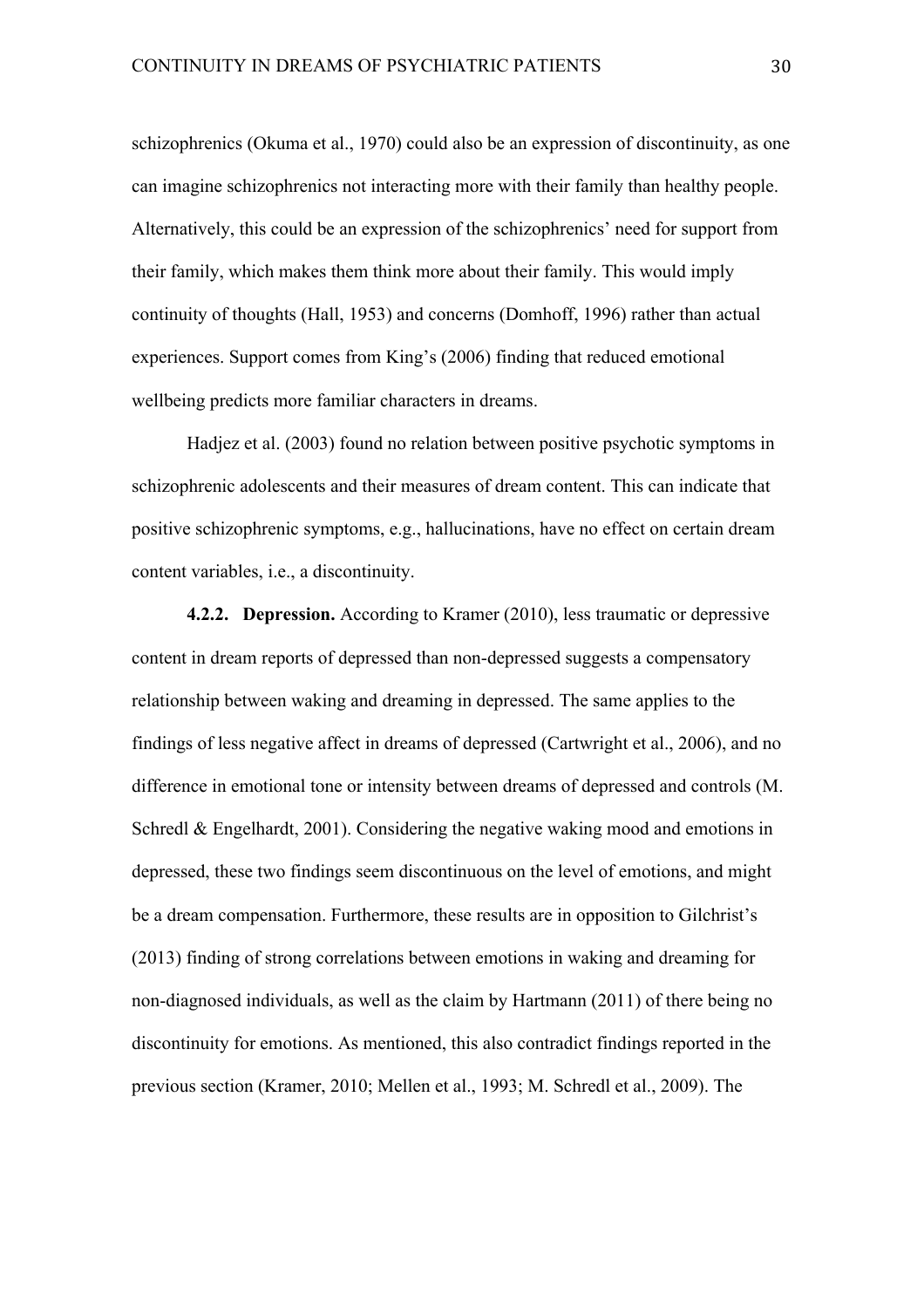reason for these contradictions may be differences between patient samples, and methodological differences between the studies, making replication studies crucial.

The finding of more family members in dreams of depressed (Kramer, 2010) may be indicative of discontinuity, assuming that depressed people do not interact more with their family members in waking life than healthy persons. However, as mentioned for the same finding in schizophrenia, this may instead be an expression of depressed patients thinking more about their family when mentally ill and in need of their support. This would imply continuity of thoughts (Hall, 1953) and concerns (Domhoff, 1996).

From the perspective of dreams depicting self-conceptions (Hall, 1953), the rare occurrence of hostility and aggressive interactions in dreams of depressed (Kramer, 2010 can be viewed as a compensation (Jung, 1964; Samson & de Koninck, 1986) for the highly negative self-evaluations common in depression (American Psychiatric Association, 2013).

**4.2.3. Personality Disorders.** The dreams of both the PD patients and controls ended mostly with misfortune (Guralnik et al., 1999). This lack of difference seems counterintuitive, and hence discontinuous, as one can imagine mentally ill patients to view their life as more misfortunate than healthy persons. Another finding contrary to expectations is the one by Schredl et al. (2012), of no typical borderline symptoms in dreams of BPD patients. These findings may suggest a compensatory relationship between dreaming and waking.

The finding of more friendly and less aggressive interactions in the dreams of the PD patients than those of controls (Guralnik et al., 1999) also appear counter intuitive, as impairment in social functioning is a criterion for personality disorders (American Psychiatric Association, 2013). It also conflicts with the results of Pesant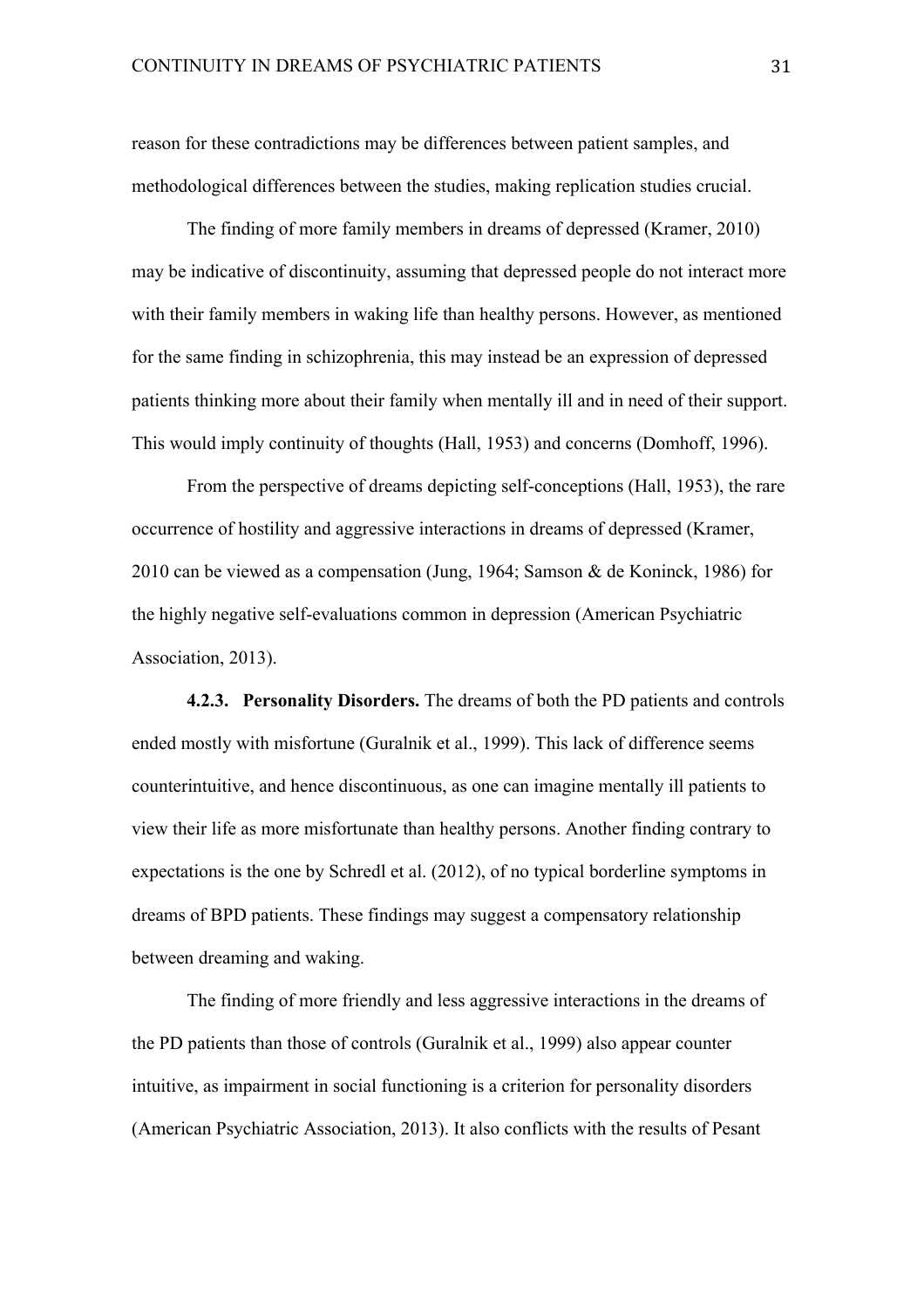and Zadra (2006) demonstrating hostility and aggressiveness in dreams to be inversely correlated with (daytime) psychological well-being, and one would expect mentally ill persons to feel reduced well-being. Furthermore, the reduced apprehension and confusion in dreams of the PD patients (Guralnik et al., 1999) seems discontinuous on the level of emotions, as one imagines PD patients to feel more apprehension and confusion in their waking lives than healthy persons.

**4.2.5. Eating Disorders.** The increased emotionality (Mellen et al., 1993) and emotional intensity (Brink & Allan, 1992; Frayn, 1991; M. Schredl & Montasser, 1999) in dreams of eating disordered patients could, rather than the mentioned continuity, represent a discontinuation and compensation for the difficulty in expressing emotions common in anorexics. The tendency for anorexics to look younger in their dreams than their actual age (Frayn, 1991) is a clear discontinuation of their waking physical appearance. However, considering that this is not a random finding, but a tendency for anorexics to dream specifically of looking younger, this finding questions the appropriateness of the expression discontinuity. Rather than being a discontinuation of physical appearance, this finding seems more likely to be a continuation of something, e.g., the patients' feelings of being immature, which would make this finding a continuation of self-conceptions. This is a hypothesis in need of empirical testing.

**4.2.6. Obsessive-Compulsive Disorder.** The lack of difference in negative emotions between OC patients and controls (Kuelz et al., 2010; Sauteraud et al., 2001) seems discontinuous, as the negative impact of OCD is substantial, considering its status as one of the most debilitating medical conditions (Murray & Lopez, 1996 in: Eisen et al., 2006). The finding of no difference in OC themes between dreams of patients and controls (Sauteraud et al., 2001) also seems discontinuous, considering the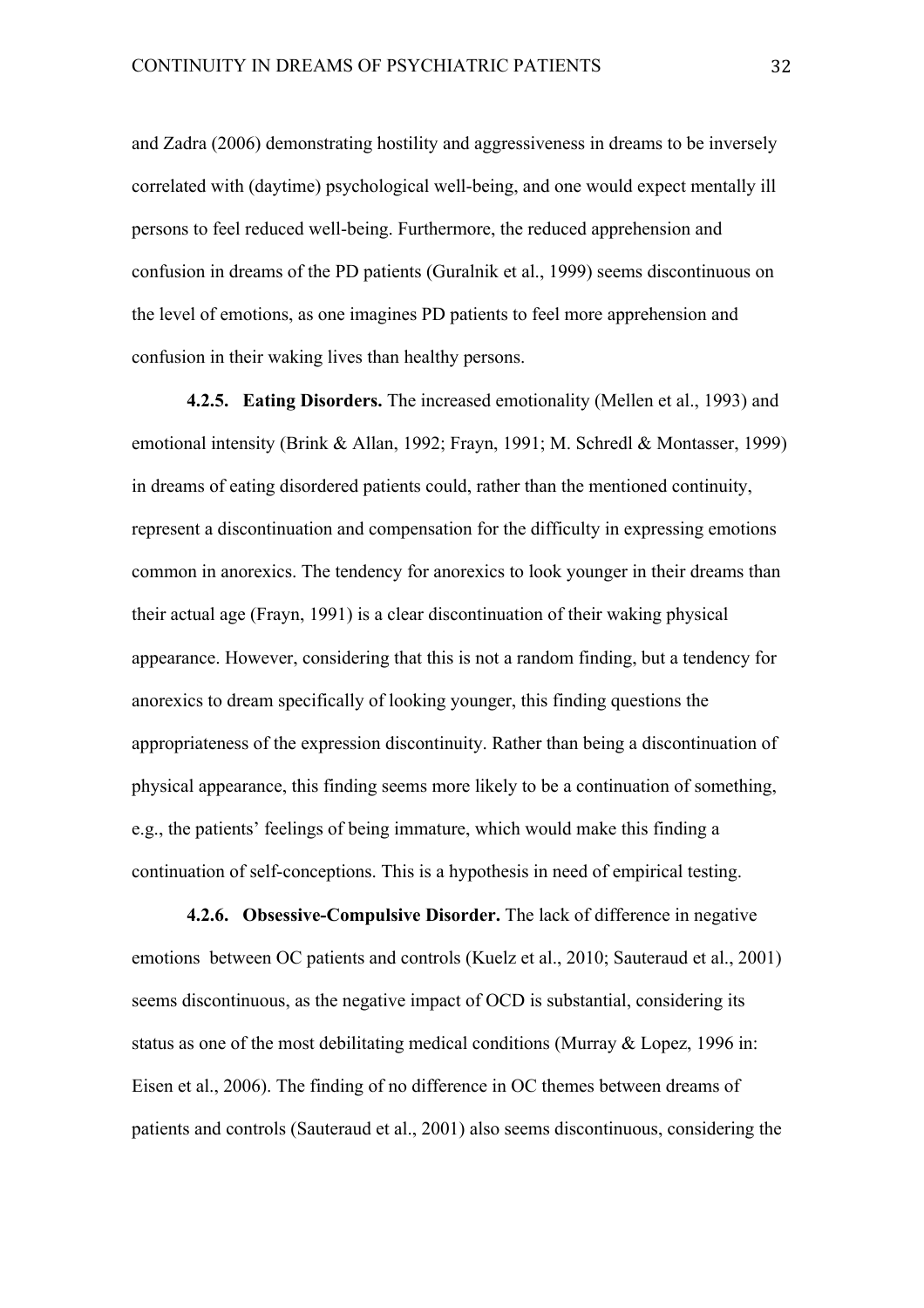amount these patients spend on OC related behavior (the diagnostic criteria is more than 1 hour daily; American Psychiatric Association, 2013).

The reduction of OC content in dreams of OC inpatients during the first days of exposure treatment (Kuelz et al., 2010) is interesting. The authors comment that this reduction could indicate a thorough daytime processing of emotions and issues related to their illness, directly reducing their occurrence in dreams. Such a processing-related reduction would suggest that dreams do not deal with issues that are solved during waking. This notion can be questioned, however, as the treatment was not successfully finished when these dreams were recorded. The patients were in their initial period of treatment, when issues related to the illness probably still were the focus. An alternative explanation is that simply being in a therapy program impacts the general state of mind, making the patient perceive the problem as more solvable (Kuelz et al., 2010). Yet another explanation is that the reduction of OC content in dreams indicates compensation for the mental overload of focusing on the illness during these days of exposure.

The fact that emotional intensity in dreams did not increase during exposure (Kuelz et al., 2010) is also intriguing, as exposure treatment typically is emotionally strenuous. The possible explanations for this may be the same as mentioned for the previous finding.

In summary, several continuities and discontinuities can be found in dreams of psychiatric patients. The waking life aspects found to be reflected in dreams are emotions, self-conceptions, interpersonal expectations, symptoms, concerns, thoughts, attitudes, personality variables, and actual experiences and circumstances such as social relations, social interactions, behavior patterns, and actual behavior. The variety of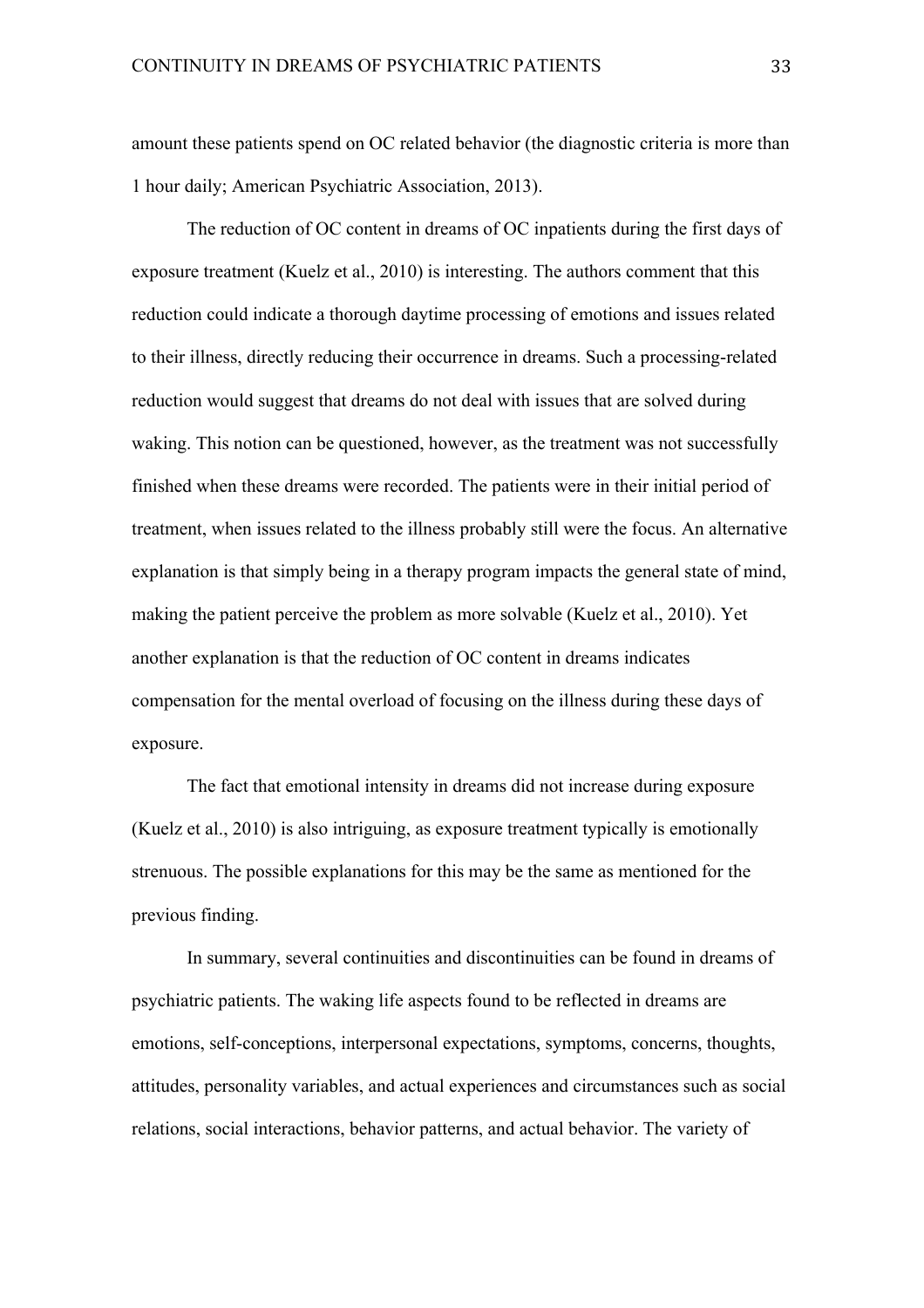waking life aspects demonstrated here to be continuous in dreams calls attention to the importance of specifying and carefully assessing the aspects of waking life one is searching for manifestations of in the dream. These two issues will be dealt with more thoroughly in later parts of the discussion.

The cited literature on nightmare frequency further supports continuity between waking and dreaming. Compared to the general population, heightened prevalence of nightmares is found in patients with depression (Hublin et al., 1999; Kales et al., 1980; Mume, 2009; Swart et al., 2013; Zervas & Soldatos, 2005), anxiety (Desroches & Kaiman, 1964; Nadorff et al., 2013), personality disorders (Mellen et al., 1993) (M. Schredl et al., 2012; Semiz et al., 2008; Simor et al., 2010; Simor & Horvath, 2013), and schizophrenia (Lusignan et al., 2009), indicating a role for emotional distress in the production of nightmares, as pointed out by Levin and Nielsen (2007). This, in turn, indicates a continuity between negative emotions in waking and dreaming (nightmares).

Another discovery arising from the findings of continuity is that symptoms are reflected in dreams independent of the diagnose. Examples are more family members in dreams of both schizophrenics and depressed, and reduced expression of emotions in dreams of both schizophrenics and eating disordered patients. The finding of increased frequency of nightmares in several disorders also illustrate this point: different diagnoses have the same effect on dreams (more nightmares). This further underscores the importance of carefully assessing daytime symptoms, to specify what aspects affect the dreams.

A generous amount of discontinuities is identified in addition to the continuities. This could indicate a compensatory mechanism of dreams. However, it could also be the case that these findings appear discontinuous because of the lack of specifying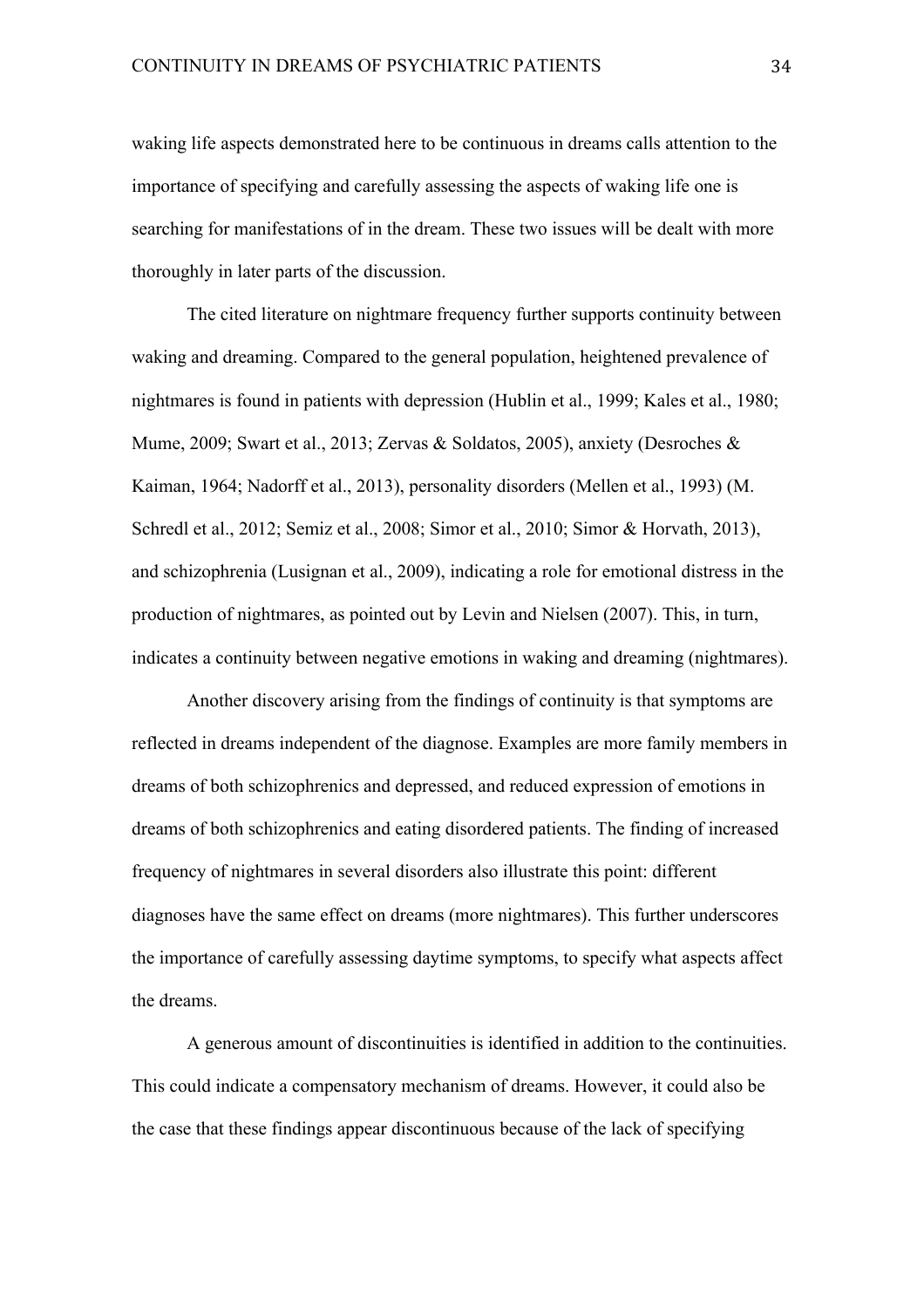which waking life aspects to look for, as well as how the aspects are portrayed by dreams. This issue will be discussed more extensively in the following parts of the discussion.

# **4.3. Implications for the Continuity Between Waking and Dreaming**

As mentioned in the previous section, several waking life aspects are found to be reflected in dreams, pointing to the need for a more specific definition of continuity. This entails specifying which waking life aspects are incorporated into dreams, to what extent, what affects the incorporation rate, and exploring and identifying different ways these aspects can be expressed in dreams. Without a more specific definition of continuity, the continuities identified (or missed) by different researchers become random, determined by each researchers opinion on what aspects of waking life are manifested in dreams and how they are manifested. This is shown in the present review, in which the continuities reported are based on what was considered by the authors of the studies, as well as the author of the present review, to be expressions of continuity.

In addition to a more specific definition of continuity, there is a need for an understanding of discontinuity. Could the function of an inverse relationship between waking and dreaming for some characteristics be a balancing of the psyche, such that too much of an experience in waking life yields less or none of it in dreaming? This could indicate a compensatory function of dreams (Jung, 1964; Samson & de Koninck, 1986). A different understanding of discontinuous findings comes from viewing dreams as metaphors for emotional states, thoughts and conceptions (Hall, 1953; Hartmann, 1996; Malinowski & Horton, 2011). Hartmann (1996) pointed to the fact that we use metaphors in our everyday speech and thought, e.g., "my boss is a monster". This was suggested earlier by Calvin Hall (Hall, 1953), viewing dreams as portraying the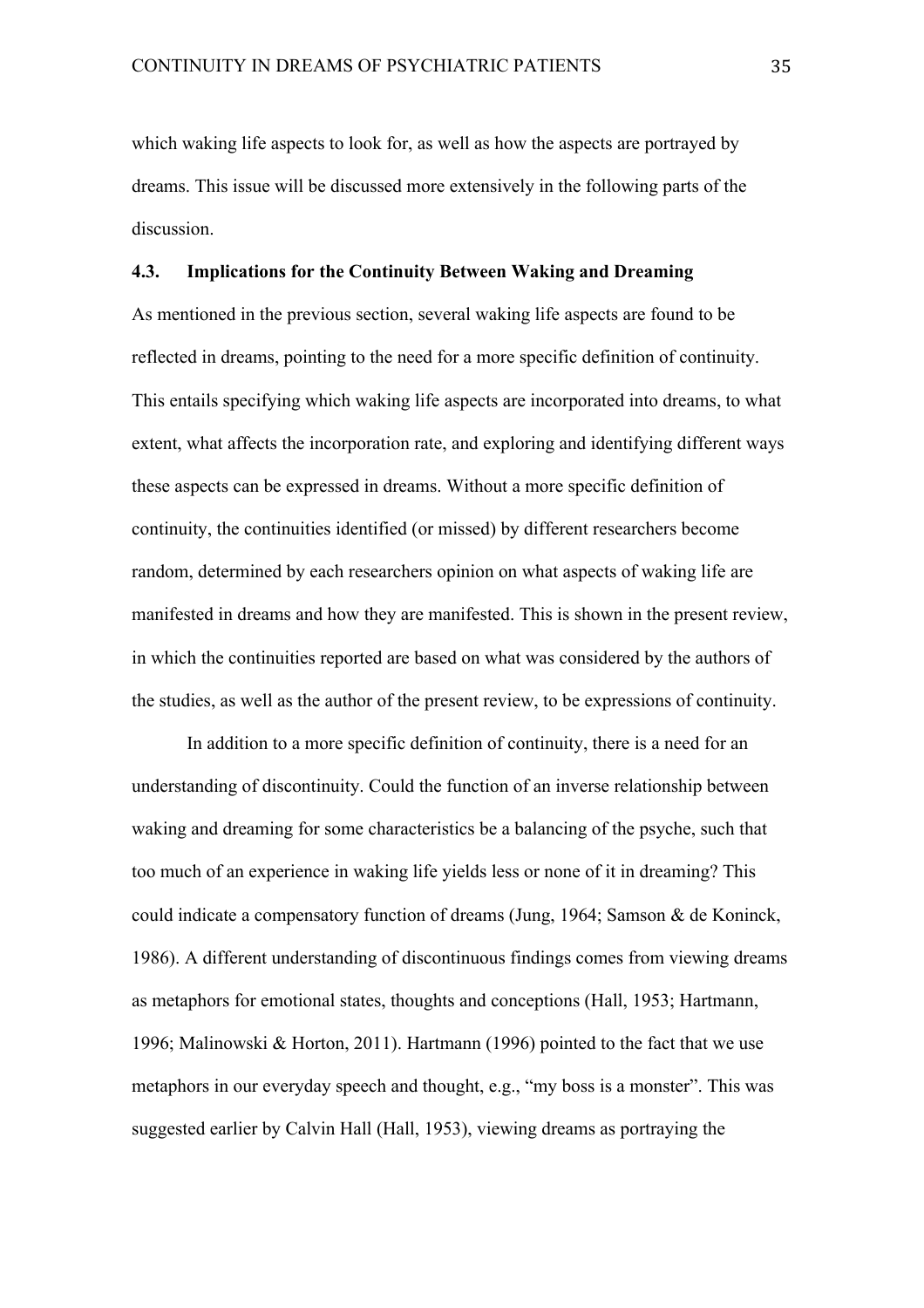dreamer's subjective *conceptions* of his life, rather than the objective activities. In this view of dreams, continuity is not solely replicas of waking events or explicit emotions. Dream scenes that seem unrealistic and discontinuous, depicting activities the dreamer clearly has never engaged in, might rather be quite continuous with the dreamer's subjective experiences. Malinowski and Horton (2011) illustrated this quite nicely in their paper by citing a woman viewing her dream of a semi-failed spaceship as an expression of her confusion about whether her new career had really "taken off" or not. In fact, Michael Schredl (2007) demonstrated how dreams of flying correlated with positive emotions, indicating one way the "discontinuous" dreams of flying can be continuous with waking life. Examples from the present paper are the seemingly discontinuous findings of more family members in dreams of depressed (Kramer, 2010) and schizophrenics (Okuma et al., 1970). These are not unrealistic dream scenes like the previous example, but they seem discontinuous, assuming that these patients do not interact more with their family than healthy people. The first possible understanding of these discontinuities is that they are expressions of a compensatory dream mechanism, perhaps acting to maintain mental balance. This is a hypothesis in need of empirical investigation. The alternative is to view dreams as expressions of thoughts (Hall, 1953) and concerns (Domhoff, 1996), opening for the possibility that the increased frequency of family members are a *continuation* of the patients' increased concerns and thoughts about their family when in need of their support, rather than a discontinuation of their lack of interaction with them.

In short, what seems discontinuous in dreams might, in fact, be continuous. The question is what aspects of waking life dreams depict, and in what way. To get an understanding of the relationship between waking and dreaming, these are probably the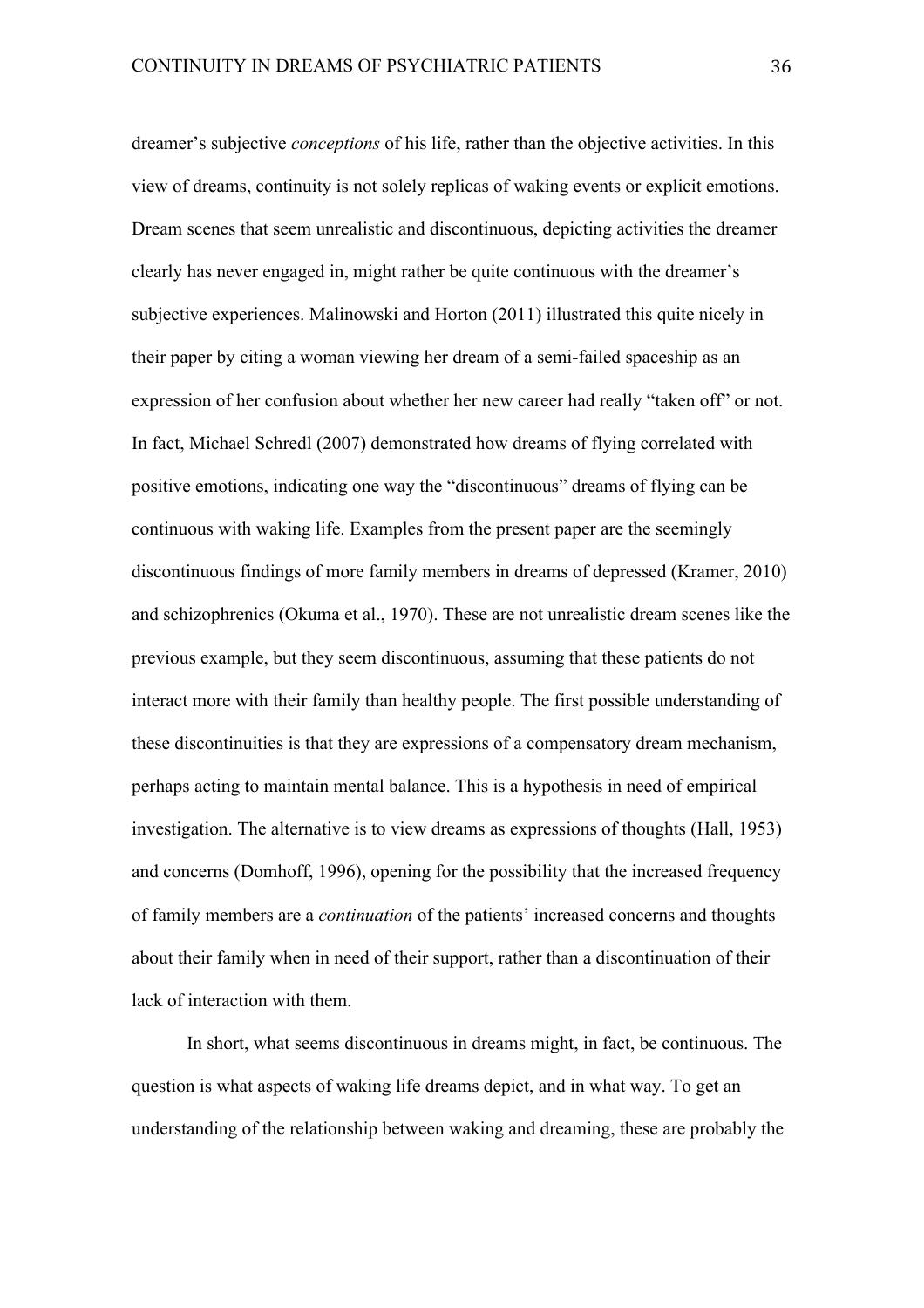issues most pertaining to the field of dream content research at the moment: Defining continuity, and understanding discontinuity (which might not be so discontinuous after all). Approaching these issues in research probably entails a more thorough discussion of what aspects of waking life one looks for manifestations of, and in what way. Including subjective aspects of experience expressed metaphorically, seems promising. Viewing dreams as metaphors and expressions of subjective conceptions and concerns is not at all new in the world of dream interpretation, but in quantitative dream research this has not been thoroughly explored. This is evident from the studies included in the present review, which contain no examples of such metaphorically expressed continuities.

# **4.4. Adequacy of Diagnoses as Waking Life References**

Another issue that emerges from this review is that using diagnostic categories as waking life references seem inadequate for examining the relationship between waking and dreaming. As pointed out by (Noreika, 2011), the content of the patients' waking life is inferred from common sense assumptions, as well as the criteria of the patients' diagnoses. This is apparent from the present review, in which many of the inferences about continuity are based on what the patients *probably* experience, feel, etc. Few studies analyze reports of waking life activity and symptoms of the patients and compare them with their dreams. As a result, the conclusions about dreams reflecting waking life or not are more or less indirect, and possibly incorrect. An illustration: In order to be diagnosed with schizophrenia one must display a minimum of 2 out of 5 possible symptom categories, each comprising a variety of different symptoms the patient may or may not have, at varying intensities. The phase of the patient's illness, as well as the individual effect of psychopharmacological treatment,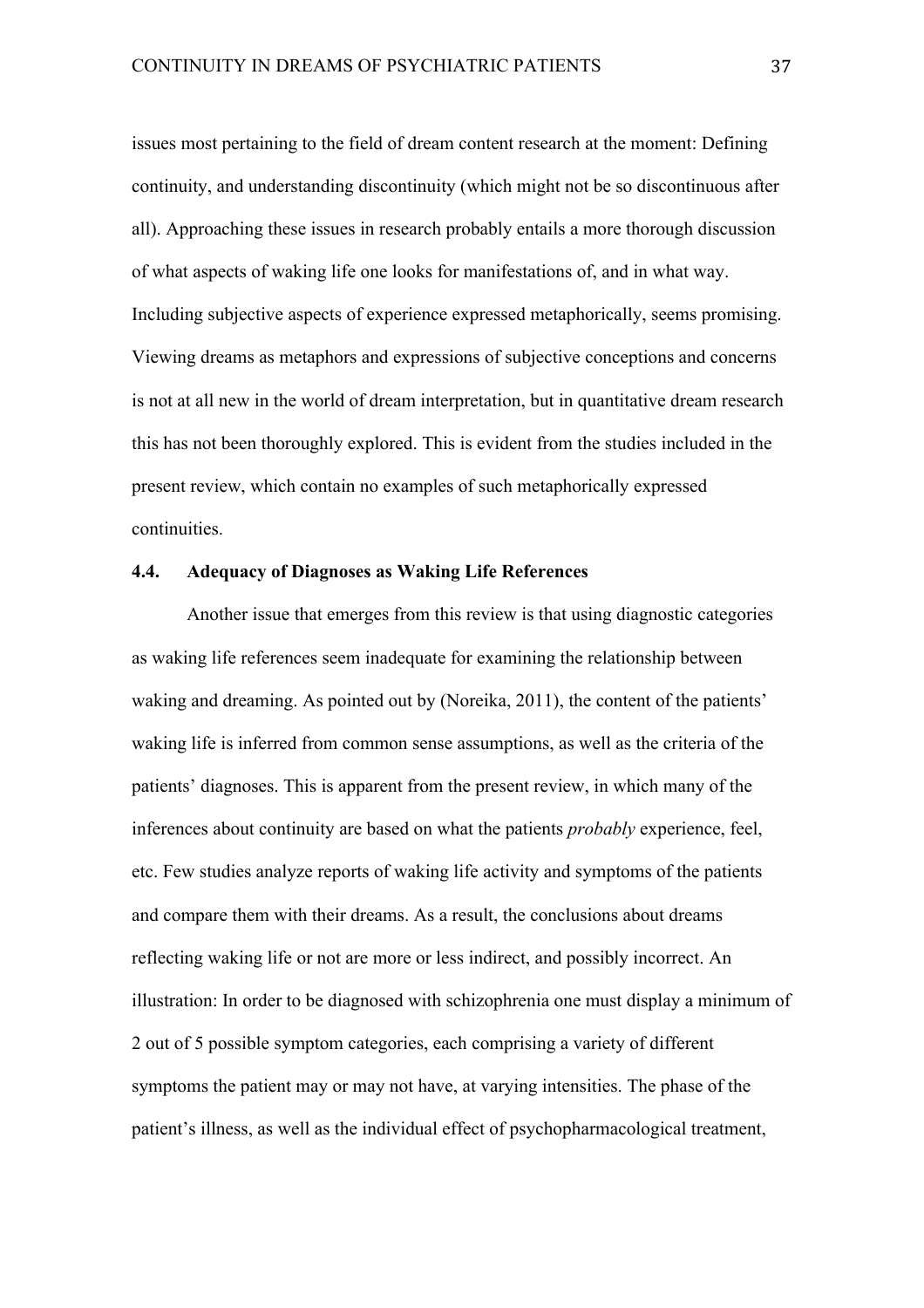are other influencing factors. As a result, the possible heterogeneity in the patient population is great. This heterogeneity in the samples reduces both the probability of obtaining significant results, as well as the validity of the inferences about continuity or not. The impact the difference between patients can have on dreams is demonstrated by a study finding differing rates of nightmares between depressed with and without melancholic features (Besiroglu, Agargun, & Inci, 2005). The heterogeneity of patients could possibly also explain the mixed findings on, e.g., bizarreness in schizophrenics' dreams, as well as the many studies finding few differences in dream content between patients and controls. The impact of this heterogeneity applies even more to diagnoses such as personality disorder, which are comprised by several subcategories with important differences (e.g., antisocial PD, borderline PD, etc.). Studying the dreams of these patients as one group may not yield findings indicating specific dream characteristics for these patients, nor information useful for diagnosis and treatment. Furthermore, as mentioned previously in the discussion, similar symptoms are expressed in the dreams of different diagnostic groups. This underscores the shortcoming in comparing dreams solely between different diagnostic groups.

In short, using diagnoses as the only basis for deciding if the dreams show continuity or not seem inadequate. What is interesting when using patient samples is if their dreams are affected by their *symptoms*, not by their diagnose. Thus, the diagnoses should be complemented by direct measures of their symptoms and other aspects of waking life the researcher is interested in investigating in terms of continuity. This was successfully demonstrated by Schredl and Engelhardt (2001), finding symptoms to be more related to dream content than diagnostic classification. The methodological weaknesses in the studies of dreams of psychiatric patients will now be summarized.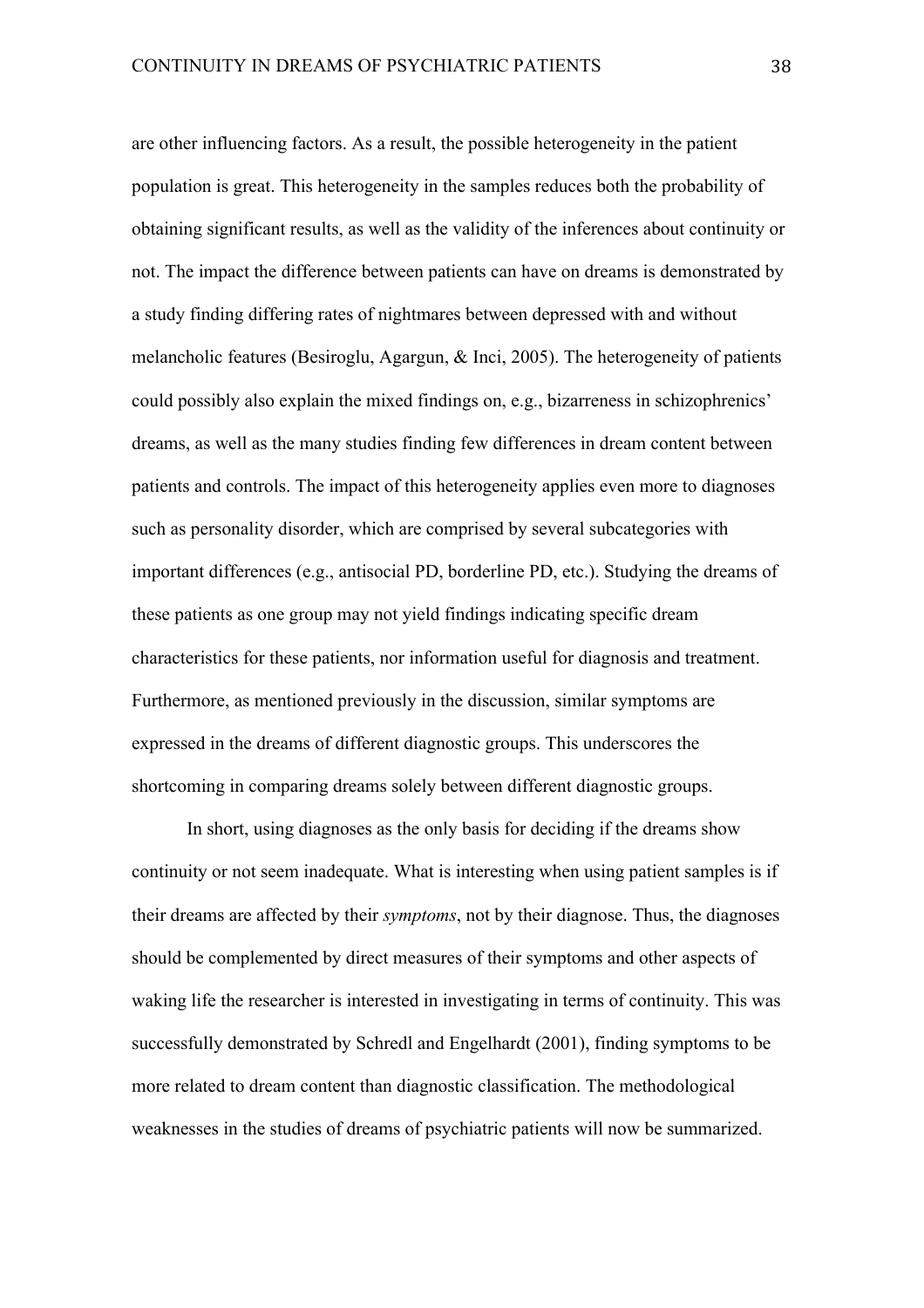#### **4.5. Methodological Issues in Dream Research for Psychiatric Patients**

Awareness of methodological issues is crucial when evaluating the findings in the field of dream research for psychiatric patients, as a considerable amount of methodological issues permeates this field of research. The reviews by Kramer (1978; 2000; 2010), Kramer and Nuhic (2007), and the paper by M. Schredl (2011) are recommended for readers eager to learn more in detail of these issues. In the following section a brief overview of the challenges facing the study of dreams in psychiatric patients will be delineated.

The studies performed before Kramer's review of 1978 mostly did not report the basis for the patients' diagnoses (Kramer & Roth, 1978). Today studies usually include description of the background for the diagnoses. Many of the older studies also lacked control groups (Mellen et al., 1993), impeding any clear conclusions about the unique characteristics in dreams of psychiatric patients. Furthermore, the samples are still today sometimes quite small, especially in the laboratory studies. However, asserting anything about the adequacy of the sample sizes is difficult, as the studies rarely perform analyses of statistical power.

Psychoactive medications are used by the patients in most of the studies. This can affect the findings, as these medications often are intended to relieve the symptoms one are looking for manifestations of in the dreams. Some medications are also shown to have direct effect on dreaming, e.g., by reducing REM sleep (Tribl et al., 2013). Treatment other than pharmacological (e.g., psychotherapy) can also have a marked impact on the results (e.g., Kuelz et al., 2010), as well as the phase of the illness (acute vs. chronic).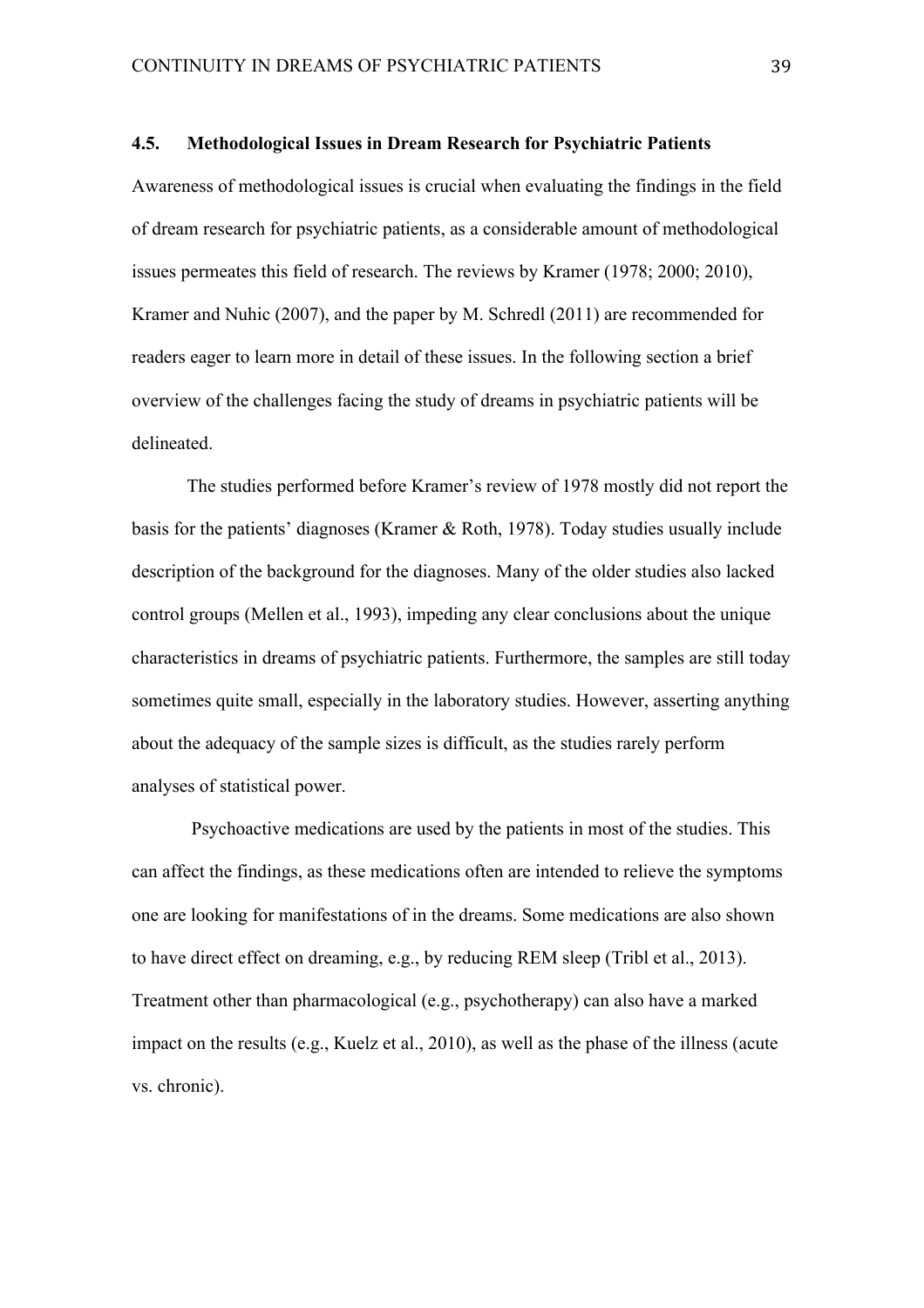The dreamer's context during daytime and sleep is of relevance, yet not often discussed. For example, recording dreams in a sleep laboratory affects the dream, e.g., by incorporation of lab elements (M. Schredl, 2008). The difference between residing in a hospital vs. being an outpatient also has potential, though unknown, effects on dreaming.

Not all studies control for dream length when quantifying the occurrence of different elements in the dreams. This can be of great significance, as shown by Lusignan et al. (2009) negating most of the differences in dream content between the schizophrenic patients and controls when controlling for dream length. Dream recall frequency should ideally also be controlled for, as this can affect dream content (M. Schredl, 2011).

Furthermore, the procedure in which the dream is elicited and reported is not always described (Kramer, 2010). Several methods of dream collection are available (diary dreams, asking for the most recent dreams, dreams obtained by laboratory awakenings), all with their advantages and drawbacks. Effect of the experimental setting and biases due to retrospective recall are some of the possible disadvantages. Adequate dream reporting can also be compromised by low motivation, e.g., in the case of depression, and by impairment in verbal abilities for schizophrenics.

The procedure of scoring dream content is also crucial. Some studies use standardized instruments, others do not. The rating instruments provide replicability and reliability, though issues regarding validity still exist (M. Schredl, 2010). In addition, some instruments measure the same phenomenon (e.g., the bizarreness scales developed by Revonsuo and Salmivall (1995), and Hobson, Hoffman, Helfand and Kostner (1987). Consequently, the choice of instrument can affect the results. Further, to ensure that the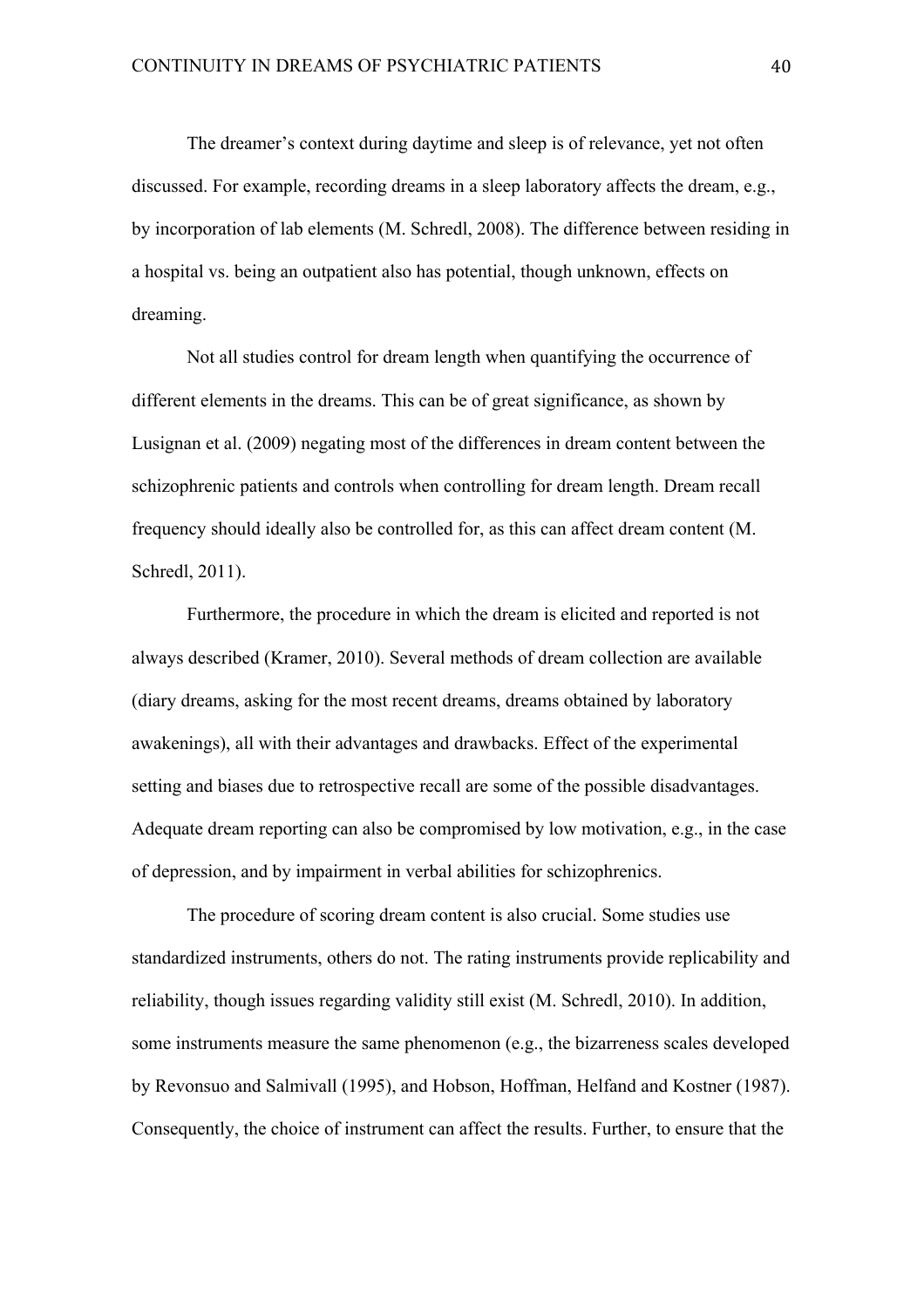scoring process can be replicated there should be at least two raters, unaware of the study's hypotheses and the data source of the dream report, with high inter-rater reliability. This has traditionally been done too seldom (Kramer, 2010), but is more common today.

In summary, the scientific standard of the studies is often below what is desirable. However, in recent years, there has been an improvement in the quality of research designs, along with the development of instruments providing greater reliability and standardizing of the procedure of dream content assessment (e.g., Hall & Van de Castle, 1966; M. Schredl, 2010).

#### **4.6. Directions for Future Research**

The current studies on dreams of psychiatric patients seem not to have gone deep enough to expand the knowledge on the relationship between waking and dreaming thoroughly. Future dream research should probably rather aim at measuring specific symptoms using questionnaires and/or clinical interviews and comparing them with dream content (cf. M. Schredl & Engelhardt, 2001). Another interesting paradigm is to ask patients to record their daily events and symptoms (or using records done by caregivers or psychiatrists) and investigate how dream content changes with different experiences from day to day. This was, for example, done in the study by Dippel, Riemann, Majer-Trendel, and Berger (1988), showing notable changes in dreams of an anorexic patient during therapy.

As pointed out, defining what aspects of waking life one is looking for is crucial, as this determines what findings are obtained. Including subjective aspects of experience such as emotions, conceptions, concerns and thoughts in addition to the actual events is probably of importance. In addition to these issues more specific to the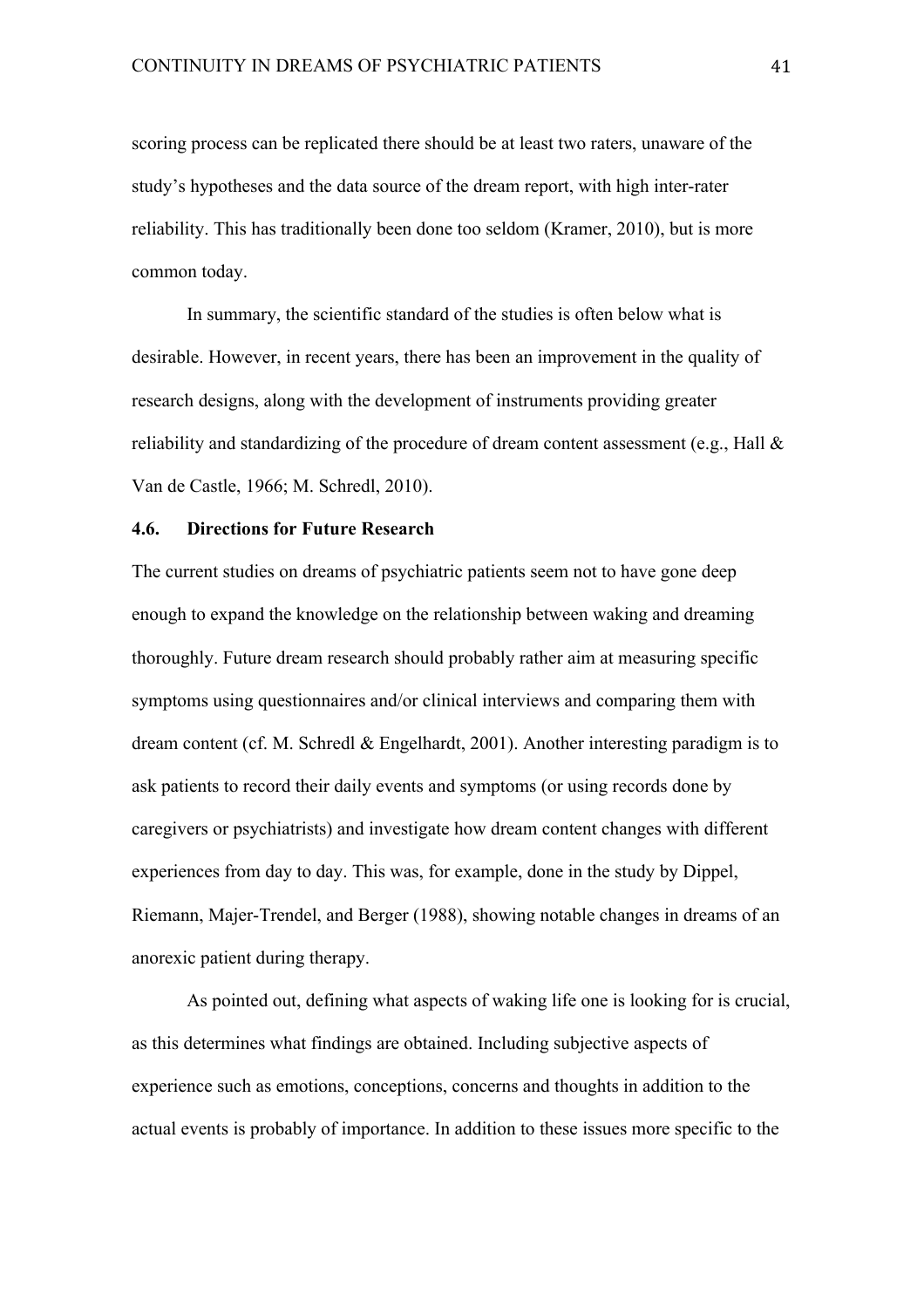assessment of continuity, the general methodological issues mentioned in the previous section should also be taken into account when conducting future research, to increase the reliability and validity of the results.

## **4.7. Conclusive Remarks**

In conclusion, the present paper demonstrates that dreams of psychiatric patients display continuity with several waking life aspects, drawing attention to the importance of a more specific and comprehensive definition of continuity. Furthermore, several discontinuities have been identified in the dreams of psychiatric patients, possibly indicating a compensatory function of dreams. However, when subjective aspects of experience are considered, these discontinuities might rather be continuities, further emphasizing the need for a more comprehensive definition of continuity. The present paper also stresses the inadequacy of basing inferences of continuity on presumptions of the patients' waking life. Future research should rather compare dreams with direct measures of waking life, e.g., occurrence of specific symptoms, and more specifically identify which aspects of waking life are incorporated into dreams, with a greater focus on the subjective aspects of experience. How these aspects may be portrayed in dreams should also be considered. In addition, discontinuities should be explored more thoroughly. Achieving these aims would increase our knowledge of the relationship between dreaming and waking life, which in turn would move us closer to an understanding of the nature and function of dreams. Considering the positive results already available from the use of dreams in psychotherapy and for personal growth, increasing our understanding of dreams could potentially prove them to be tools of great value to our waking lives.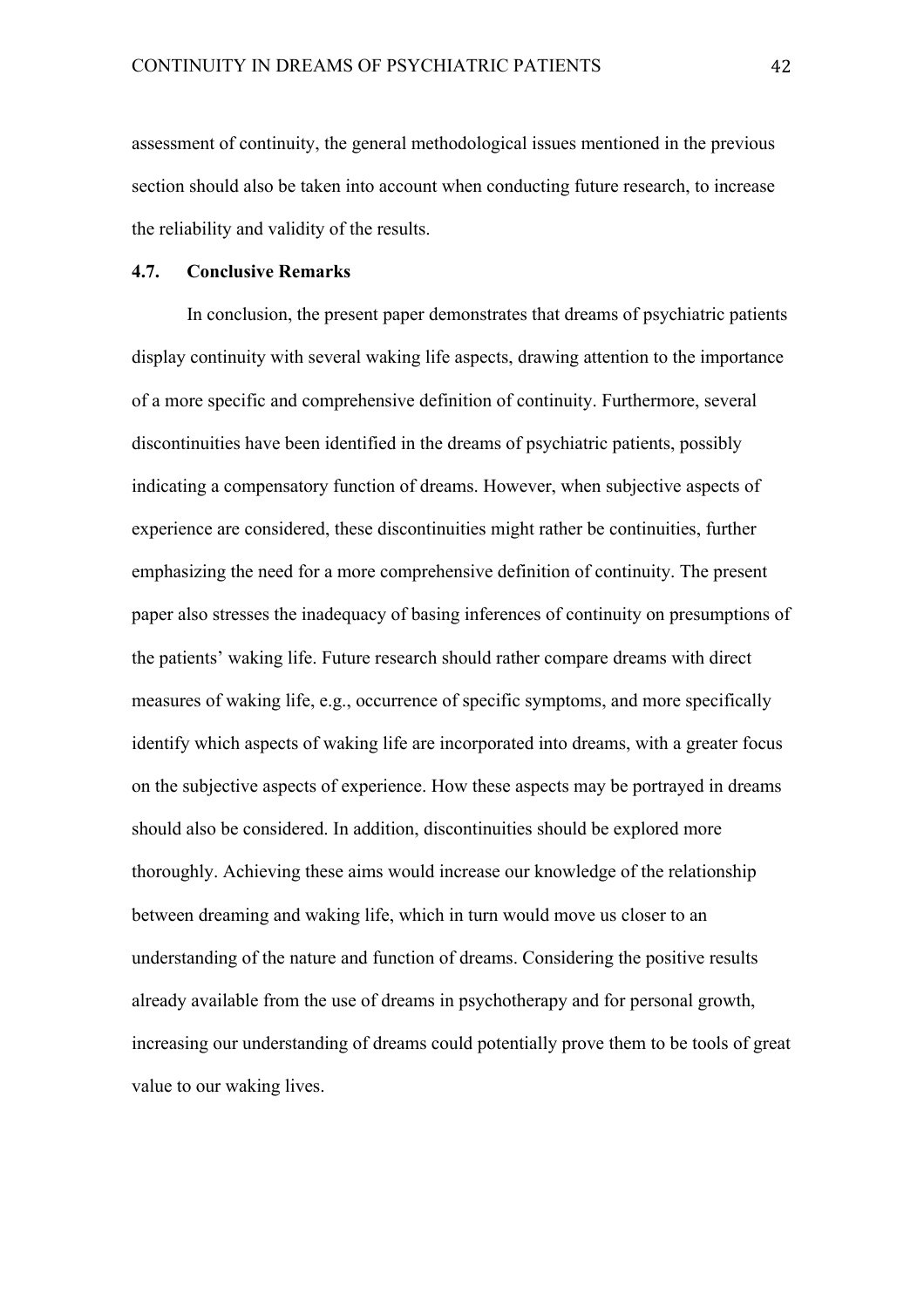#### **5. References**

- American Psychiatric Association. (2013). *Diagnostic and statistical manual of mental disorders* (5th ed.). Arlington, VA: American Psychiatric Publishing.
- Armitage, R., Rochlen, A., Fitch, T., Trivedi, M., & Rush, A. J. (1995). Dream recall and major depression: A preliminary report. *Dreaming, 5*(3), 189.
- Ball, J. S., & Links, P. S. (2009). Borderline personality disorder and childhood trauma: evidence for a causal relationship. *Current psychiatry reports, 11*(1), 63-68.
- Beauchemin, K. M., & Hays, P. (1996). Dreaming away depression: the role of REM sleep and dreaming in affective disorders. *J Affect Disord, 41*(2), 125-133.
- Beck, A. T., & Hurvich, M. S. (1959). Psychological Correlates of Depression 1. Frequency of" Masochistic" Dream Content in a Private Practice Sample. *Psychosomatic Medicine, 21*(1), 50-55.
- Beck, A. T., Laude, R., & Bohnert, M. (1974). Ideational components of anxiety neurosis. *Archives of General Psychiatry, 31*(3), 319.
- Behar, E., DiMarco, I. D., Hekler, E. B., Mohlman, J., & Staples, A. M. (2009). Current theoretical models of generalized anxiety disorder (GAD): Conceptual review and treatment implications. *Journal of Anxiety Disorders, 23*(8), 1011-1023. doi: http://dx.doi.org/10.1016/j.janxdis.2009.07.006
- Berube, L. (1999). Dream work: Demystifying dreams using a small group for personal growth. *Journal for Specialists in Group Work, 24*(1), 88-101.
- Besiroglu, L., Agargun, M. Y., & Inci, R. (2005). Nightmares and terminal insomnia in depressed patients with and without melancholic features. *Psychiatry Res, 133*(2-3), 285-287. doi: 10.1016/j.psychres.2004.12.001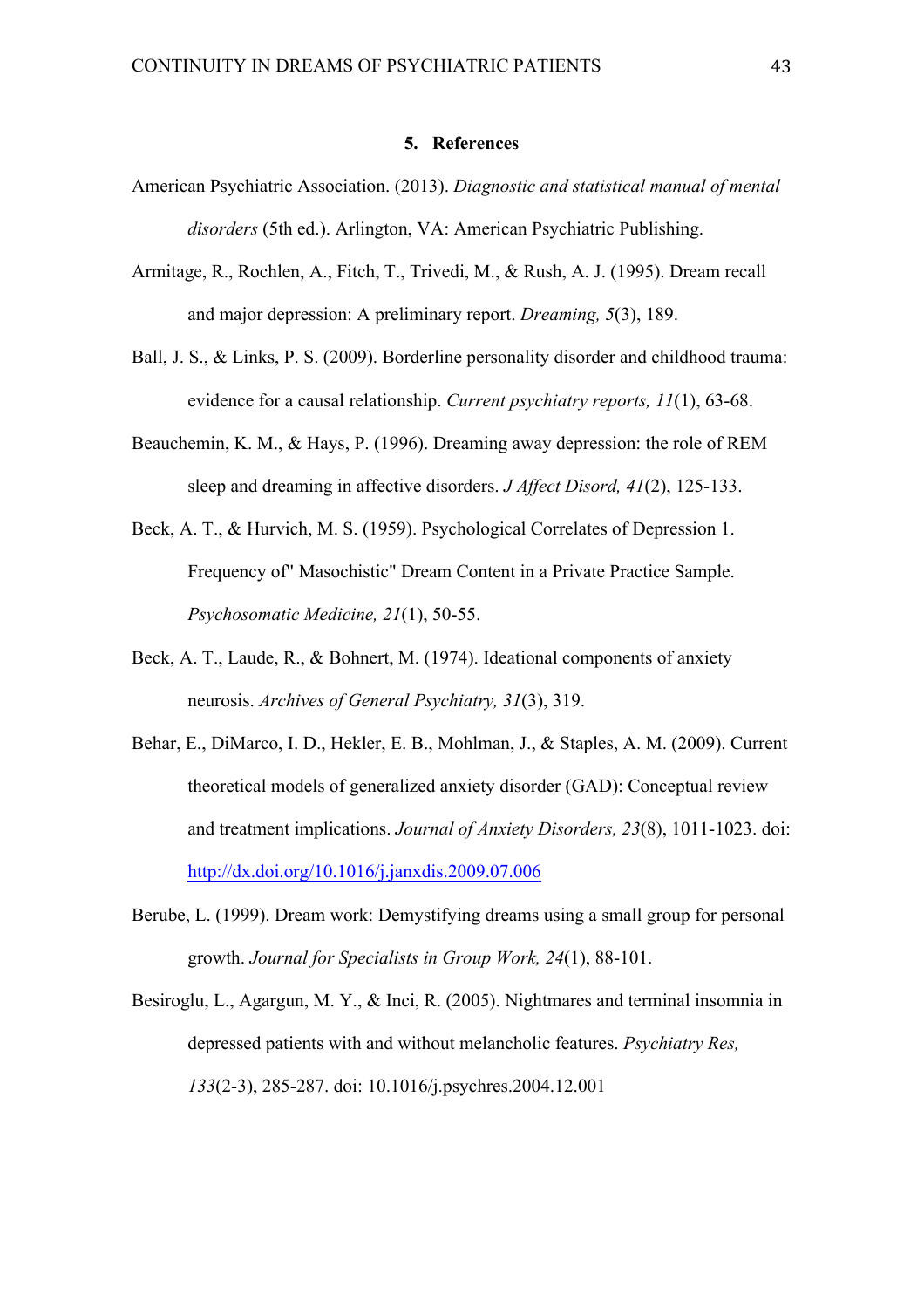- Breger, L., Hunter, I., & Lane, R. W. (1971). The effect of stress on dreams. *Psychological Issues*.
- Brink, S., & Allan, J. A. B. (1992). Dreams of anorexic and bulimic women. *Journal of Analytical Psychology, 37*(3), 275-297.
- Brink, S., Allan, J. A. B., & Boldt, W. (1995). Symbolic representation of psychological states in the dreams of women with eating disorders. *Canadian Journal of Counselling*.
- Bulkeley, K. (2008). *Dreaming in the world's religions: a comparative history*: NYU Press.
- Cartwright, R., Agargun, M., Kirkby, J., & Friedman, J. K. (2006). Relation of dreams to waking concerns. *Psychiatry Research, 141*(3), 261-270. doi: http://dx.doi.org/10.1016/j.psychres.2005.05.013
- Cartwright, R., Young, M. A., Mercer, P., & Bears, M. (1998). Role of REM sleep and dream variables in the prediction of remission from depression. *Psychiatry Research, 80*(3), 249-255.
- Casper, R. C. (1998). Depression and eating disorders. *Depress Anxiety, 8*(S1), 96-104.
- Cochrane, C. E., Brewerton, T. D., Wilson, D. B., & Hodges, E. L. (1993). Alexithymia in the eating disorders. *International Journal of Eating Disorders, 14*(2), 219- 222. doi: 10.1002/1098-108X(199309)14:2<219::AID-EAT2260140212>3.0.CO;2-G
- Crook, R. E, & Hill, C. E. (2003). Working with dreams in psychotherapy: The therapists' perspective. *Dreaming, 13*(2), 83-93.
- Desroches, H. F., & Kaiman, B. D. (1964). The relationship between dream recall and symptoms of emotional instability. *Journal of Clinical Psychology*.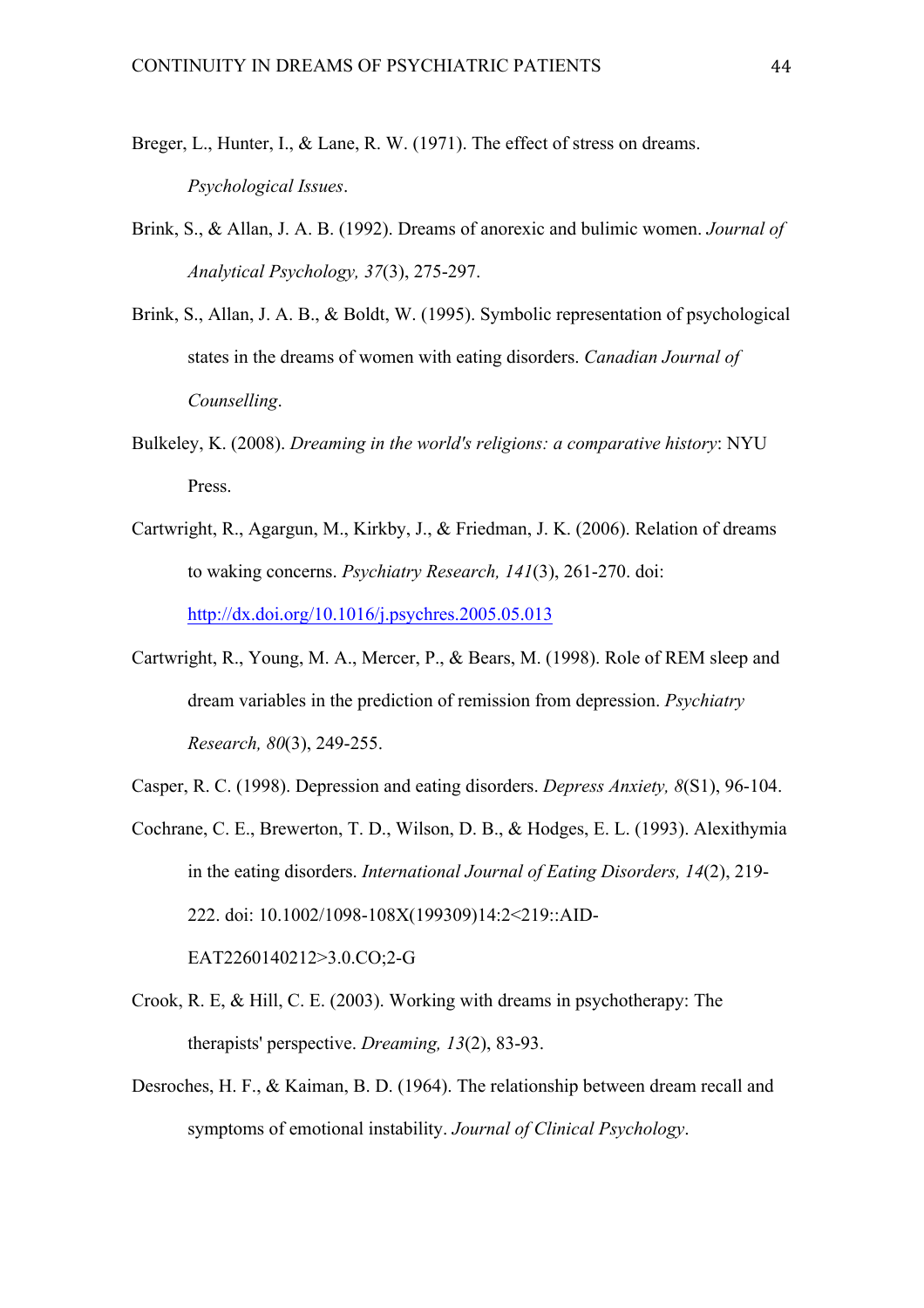- Dippel, B., Riemann, D., Majer-Trendel, K., & Berger, M. (1988). Untersuchungen zum manifesten Trauminhalt bei Anorexie-und Bulimiepatienten. Ein Zwischenbericht. *Psychotherapie, Psychosomatik, Medizinische Psychologie, 38*(6), 199-204.
- Domhoff, G. W. (1996). *Finding meaning in dreams: A quantitative approach.* . New York: Plenum Press.
- Eisen, J. L., Mancebo, M. A., Pinto, A., Coles, M. E., Pagano, M. E., Stout, R., & Rasmussen, S. A. (2006). Impact of obsessive-compulsive disorder on quality of life. *Comprehensive Psychiatry, 47*(4), 270-275.
- Enke, H., Ohlmeier, D., & Nast, J. (1968). Eine formale Affekt-und Beziehungsanalyse in Traumserien von Patienten mit psychosomatischen Krankheitsbildern. *Z Psychosom Med Psychoanal, 14*, 15-33.
- Falk, D. R., & Hill, C. E. (1995). The effectiveness of dream interpretation groups for women undergoing a divorce transition. *Dreaming, 5*(1), 29.
- Flanagan, O. (1995). Deconstructing dreams: The spandrels of sleep. *The Journal of philosophy, 92*(1), 5-27.
- Fosse, M. J., Fosse, R., Hobson, J. A., & Stickgold, R. J. (2003). Dreaming and episodic memory: a functional dissociation? *Journal of Cognitive Neuroscience, 15*(1), 1- 9.
- Frayn, D. H. (1991). The incidence and significance of perceptual qualities in the reported dreams of patients with anorexia nervosa. *Canadian journal of psychiatry. Revue canadienne de psychiatrie, 36*(7), 517.
- Freud, S. (1953). *Interpretation of dreams*. London: Hogarth. Original work published in 1900.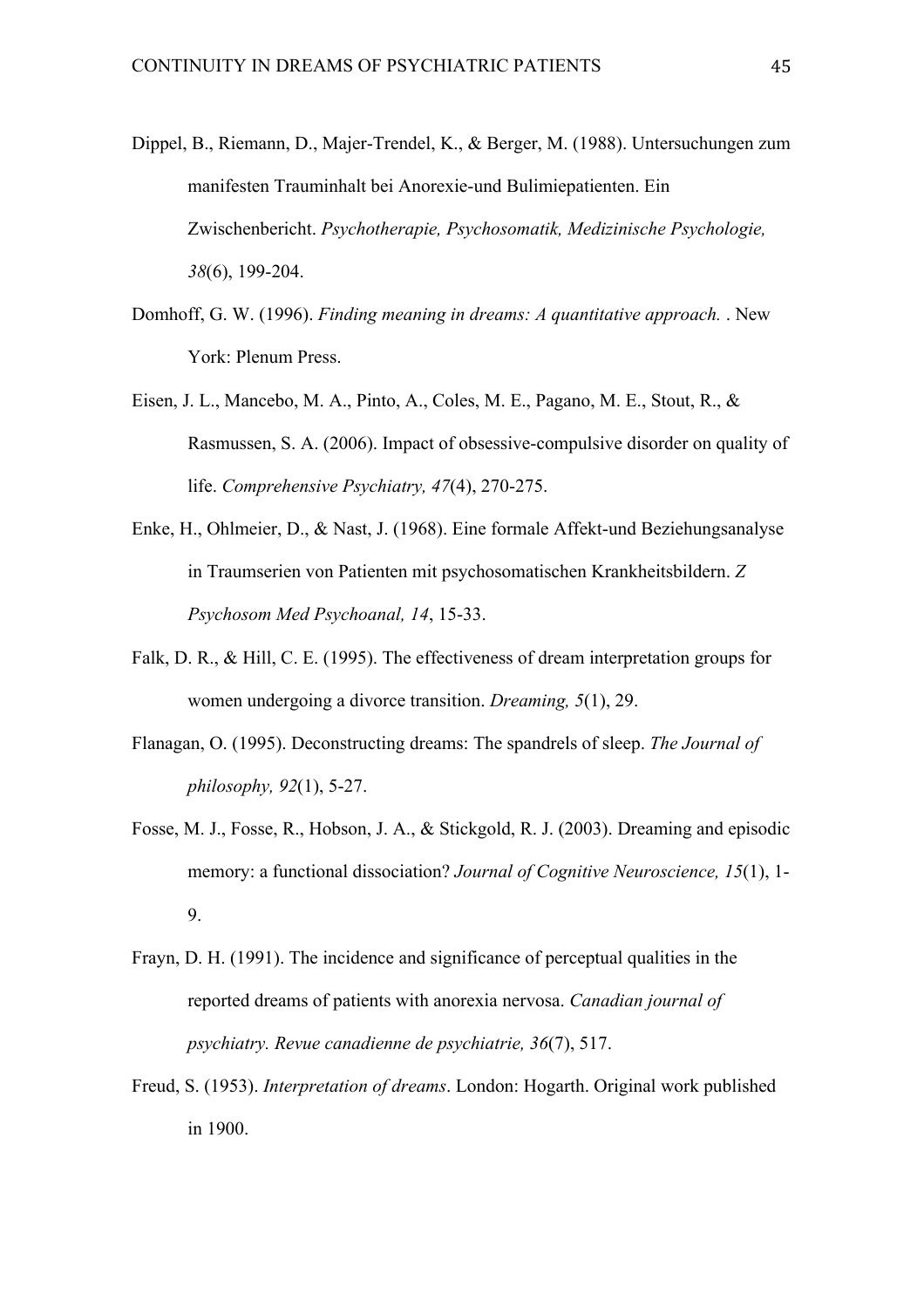Gentil, M., & Lader, M. (1978). Dream content and daytime attitudes in anxious and calm women. *Psychological Medicine, 8*(02), 297-304.

Gilchrist, S. A. (2013). *Dreams and well-being.* University of Tasmania.

- Guralnik, O., Levin, R., & Schmeidler, J. (1999). Dreams of personality disordered subjects. *Journal of Nervous & Mental Disease, 187*(1), 40-46.
- Hadjez, J., Stein, D., Gabbay, U., Bruckner, J., Meged, S., Barak, Y., . . . Rotenberg, V. S. (2003). Dream content of schizophrenic, nonschizophrenic mentally ill, and community control adolescents. *Adolescence, 38*(150), 331-342.
- Hall, C. S. (1953). A cognitive theory of dreams. *The Journal of General Psychology, 49*(2), 273-282.
- Hall, C. S., & Van de Castle, R. L. (1966). The content analysis of dreams.
- Hartmann, E. (1996). Outline for a theory on the nature and functions of dreaming. *Dreaming, 6*(2), 147.
- Hartmann, E. (2000). We Do Not Dream of the 3 R's: Implications for the Nature of Dreaming Mentation. *Dreaming, 10*(2), 103-110. doi: 10.1023/A:1009400805830
- Hartmann, E. (2011). Continuity? Yes, emotional continuity. *International Journal of Dream Research, 4*(2), 77.
- Hartmann, E., Rosen, R., & Rand, W. (1998). Personality and dreaming: Boundary structure and dream content. *Dreaming, 8*(1), 31.
- Hauri, P. (1976). Dreams in patients remitted from reactive depression. *Journal of Abnormal Psychology, 85*(1), 1.
- Hobson, J. A., & Schredl, M. (2011). The continuity and discontinuity between waking and dreaming: A Dialogue between Michael Schredl and Allan Hobson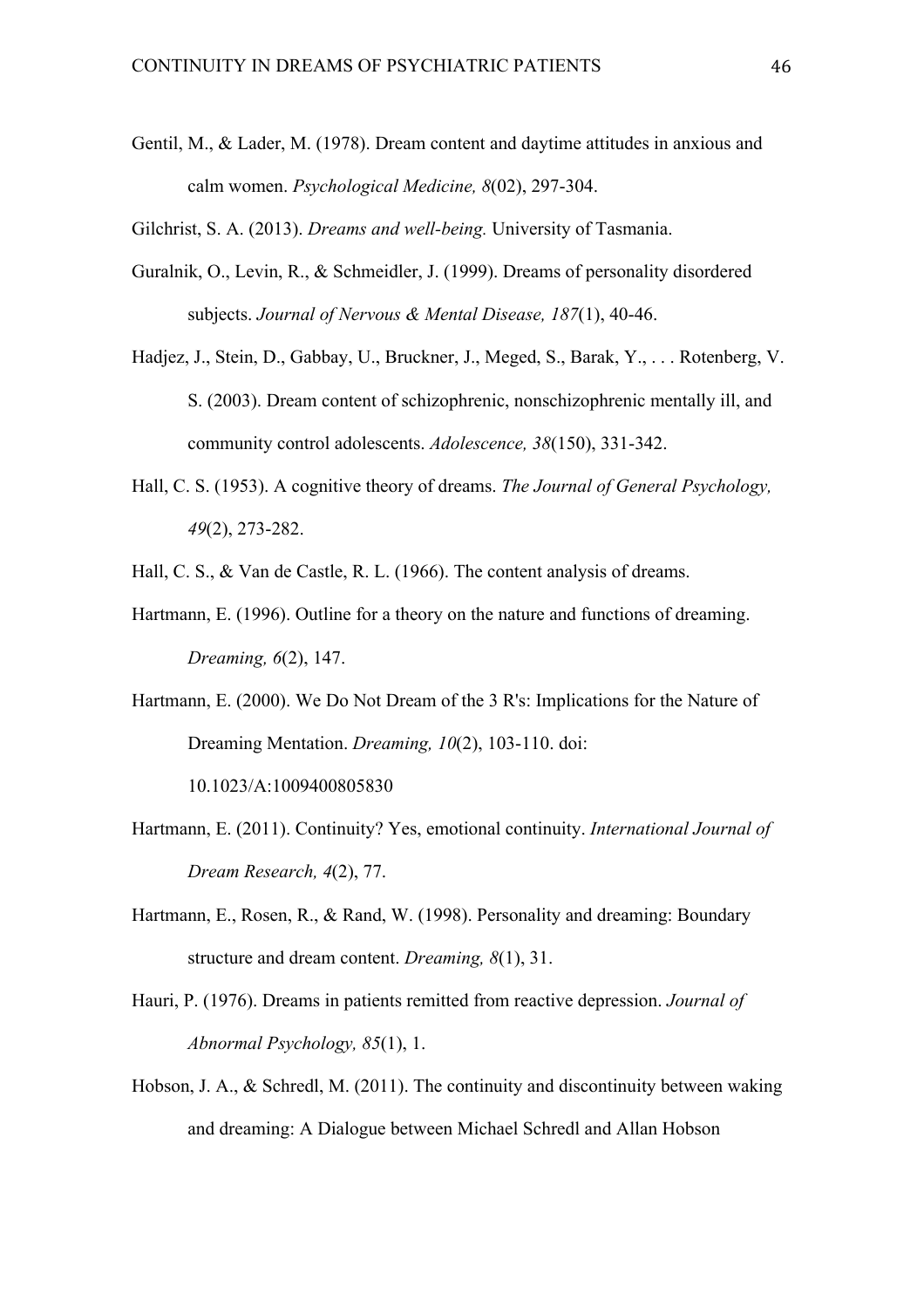concerning the adequacy and completeness of these notions. *International Journal of Dream Research, 4*(1), 3-7.

- Hublin, C., Kaprio, J., Partinen, M., & Koskenvuo, M. (1999). Nightmares: familial aggregation and association with psychiatric disorders in a nationwide twin cohort. *American Journal of Medical Genetics, 88*(4), 329-336.
- Ishida, M., Onishi, H., Wada, M., Wada, T., Wada, M., Uchitomi, Y., & Nomura, S. (2010). Bereavement dream? Successful antidepressant treatment for bereavement-related distressing dreams in patients with major depression. *Palliative and Supportive Care, 8*(01), 95-98.
- Johnson, C., & Larson, R. (1982). Bulimia: an analysis of moods and behavior. *Psychosomatic Medicine, 44*(4), 341-351.
- Jung, C. G. (1964). Man and his symbols. London: Aldus Books.
- Kales, A., Soldatos, C. R., Caldwell, A. B., Charney, D. S., Kales, J. D., Markel, D., & Cadieux, R. (1980). Nightmares: Clinical characteristics and personality patterns. *Am J Psychiatry*.
- Khazaie, H., Tahmasian, M., Younesi, G., D, C. Schwebel, Rezaei, M., Rezaie, L., . . . Ghanbari, A. (2012). Evaluation of Dream Content among Patients with Schizophrenia, their Siblings, Patients with Psychiatric Diagnoses other than Schizophrenia, and Healthy Control. *Iran J Psychiatry, 7*(1), 26-30.
- King, D. (2006). The Relationship among Dream Content, Dream Attitudes, and Waking Life Characteristics.
- King, D., & DeCicco, T. (2009). Dream relevance and the continuity hypothesis: Believe it or not? *Dreaming, 19*(4), 207.

Knudson, R. M. (2006). Anorexia dreaming: A case study. *Dreaming, 16*(1), 43.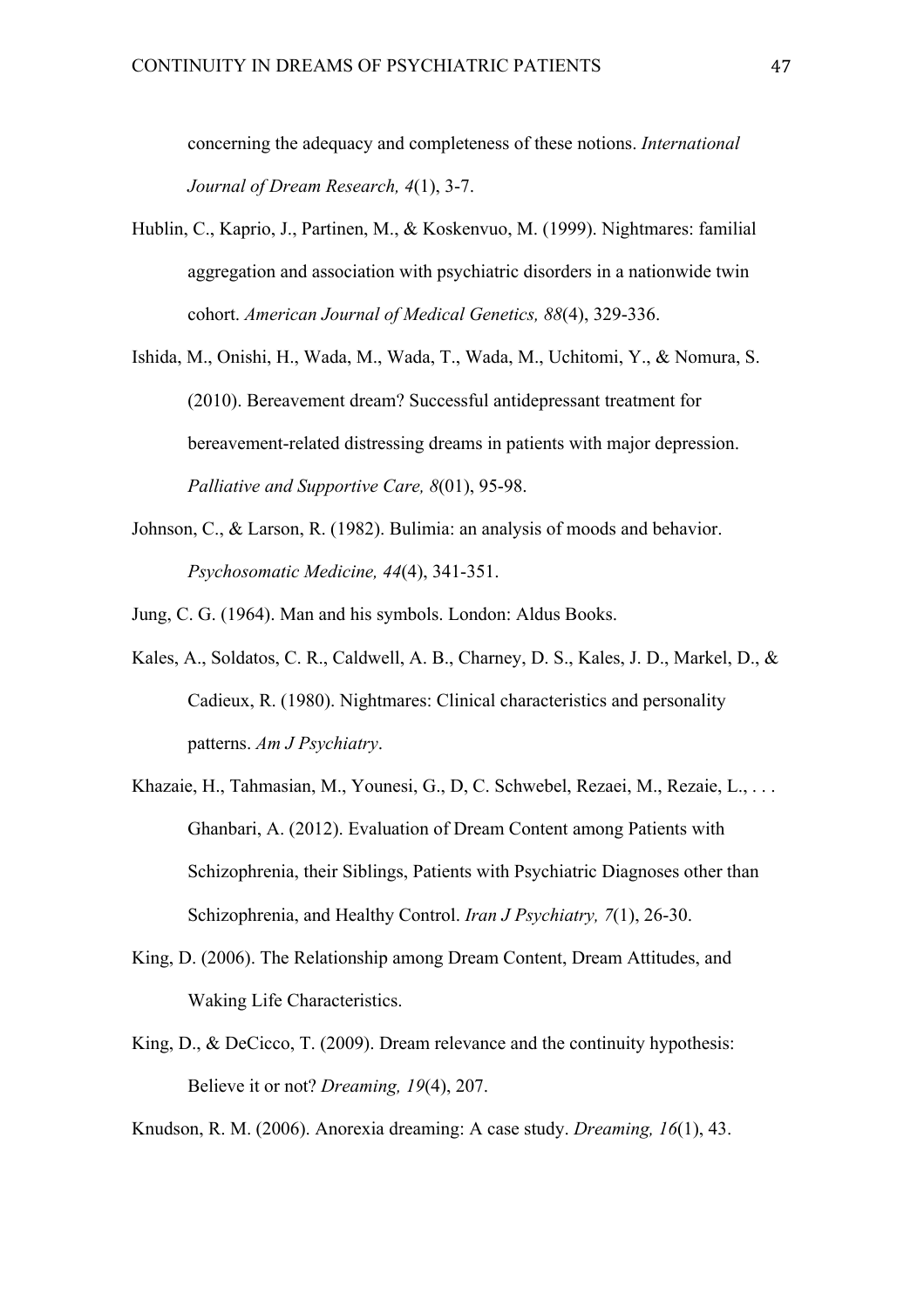- Kolchakian, M. R., & Hill, C. E. (2002). Dream interpretation with heterosexual dating couples. *Dreaming, 12*(1), 1.
- Kramer, M. (1970). Manifest dream content in normal and psychopathologic states. *Archives of General Psychiatry, 22*(2), 149-159. doi:

http://dx.doi.org/10.1001/archpsyc.1970.01740260053008

Kramer, M. (1991). The nightmare: A failure in dream function. *Dreaming, 1*(4), 277.

- Kramer, M. (2000). Dreams and psychopathology. In M. H. Kryger, T. Roth & W. Dement (Eds.), *Principles and Practice of Sleep Medicine.* (3rd ed., pp. 511- 519). Philadelphia: W.B. Saunders.
- Kramer, M. (2010). Dream differences in psychiatric patients. In S. R. Pandi-Perumal & M. Kramer (Eds.), *Sleep and Mental Illness* (pp. 375-283). New York: Cambridge University Press.
- Kramer, M., & Glucksman, M. L. (2006). Changes in manifest dream affect during psychoanalytic treatment. *Journal of the American Academy of Psychoanalysis and Dynamic Psychiatry, 34*(2), 249-260.
- Kramer, M., & Nuhic, Z. (2007). A review of dreaming by psychiatric patients: an update *Sleep and psychosomatic medicine* (pp. 137-155). New York: Taylor and Francis Group.
- Kramer, M., & Roth, T. (1978). Dreams in psychopathologic patient groups. *Sleep disorders: diagnosis and treatment*, 323-349.
- Kramer, M., Whitman, R. M., Baldridge, B., & Ornstein, P. H. (1968). Drugs and dreams III: The effects of imipramine on the dreams of depressed patients. *Am. J. Psychiatry, 124*, 1385-1392.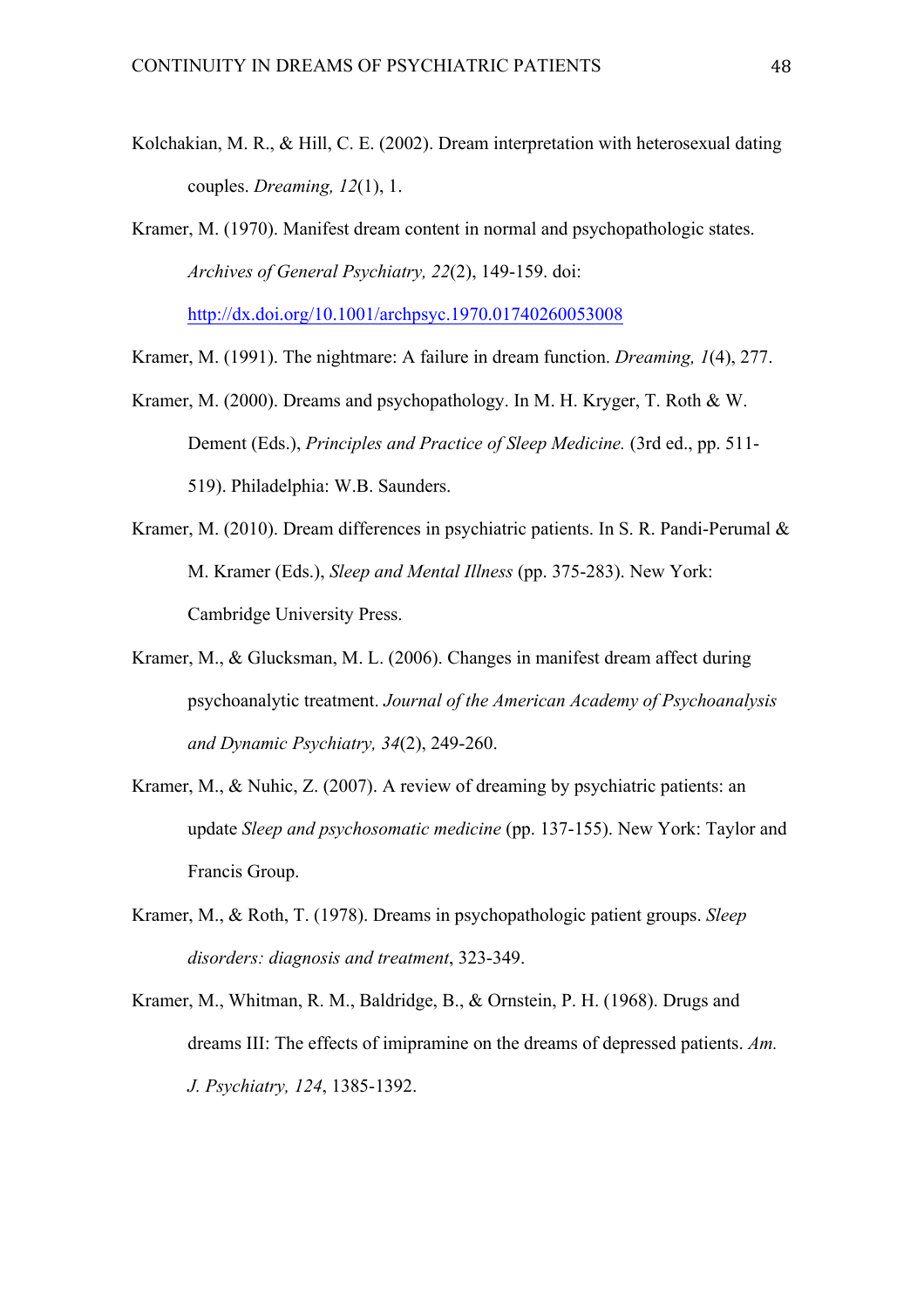- Kuelz, A. K., Stotz, U., Riemann, D., Schredl, M., & Voderholzer, U. (2010). Dream recall and dream content in obsessive-compulsive patients: is there a change during exposure treatment? *Journal of Nervous & Mental Disease, 198*(8), 593- 596. doi: http://dx.doi.org/10.1097/NMD.0b013e3181e9dd65
- Lehman, A. K., & Rodin, J. (1989). Styles of self-nurturance and disordered eating. *J Consult Clin Psychol, 57*(1), 117.
- Levin, R., & Nielsen, T. A. (2007). Disturbed dreaming, posttraumatic stress disorder, and affect distress: A review and neurocognitive model. *Psychological Bulletin, 133*(3), 482-528. doi: http://dx.doi.org/10.1037/0033-2909.133.3.482
- Limosani, I., D'Agostino, A., Manzone, M. L., & Scarone, S. (2011). Bizarreness in dream reports and waking fantasies of psychotic schizophrenic and manic patients: empirical evidences and theoretical consequences. *Psychiatry Research, 189*(2), 195-199. doi:

http://dx.doi.org/10.1016/j.psychres.2011.02.023

- Lusignan, F. A., Godbout, R., Dubuc, M. J., Daoust, A. M., Mottard, J. P., & Zadra, A. (2010). NonREM sleep mentation in chronically-treated persons with schizophrenia. *Consciousness & Cognition, 19*(4), 977-985. doi: http://dx.doi.org/10.1016/j.concog.2010.09.021
- Lusignan, F. A., Zadra, A., Dubuc, M. J., Daoust, A. M., Mottard, J. P., & Godbout, R. (2009). Dream content in chronically-treated persons with schizophrenia. *Schizophrenia Research, 112*(1-3), 164-173. doi: http://dx.doi.org/10.1016/j.schres.2009.03.032
- Malinowski, J., & Horton, C. L. (2011). Themes of Continuity. *International Journal of Dream Research*, 86-92.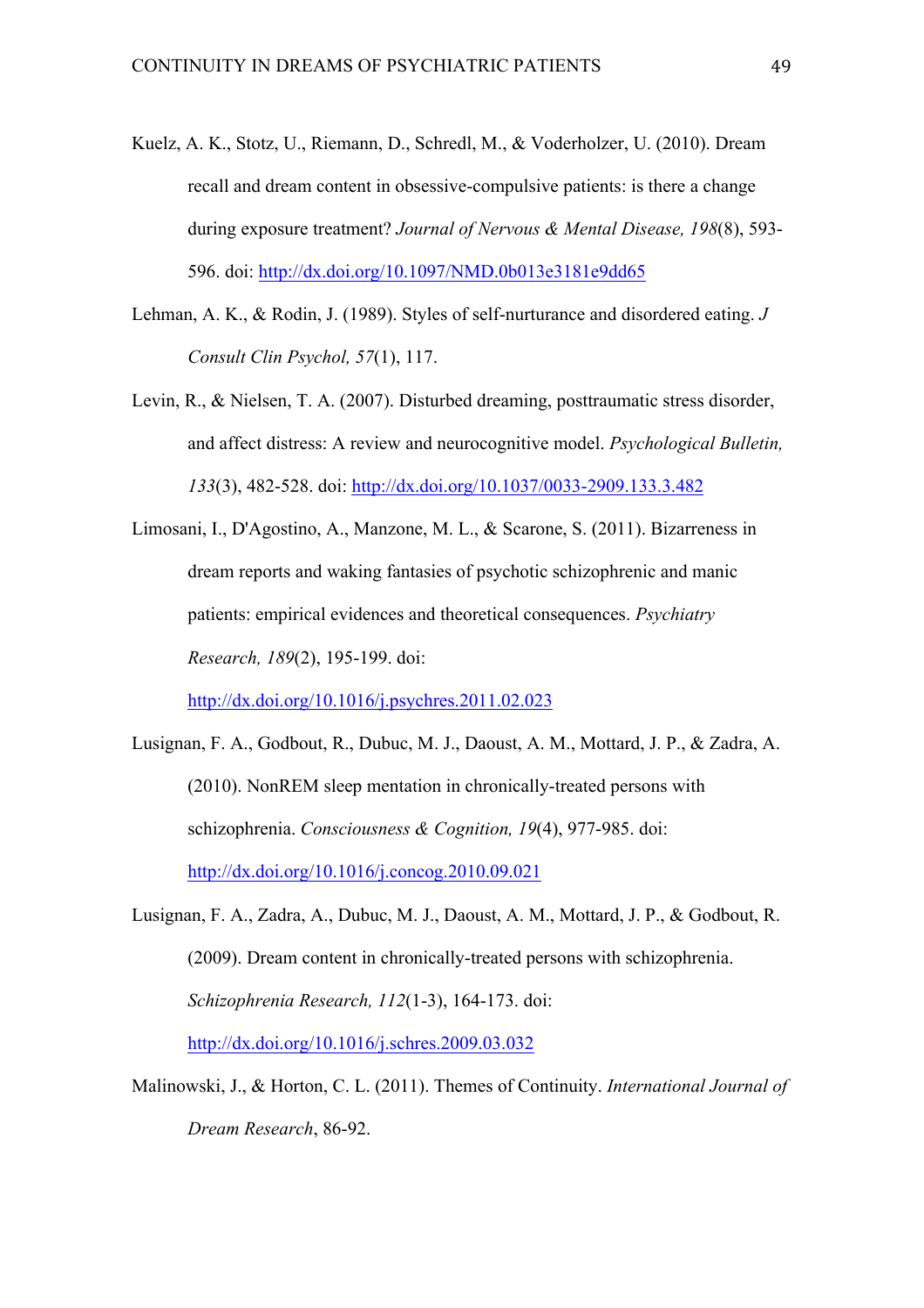- McLaughlin, E. F., Karp, S. A., & Herzog, D. B. (1985). Sense of ineffectiveness in women with eating disorders: A clinical study of anorexia nervosa and bulimia. *International Journal of Eating Disorders, 4*(4), 511-523.
- Mellen, R. R., Duffey, T. H., & Craig, S. M. (1993). Manifest content in the dreams of clinical populations. *Journal of Mental Health Counseling*.
- Morewedge, C. K., & Norton, M. I. (2009). When dreaming is believing: The (motivated) interpretation of dreams. *Journal of Personality and Social Psychology, 96*(2), 249.
- Morris, R., Bramham, J., Smith, E., & Tchanturia, K. (2013). Empathy and social functioning in anorexia nervosa before and after recovery. *Cognitive neuropsychiatry*(ahead-of-print), 1-11.
- Mume, O. C. (2009). Nightmare in schizophrenic and depressed patients. *The European Journal of Psychiatry, 23*(3), 177-183.
- Nadorff, M. R., Porter, B., Rhoades, H. M., Greisinger, A. J., Kunik, M. E., & Stanley, M. A. (2013). Bad Dream Frequency in Older Adults With Generalized Anxiety Disorder: Prevalence, Correlates, and Effect of Cognitive Behavioral Treatment for Anxiety. *Behav Sleep Med*. doi: 10.1080/15402002.2012.755125
- Noreika, V. (2011). Dreaming and waking experiences in schizophrenia: how should the (dis)continuity hypotheses be approached empirically? *Consciousness & Cognition, 20*(2), 349-352; discussion 353-344. doi:

http://dx.doi.org/10.1016/j.concog.2010.06.004

Noreika, V., Valli, K., Markkula, J., Seppala, K., & Revonsuo, A. (2010). Dream bizarreness and waking thought in schizophrenia. *Psychiatry Research, 178*(3), 562-564. doi: http://dx.doi.org/10.1016/j.psychres.2010.04.034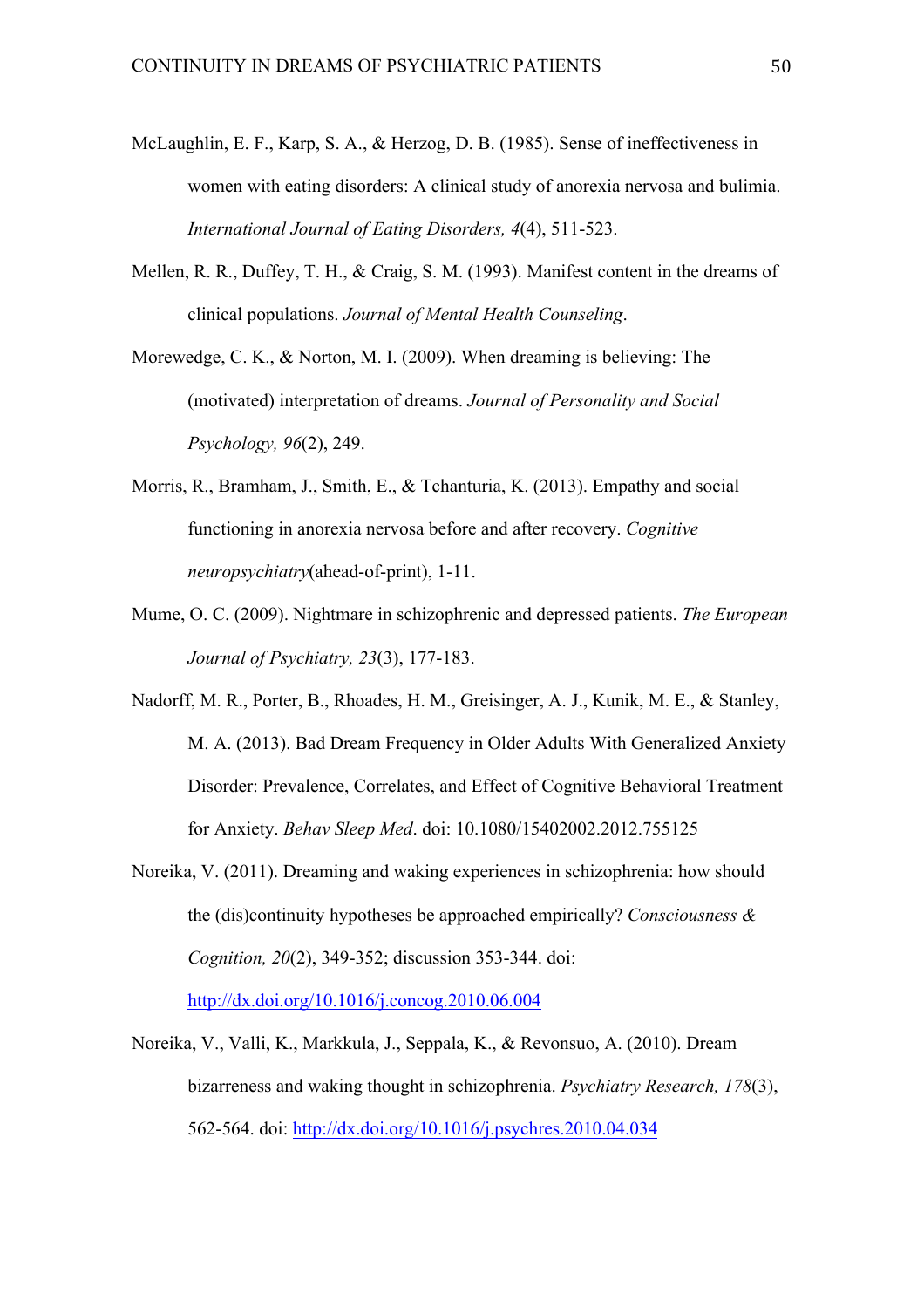- Okuma, T., Sunami, Y., Fukuma, E., Takeo, S., & Motoiku, M. (1970). Dream Content Study in Chronic Schizophrenics and Normals by RE MP‐A wakening Technique. *Psychiatry Clin Neurosci, 24*(3), 151-162.
- Pesant, N., & Zadra, A. (2004). Working with dreams in therapy: What do we know and what should we do? *Clinical Psychology Review, 24*(5), 489-512. doi: http://dx.doi.org/10.1016/j.cpr.2004.05.002
- Pesant, N., & Zadra, A. (2006). Dream content and psychological well-being: A longitudinal study of the continuity hypothesis. *Journal of Clinical Psychology, 62*(1), 111-121. doi: 10.1002/jclp.20212
- Ramsey, G. V. (1953). Studies of dreaming. *Psychological Bulletin, 50*(6), 432-455. doi: 10.1037/h0062305
- Revonsuo, A. (2000). The reinterpretation of dreams: An evolutionary hypothesis of the function of dreaming. *Behavioral and Brain Sciences, 23*(6), 877-901.
- Riemann, D., Löw, H., Schredl, M., & Wiegand, M. (1990). Investigations of morning and laboratory dream recall and content in depressive patients during baseline conditions and under antidepressive treatment with trimipramine. *Psychiatric Journal of the University of Ottawa*.
- Samson, H., & de Koninck, J. (1986). Continuity or compensation between waking and dreaming: An exploration using the Eysenck Personality Inventory. *Psychol Rep, 58*(3), 871-874.
- Sauteraud, A., Menny, J. C., Philip, P., Peyre, F., & Bonnin, J. M. (2001). Dreams in obsessive-compulsive disorder: an analysis of semantic and emotional content compared to controls. *Journal of Psychosomatic Research, 51*(2), 451-457.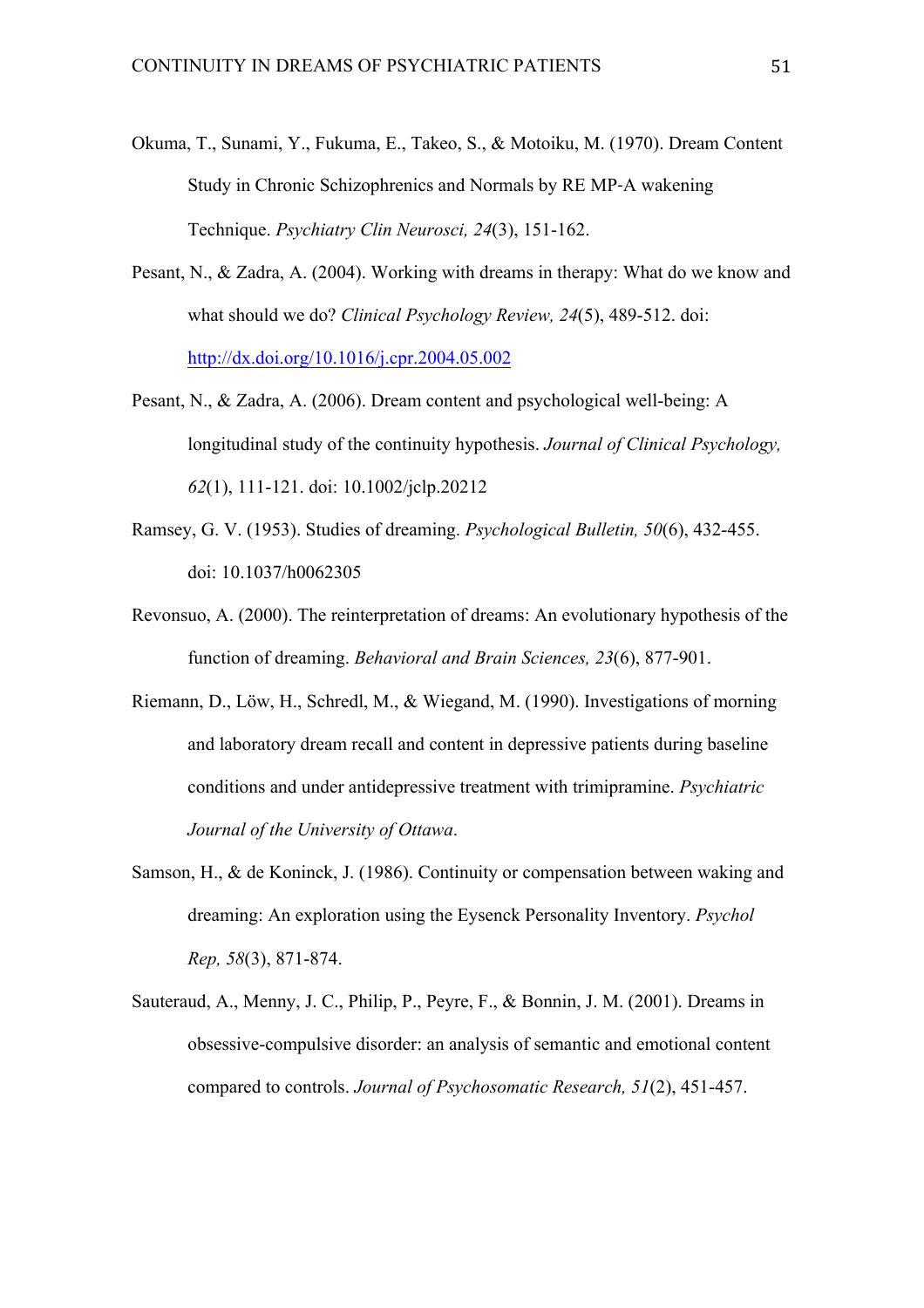- Scarone, S., Manzone, M. L., Gambini, O., Kantzas, I., Limosani, I., D'Agostino, A., & Hobson, J. A. (2008). The dream as a model for psychosis: an experimental approach using bizarreness as a cognitive marker. *Schizophrenia Bulletin, 34*(3), 515-522.
- Schredl, M. (2003). Continuity between waking and dreaming: A proposal for a mathematical model. *Sleep and Hypnosis*.
- Schredl, M. (2006). Factors Affecting the Continuity Between Waking and Dreaming: Emotional Intensity and Emotional Tone of the Waking-Life Event. *Sleep and Hypnosis, 8*(1), 1-5.
- Schredl, M. (2008). Laboratory references in dreams: Methodological problem and/or evidence for the continuity hypothesis of dreaming? *International Journal of Dream Research, 1*(1), 3-6.
- Schredl, M. (2010). *Dream content analysis: Basic principles*.
- Schredl, M. (2011). Dream research in schizophrenia: Methodological issues and a dimensional approach. *Consciousness and Cognition: An International Journal, 20*(4), 1036-1041. doi: http://dx.doi.org/10.1016/j.concog.2010.05.004
- Schredl, M., Berger, M., & Riemann, D. (2009). The effect of trimipramine on dream recall and dream emotions in depressive outpatients. *Psychiatry Res, 167*(3), 279-286. doi: 10.1016/j.psychres.2008.03.002
- Schredl, M., & Engelhardt, H. (2001). Dreaming and psychopathology: Dream recall and dream content of psychiatric inpatients. *Sleep and Hypnosis, 3*(1), 44-54.
- Schredl, M., & Erlacher, D. (2003). The problem of dream content analysis validity as shown by a bizarreness scale. *Sleep and Hypnosis, 5*, 129-135.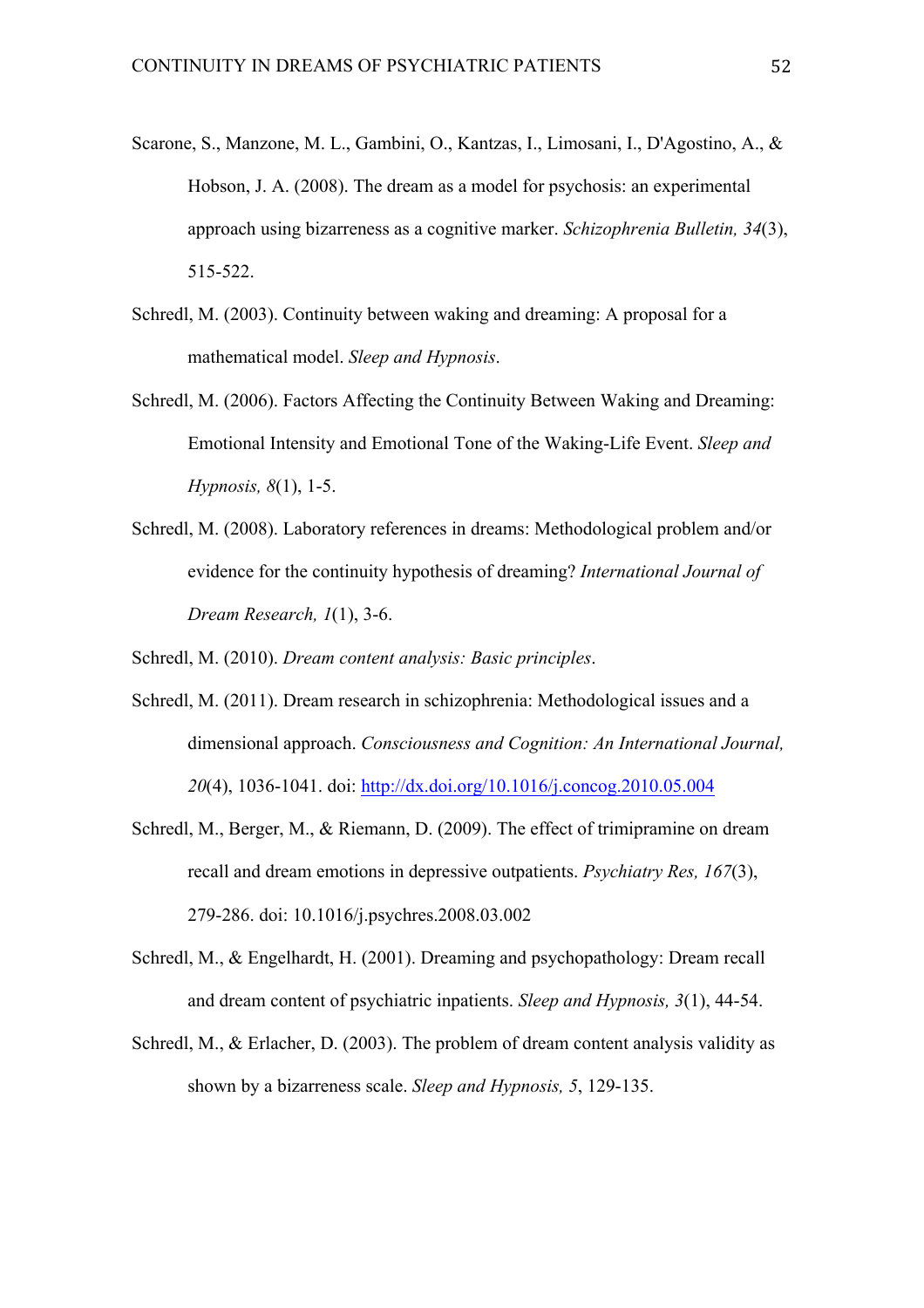- Schredl, M., & Erlacher, D. (2007). Self-reported effects of dreams on waking-life creativity: an empirical study. *The Journal of Psychology, 141*(1), 35-46.
- Schredl, M., & Hofmann, F. (2003). Continuity between waking activities and dream activities. *Conscious Cogn, 12*(2), 298-308. doi: http://dx.doi.org/10.1016/S1053-8100(02)00072-7
- Schredl, M., Kronenberg, G., Nonnell, P., & Heuser, I. (2001). Dream recall, nightmare frequency, and nocturnal panic attacks in patients with panic disorder. *J Nerv Ment Dis, 189*(8), 559-562.
- Schredl, M., & Montasser, A. (1999). Dreaming and eating disorders. *Dreaming, 1*(4).
- Schredl, M., Pallmer, R., & Montasser, A. (1996). Anxiety dreams in school–aged children. *Dreaming, 6*(4), 265.
- Schredl, M., Paul, F., Reinhard, I., Ebner-Priemer, U. W., Schmahl, C., & Bohus, M. (2012). Sleep and dreaming in patients with borderline personality disorder: a polysomnographic study. *Psychiatry Research, 200*(2-3), 430-436. doi: http://dx.doi.org/10.1016/j.psychres.2012.04.036
- Schredl, M., & Reinhard, I. (2009). The continuity between waking mood and dream emotions: direct and second-order effects. *Imagination, Cognition and Personality, 29*(3), 271-282.
- Schredl, M., Schäfer, G., Hofmann, F., & Jacob, S. (1999). Dream content and personality: Thick vs. Thin boundaries. *Dreaming, 9*(4), 257-263. doi: 10.1023/A:1021336103535
- Schredl, Michael. (2006). Factors Affecting the Continuity Between Waking and Dreaming: Emotional Intensity and Emotional Tone of the Waking-Life Event. *Sleep and Hypnosis*.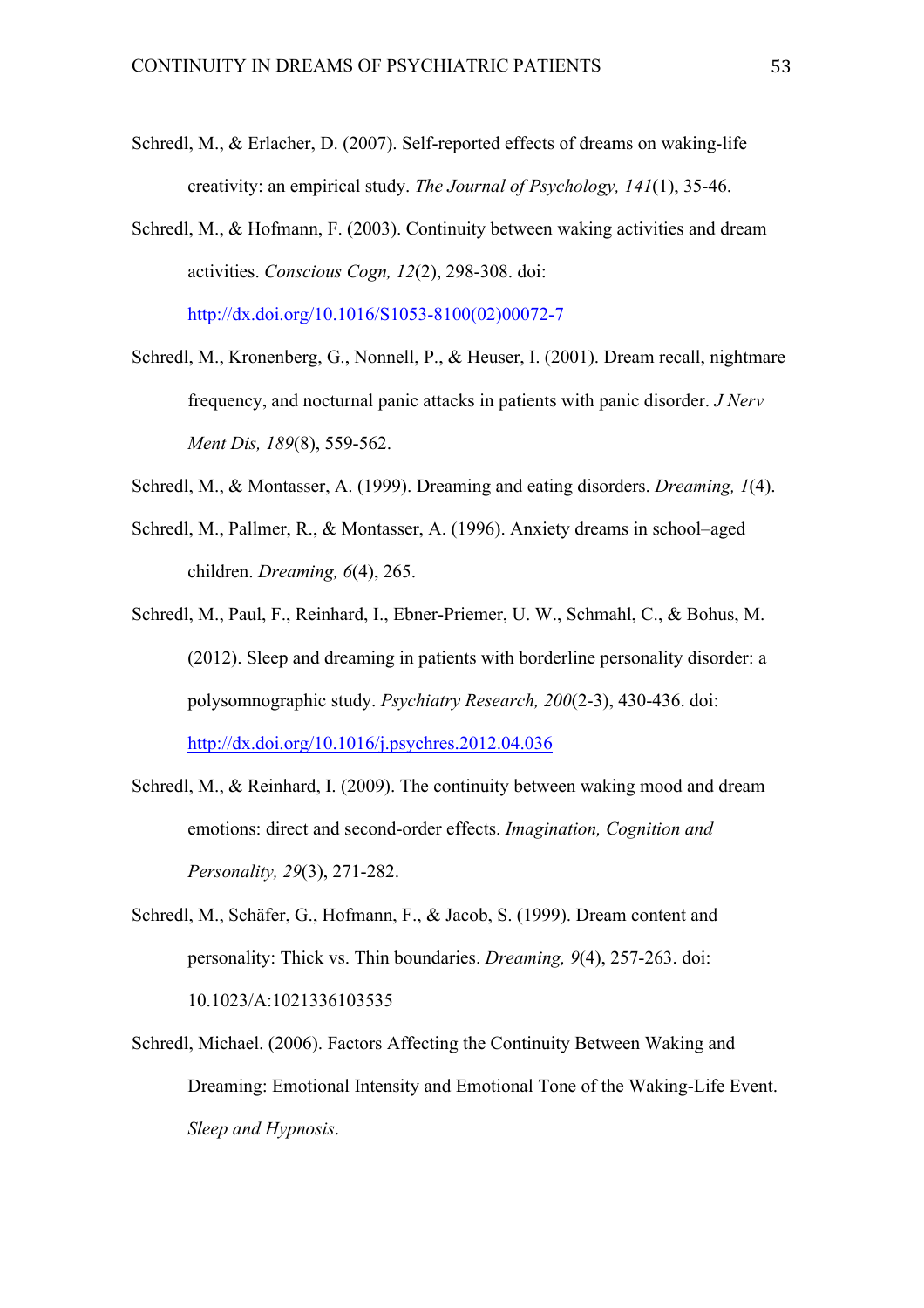- Schredl, Michael. (2007). Personality correlates of flying dreams. *Imagination, Cognition and Personality, 27*(2), 129-137.
- Semiz, U. B., Basoglu, C., Ebrinc, S., & Cetin, M. (2008). Nightmare disorder, dream anxiety, and subjective sleep quality in patients with borderline personality disorder. *Psychiatry & Clinical Neurosciences, 62*(1), 48-55. doi: http://dx.doi.org/10.1111/j.1440-1819.2007.01789.x
- Sheppy, M. I. (1985). *An ecological-systems analysis of anorexia nervosa.* (Unpublished Doctoral thesis), University of British Columbia, Vancouver, Canada.
- Simor, P., Csoka, S., & Bodizs, R. (2010). Nightmares and bad dreams in patients with borderline personality disorder: Fantasy as a coping skill? *The European Journal of Psychiatry, 24*(1), 28-37.
- Simor, P., & Horvath, K. (2013). Altered sleep in Borderline Personality Disorder in relation to the core dimensions of psychopathology. *Scand J Psychol, 54*(4), 300-312. doi: 10.1111/sjop.12048
- Strauss, J., & Ryan, R. M. (1987). Autonomy disturbances in subtypes of anorexia nervosa. *Journal of Abnormal Psychology, 96*(3), 254.
- Swart, M. L., van Schagen, A. M., Lancee, J., & van den Bout, J. (2013). Prevalence of Nightmare Disorder in Psychiatric Outpatients. *Psychother Psychosom, 82*(4), 267-268.
- Tribl, G. G., Wetter, T. C., & Schredl, M. (2013). Dreaming under antidepressants: A systematic review on evidence in depressive patients and healthy volunteers. *Sleep medicine reviews, 17*(2), 133-142. doi:

http://dx.doi.org/10.1016/j.smrv.2012.05.001